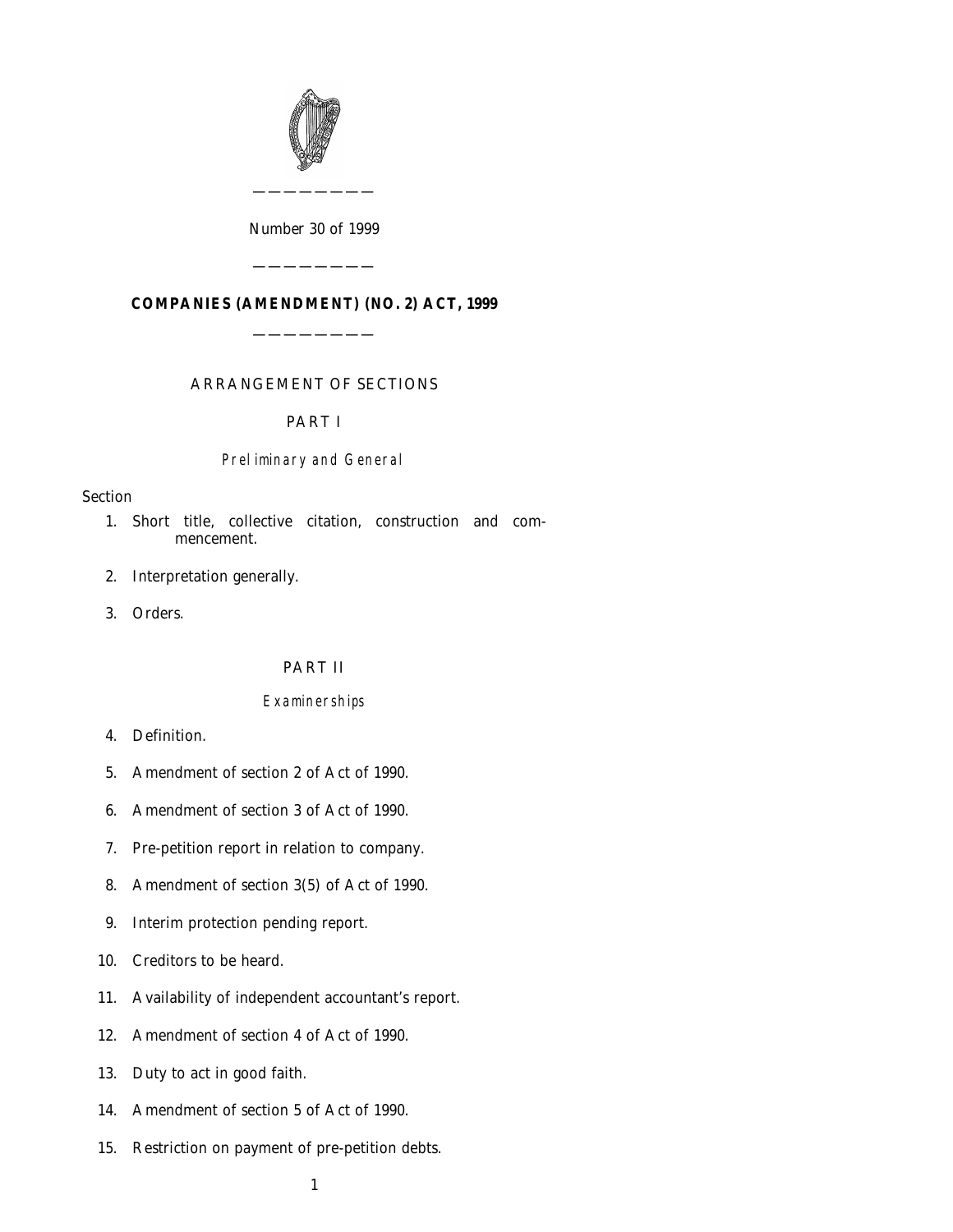# [*No.* **30.**] *Companies (Amendment) (No. 2)* [1999.] *Act,* 1999.

Section

- 16. Amendment of section 6 of Act of 1990.
- [17. Disapplication of section 98 of Principal](#page-12-0) Act to receivers in certain circumstances.
- [18. Repudiation of contracts.](#page-13-0)
- [19. Amendment of section 8 of](#page-13-0) Act of 1990.
- [20. Amendment of section 12 of Act of 1990.](#page-14-0)
- [21. Hearing regarding irregularities.](#page-14-0)
- [22. Amendment of section 18 of Act o](#page-15-0)f 1990.
- [23. Amendment of section 23 of Act of 1990.](#page-16-0)
- [24. Amendment of section 24 of Act of 1990.](#page-18-0)
- [25. Provisions with respect to guarantees.](#page-18-0)
- [26. Provisions with respect to leases.](#page-19-0)
- [27. Amendment of section 27 of Act](#page-21-0) of 1990.
- [28. Priority of costs, remuneration and expens](#page-22-0)es of examiner.
- [29. Amendment of section 30 of Act of 1990.](#page-22-0)
- [30. Repeals.](#page-22-0)

# PART III

Exemption from requirement to have accounts audited

- 31. Definitions.
- [32. Exemption f](#page-23-0)rom requirement to have accounts audited.
- 33. *Section 32*[: supplemental provisions.](#page-23-0)
- [34. Removal of auditor consequent on exe](#page-25-0)mption being availed of.
- [35. Appointment of auditor consequent on exemption ceasing to](#page-26-0) have effect.
- [36. Application of Part.](#page-27-0)
- [37. False statements in r](#page-27-0)eturns, balance sheets, etc.
- [38. Application of Part to partnerships to which Par](#page-27-0)t III of the 1993 Regulations applies.
- [39. Saving.](#page-27-0)

# PART IV

# Miscellaneous

40. Amendment of section 16 of Investment Limited Partnerships Act, 1994.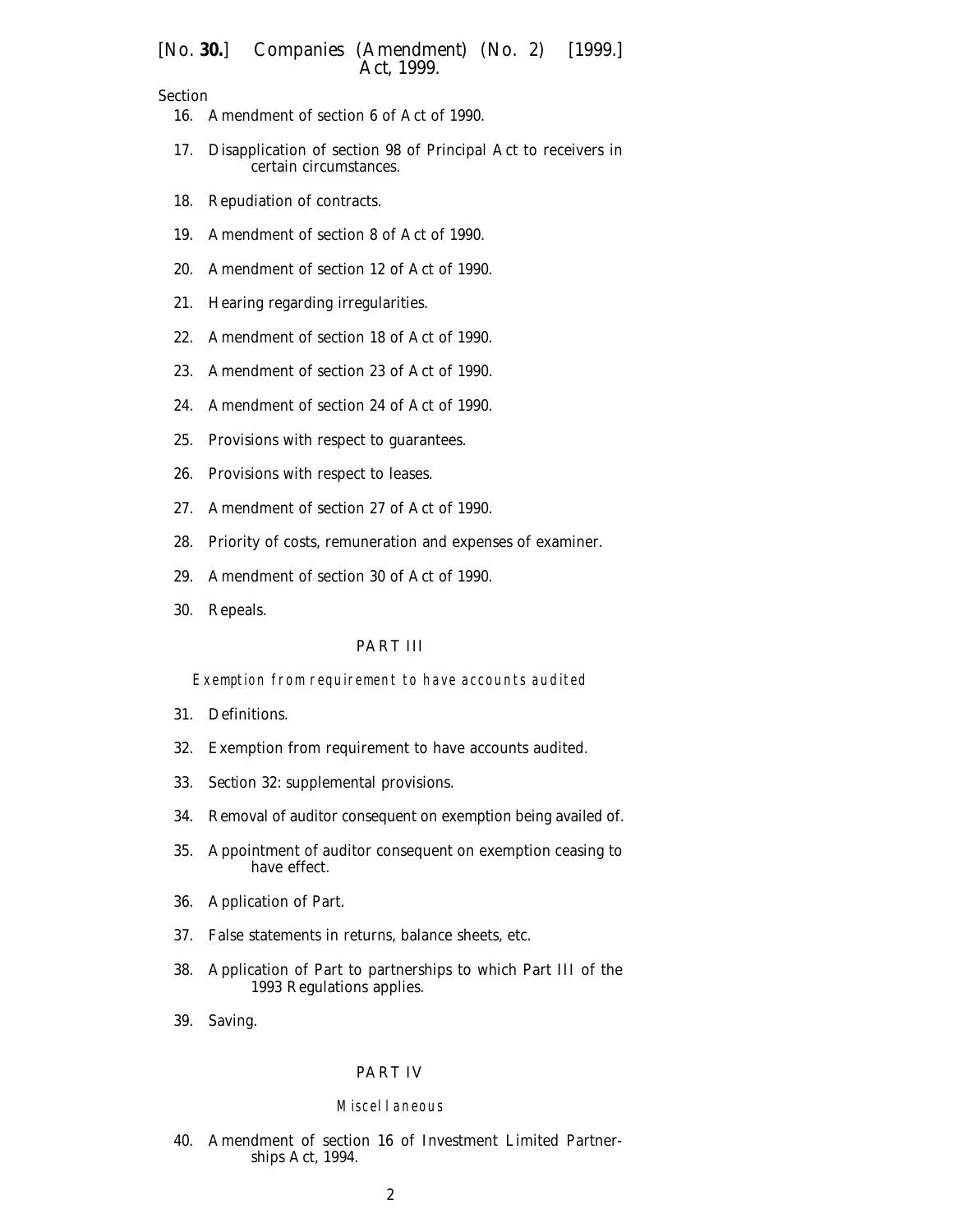Section

- 41. Amendment of section 240 of Companies Act, 1990.
- [42. Additional requirement to be complied with before company](#page-28-0) may be formed.
- [43. Company to have director resident in the State.](#page-28-0)
- 44. *Section 43*[: supplemental provisions.](#page-30-0)
- [45. Limitation on number of directorship](#page-33-0)s.
- [46. Power of registrar to strike company o](#page-34-0)ff register for failure to make annual return.
- [47. Amendment of section 195 of Principal Act.](#page-37-0)
- [48. Exercise of power to strike company off regist](#page-41-0)er where it is not carrying on business.
- [49. Amendment of section 311 of Principal Act.](#page-42-0)
- [50. Amendment of section 311A of Principal Act.](#page-42-0)
- [51. Amendment of section 8 of Companies \(Ame](#page-43-0)ndment) Act, 1983.
- [52. Performance of duties of registrar of companies.](#page-43-0)
- [53. Amendment of sections 20 and 21 of Companies A](#page-43-0)ct, 1990.
- [54. Amendment of Part XIII \(Investment Companies\) of Com](#page-43-0)panies Act, 1990.

# [FIRST SCHEDULE](#page-45-0)

Specific Provisions [from which Company i](#page-47-0)s Exempted under Part *III*

# SECOND SCHEDULE

List of Companies [for Purposes of Section](#page-47-0) 3(2)(*c*) of Act of 1990 and Sections *32* and *45*

————————

3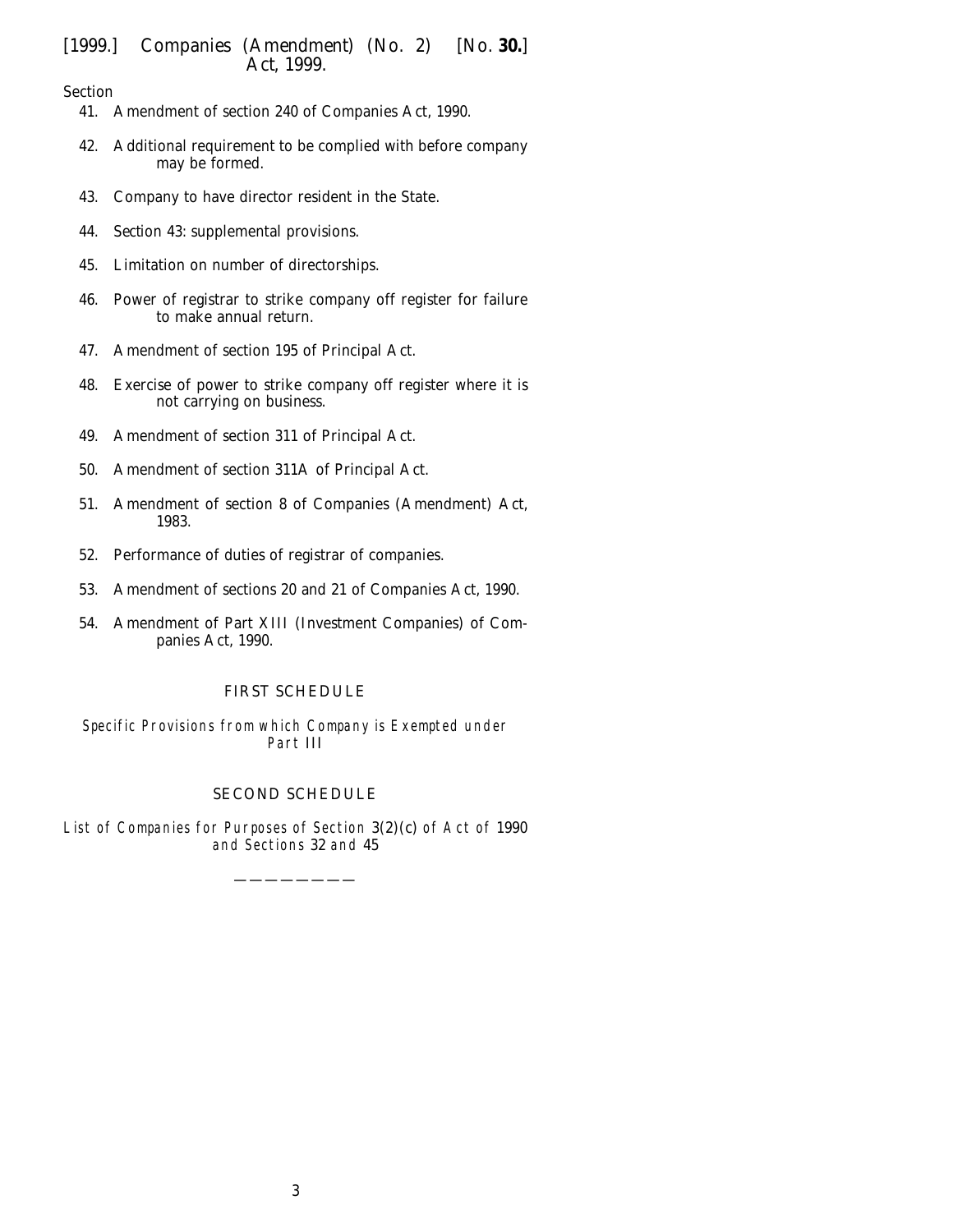# [*No.* **30.**] *Companies (Amendment) (No. 2)* [1999.] *Act,* 1999.

Acts Referred to

| <b>Building Societies Act, 1989</b>                | 1989, No. 17        |
|----------------------------------------------------|---------------------|
| Central Bank Act, 1971                             | 1971, No. 24        |
| Central Bank Act, 1989                             | 1989, No. 16        |
| Central Bank Acts, 1942 to 1998                    |                     |
| Companies Act, 1963                                | 1963, No. 33        |
| Companies Act, 1990                                | 1990, No. 33        |
| Companies Acts, 1963 to 1986                       |                     |
| Companies Acts, 1963 to 1990                       |                     |
| Companies Acts, 1963 to 1999                       |                     |
| Companies (Amendment) Act, 1982                    | 1982, No. 10        |
| Companies (Amendment) Act, 1983                    | 1983, No. 13        |
| Companies (Amendment) Act, 1986                    | 1986, No. 25        |
| Companies (Amendment) Act, 1990                    | 1990, No. 27        |
| Companies (Amendment) Act, 1999                    | 1999, No. 8         |
| European Communities Act, 1972                     | 1972, No. 27        |
| Exchange Control Acts, 1954 to 1986                |                     |
| Finance Act, 1999                                  | 1999, No. 2         |
| Insurance Act, 1989                                | 1989, No. 3         |
| Insurance Acts, 1909 to 1990                       |                     |
| <b>Investment Intermediaries Act, 1995</b>         | 1995, No. 11        |
| <b>Investment Limited Partnerships Act, 1994</b>   | 1994, No. 24        |
| Limited Partnerships Act, 1907                     | 7 Edw. 7. c. 24     |
| Local Government Act, 1941                         | 1941, No. 23        |
| Petty Sessions (Ireland) Act, 1851                 | 14 & 15 Vict., c.93 |
| Registration of Business Names Act, 1963           | 1963, No. 30        |
| Stock Exchange Act, 1995                           | 1995, No. 9         |
| Taxes Consolidation Act, 1997                      | 1997, No. 39        |
| Trade Union Acts, 1871 to 1990                     |                     |
| Tribunals of Inquiry (Evidence) Acts, 1921 to 1998 |                     |
| Trustee Savings Banks Act, 1989                    | 1989, No. 21        |
| Unit Trusts Act, 1990                              | 1990, No. 37        |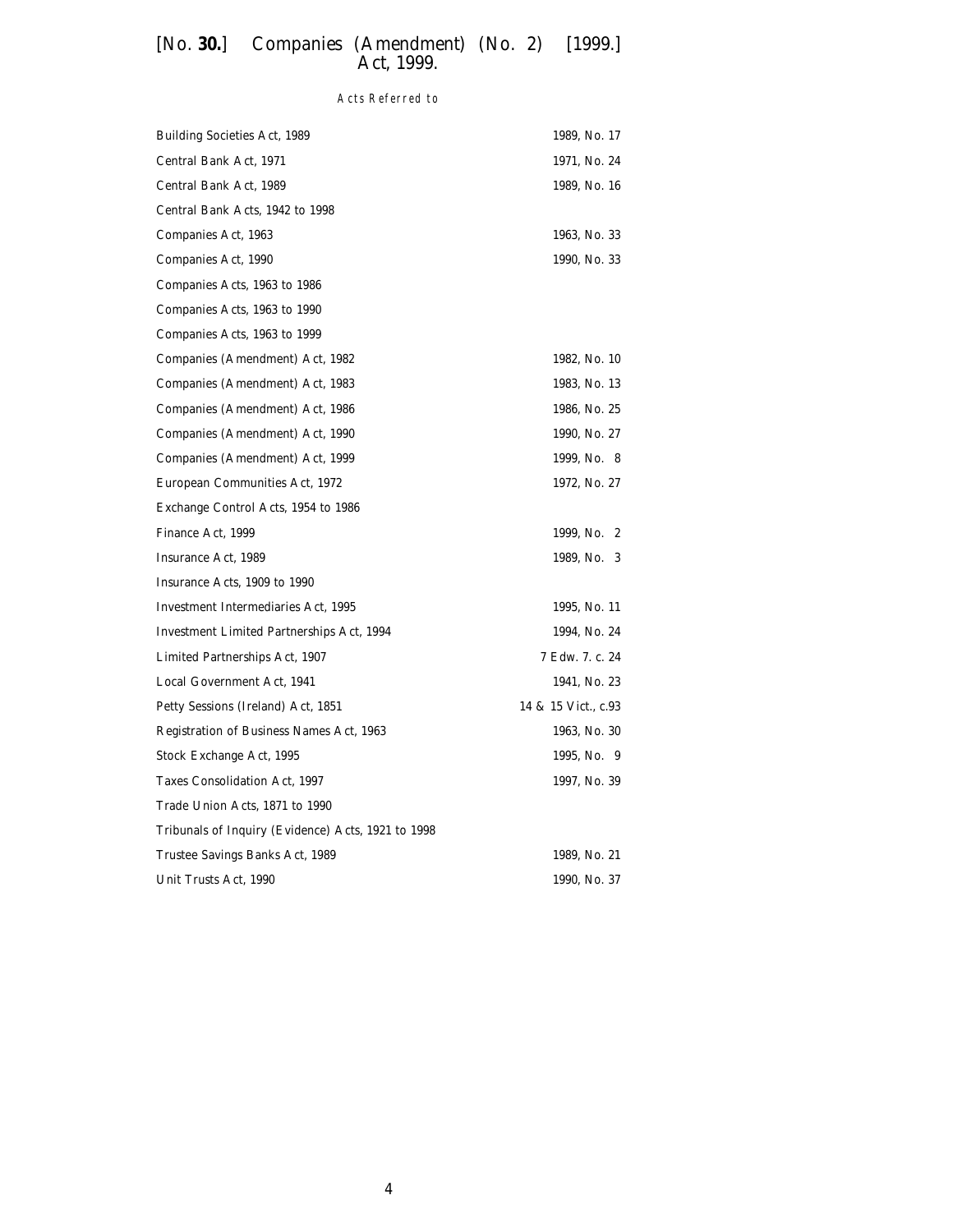<span id="page-4-0"></span>

*Number* 30 *of* 1999

**COMPANIES (AMENDMENT) (NO. 2) ACT, 1999**

————————

————————

AN ACT TO AMEND THE COMPANIES (AMENDMENT) ACT, 1990, TO PROVIDE FOR AN EXEMPTION FROM THE REQUIREMENT THAT THE ACCOUNTS OF COM-PANIES AND CERTAIN PARTNERSHIPS BE AUDITED, TO PROHIBIT THE FORMATION OF A COMPANY UNLESS IT APPEARS TO THE REGISTRAR OF COM-PANIES THAT THE COMPANY WILL CARRY ON AN ACTIVITY IN THE STATE, TO REQUIRE, SAVE IN CER-TAIN CIRCUMSTANCES, ONE OF THE DIRECTORS OF A COMPANY TO BE A PERSON RESIDENT IN THE STATE, TO OTHERWISE AMEND THE LAW RELATING TO COMPANIES AND CERTAIN PARTNERSHIPS AND TO PROVIDE FOR RELATED MATTERS.

[15*th December*, 1999]

BE IT ENACTED BY THE OIREACHTAS AS FOLLOWS:

# PART I

#### Preliminary and General

**1.**—(1) This Act may be cited as the Companies (Amendment) Short title, (No. 2) Act, 1999.

collective citation, construction and commencement.

(2) The Companies Acts, 1963 to 1986, the Companies (Amendment) Act, 1990, the Companies Act, 1990, the Companies (Amendment) Act, 1999, and this Act (other than *section 40*) may be cited together as the Companies Acts, 1963 to 1999.

(3) The enactments referred to in *subsection (2)* shall be construed together as one.

(4) This Act shall come into operation on such day or days as the Minister may appoint by order or orders either generally or with reference to any particular purpose or provision and different days may be so appointed for different purposes or different provisions.

(5) The power under *subsection (4)* shall be so exercised that—

(*a*) the one day is appointed on which every provision of *Part III* (other than *subsections (2)*, *(3)* and *(7)* of *section 33*), the *First Schedule* and the *Second Schedule* (in so far as it relates to the said Part) shall come into operation, and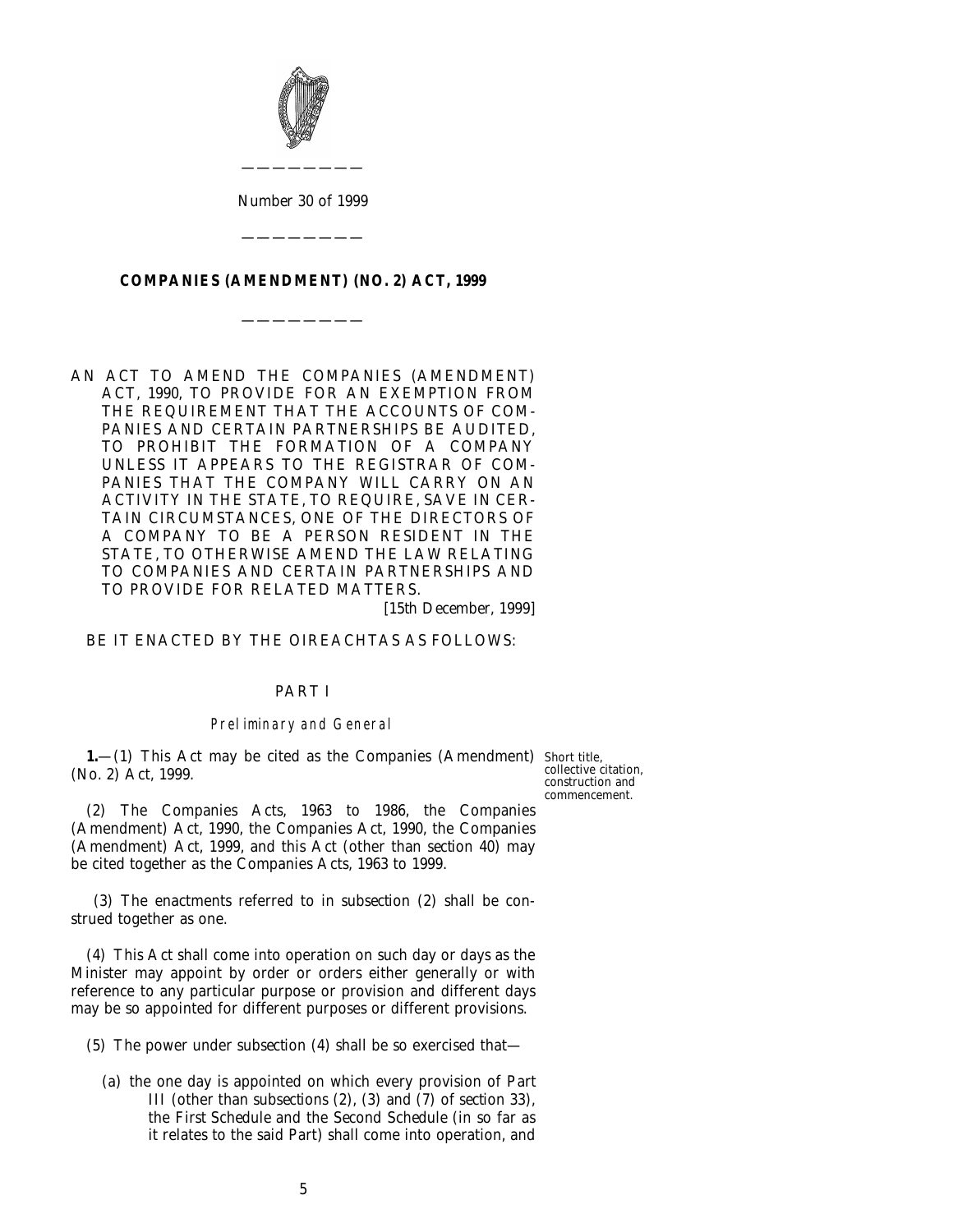<span id="page-5-0"></span>Pt.1 S.1

[*No.* **30.**] *Companies (Amendment) (No. 2)* [1999.] *Act,* 1999.

(*b*) the day appointed on which *subsections (2)*, *(3)* and *(7)* of *section 33* shall come into operation is the day that is 2 months earlier than the said day.

Interpretation generally.

**2.**—(1) In this Act—

''the Central Bank'' means the Central Bank of Ireland;

''the Principal Act'' means the Companies Act, 1963.

- (2) In this Act—
	- (*a*) a reference to a Part, section or Schedule is a reference to a Part or section of, or a Schedule to, this Act unless it is indicated that reference to some other enactment is intended,
	- (*b*) a reference to a subsection, paragraph or subparagraph is a reference to the subsection, paragraph or subparagraph of the provision in which the reference occurs unless it is indicated that reference to some other provision is intended,
	- (*c*) a reference to any enactment is a reference to that enactment as amended, extended or adapted by or under any subsequent enactment (including this Act).

Orders.

**3.**—(1) The Minister may by order prescribe any matter or thing which is referred to in this Act as prescribed or to be prescribed.

(2) The Minister may by order amend or revoke an order under this Act (other than an order under *section 1(4)* but including an order under this subsection).

(3) Every order under this Act (other than an order under *section 1(4)*) shall be laid before each House of the Oireachtas as soon as may be after it is made and, if a resolution annulling the order is passed by either such House within the next 21 days on which that House has sat after the order is laid before it, the order shall be annulled accordingly but without prejudice to the validity of anything previously done thereunder.

### PART II

#### Examinerships

Definition.

**4.**—In this Part ''the Act of 1990'' means the Companies (Amendment) Act, 1990.

Amendment of section 2 of Act of 1990.

**5.**—Section 2 of the Act of 1990 is hereby amended—

(*a*) in subsection (1) (as amended by the Companies Act, 1990), by the substitution for ''Where it appears to the court that'' of ''Subject to subsection (2), where it appears to the court that'', and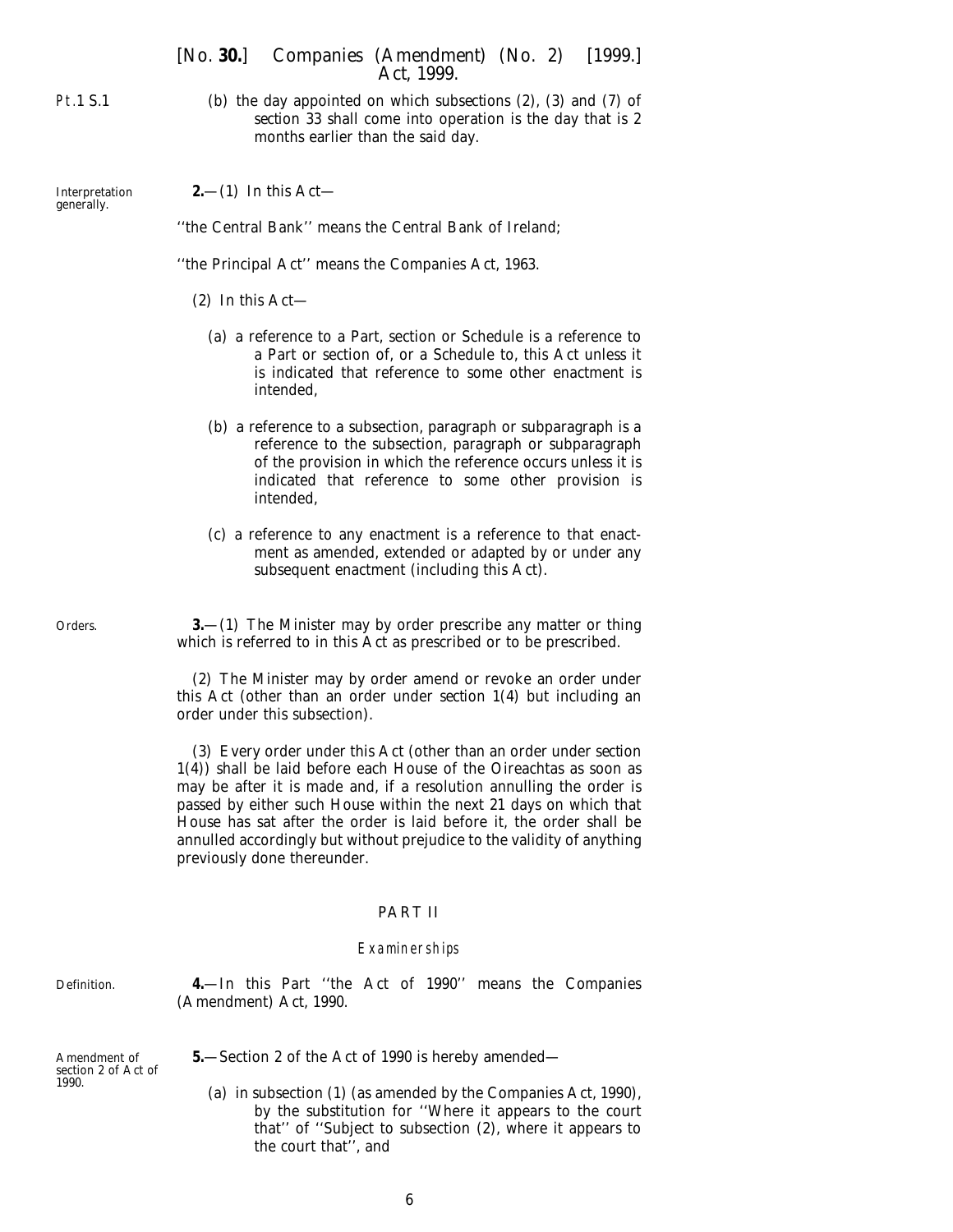<span id="page-6-0"></span>(*b*) by the substitution for subsection (2) of the following Pt.II S.5 subsection:

''(2) The court shall not make an order under this section unless it is satisfied that there is a reasonable prospect of the survival of the company and the whole or any part of its undertaking as a going concern.'',

and the said subsection (1), as so amended, is set out in the Table to this section.

#### TABLE

- (1) Subject to subsection (2), where it appears to the court that—
	- (*a*) a company is or is likely to be unable to pay its debts, and
	- (*b*) no resolution subsists for the winding-up of the company, and
	- (*c*) no order has been made for the winding-up of the company,

it may, on application by petition presented, appoint an examiner to the company for the purpose of examining the state of the company's affairs and performing such duties in relation to the company as may be imposed by or under this Act.

**6.**—Section 3 of the Act of 1990 is hereby amended by the substi- Amendment of tution of the following paragraphs for paragraph  $(b)$  of subsection  $\frac{\text{section 3 of Act of}}{1990}$ . (2):

''(*b*) Where the company referred to in section 2 is—

- (i) the holder of a licence under section 9 of the Central Bank Act, 1971,
- (ii) a company which a building society has converted itself into under Part XI of the Building Societies Act, 1989,
- (iii) a company which one or more trustee savings banks have been reorganised into pursuant to an order under section 57 of the Trustee Savings Banks Act, 1989,
- (iv) the ACC Bank public limited company,
- (v) the ICC Bank public limited company, or
- (vi) the ICC Investment Bank Limited,

a petition under section 2 may be presented only by the Central Bank, and subsection (1) of this section shall not apply to the company.

(*c*) Where the company referred to in section 2 is a company referred to in the *Second Schedule* to the *Companies (Amendment) (No. 2) Act, 1999*, (not being a company referred to in *paragraph 18*, *19* or *20* of that Schedule or to which paragraph (*b*) applies) the following provisions shall apply—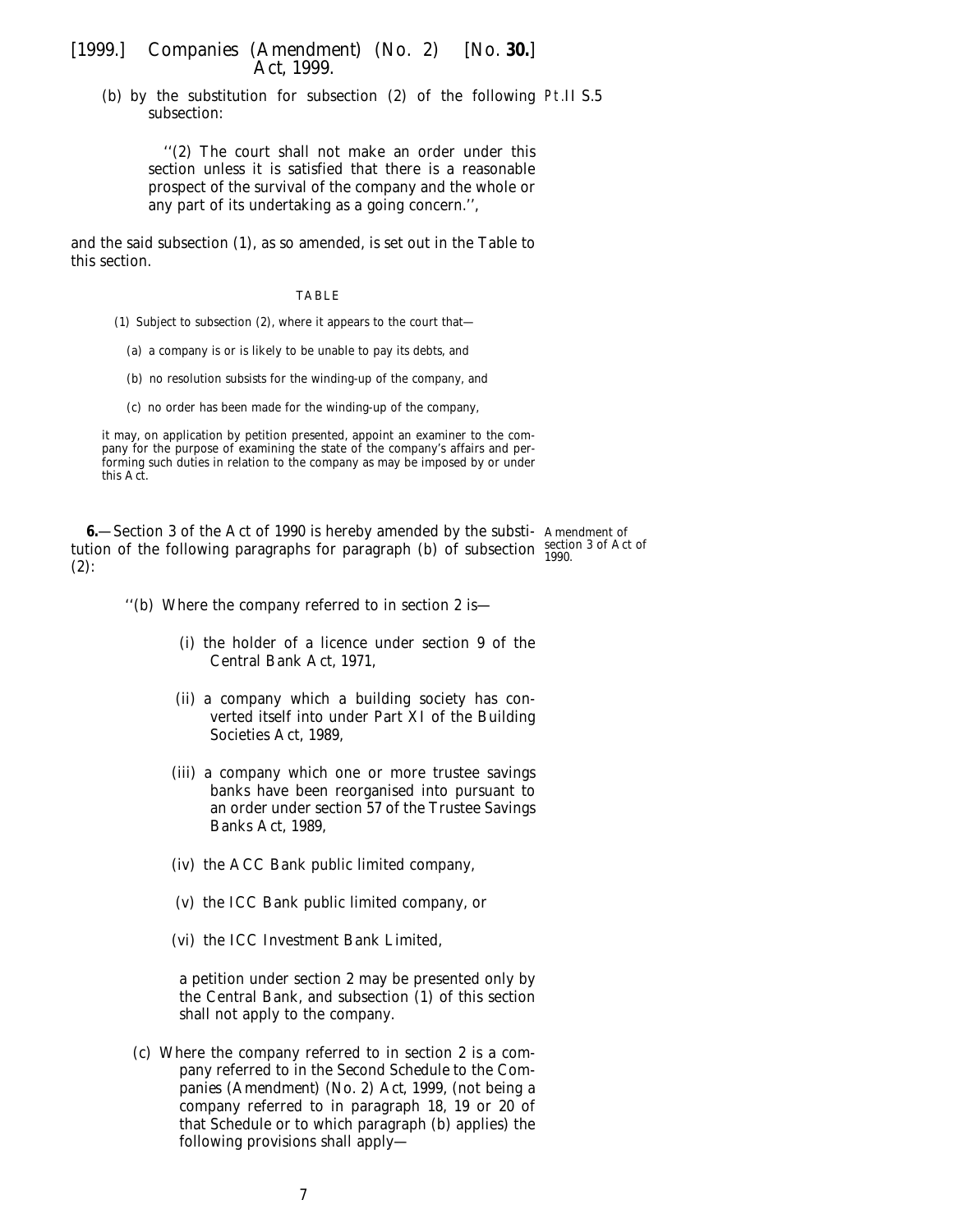- <span id="page-7-0"></span>(i) a petition under section 2 may be presented by—
	- (I) any of the persons referred to in paragraph (*a*), (*b*), (*c*) or (*d*) of subsection (1) of this section (including by one or more of such persons acting together),
	- (II) the Central Bank, or
	- (III) one or more of such persons and the Central Bank acting together,
- (ii) if the Central Bank does not present such a petition—
	- (I) the petitioner shall, before he presents the petition at the office of the court, cause to be received by the Central Bank a notice in writing of his intention to present the petition, and shall serve a copy of the petition on the Central Bank as soon as may be after the presentation of it at the said office,
	- (II) the Central Bank shall be entitled to appear and be heard at any hearing relating to the petition.''.

**7.**—Section 3 of the Act of 1990 is hereby amended by the insertion of the following subsections after subsection (3):

''(3A) In addition to the matters specified in subsection (4), a petition presented under section 2 shall be accompanied by a report in relation to the company prepared by a person (in this Act referred to as 'the independent accountant') who is either the auditor of the company or a person who is qualified to be appointed as an examiner of the company.

(3B) The report of the independent accountant shall comprise the following:

- (*a*) the names and permanent addresses of the officers of the company and, in so far as the independent accountant can establish, any person in accordance with whose directions or instructions the directors of the company are accustomed to act,
- (*b*) the names of any other bodies corporate of which the directors of the company are also directors,
- (*c*) a statement as to the affairs of the company, showing in so far as it is reasonably possible to do so, particulars of the company's assets and liabilities (including contingent and prospective liabilities) as at the latest practicable date, the names and addresses of its creditors, the securities held by them respectively and the dates when the securities were respectively given,
- (*d*) whether in the opinion of the independent accountant any deficiency between the assets and liabilities of the company has been satisfactorily accounted for or,

Pre-petition report in relation to company.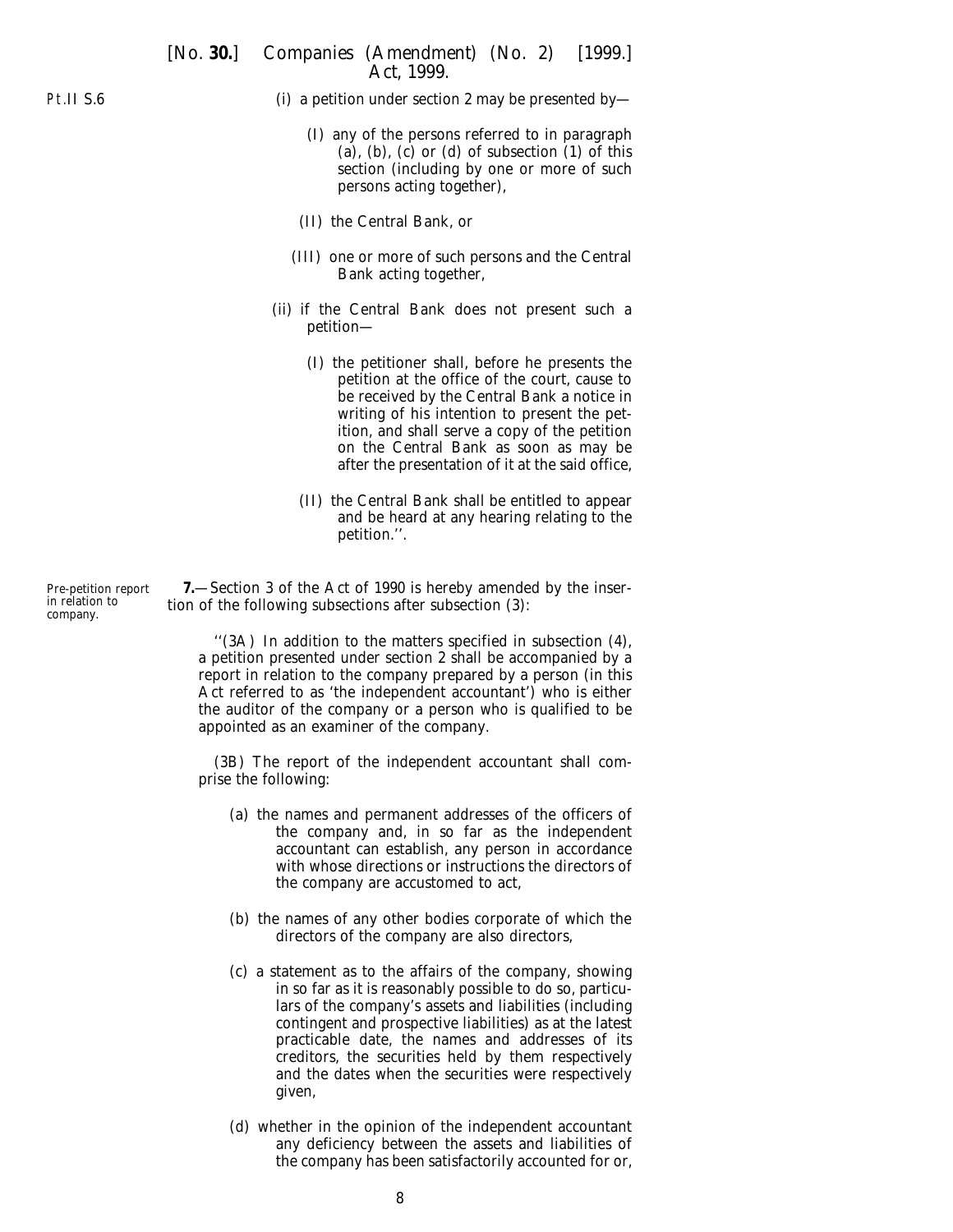<span id="page-8-0"></span>if not, whether there is evidence of a substantial dis-Pt.II S.7 appearance of property that is not adequately accounted for,

- (*e*) his opinion as to whether the company, and the whole or any part of its undertaking, would have a reasonable prospect of survival as a going concern and a statement of the conditions which he considers are essential to ensure such survival, whether as regards the internal management and controls of the company or otherwise,
- (*f*) his opinion as to whether the formulation, acceptance and confirmation of proposals for a compromise or scheme of arrangement would offer a reasonable prospect of the survival of the company, and the whole or any part of its undertaking, as a going concern,
- (*g*) his opinion as to whether an attempt to continue the whole or any part of the undertaking would be likely to be more advantageous to the members as a whole and the creditors as a whole than a winding-up of the company,
- (*h*) recommendations as to the course he thinks should be taken in relation to the company including, if warranted, draft proposals for a compromise or scheme of arrangement,
- (*i*) his opinion as to whether the facts disclosed would warrant further inquiries with a view to proceedings under section 297 or 297A of the Principal Act,
- (*j*) details of the extent of the funding required to enable the company to continue trading during the period of protection and the sources of that funding,
- (*k*) his recommendations as to which liabilities incurred before the presentation of the petition should be paid,
- (*l*) his opinion as to whether the work of the examiner would be assisted by a direction of the court in relation to the role or membership of any creditor's committee referred to in section 21, and
- (*m*) such other matters as he thinks relevant.''.

**8.**—Section 3 of the Act of 1990 is hereby amended by the deletion Amendment of in subsection  $(5)$  of ", and until a *prima facie* case for the protection  $\frac{\text{section }3(5)}{\text{of }1990}$  of Act of the court has been established to the satisfaction of the court'', and the said subsection (5), as so amended, is set out in the Table to this section.

#### TABLE

<sup>(5)</sup> The court shall not give a hearing to a petition under section 2 presented by a contingent or prospective creditor until such security for costs has been given as the court thinks reasonable.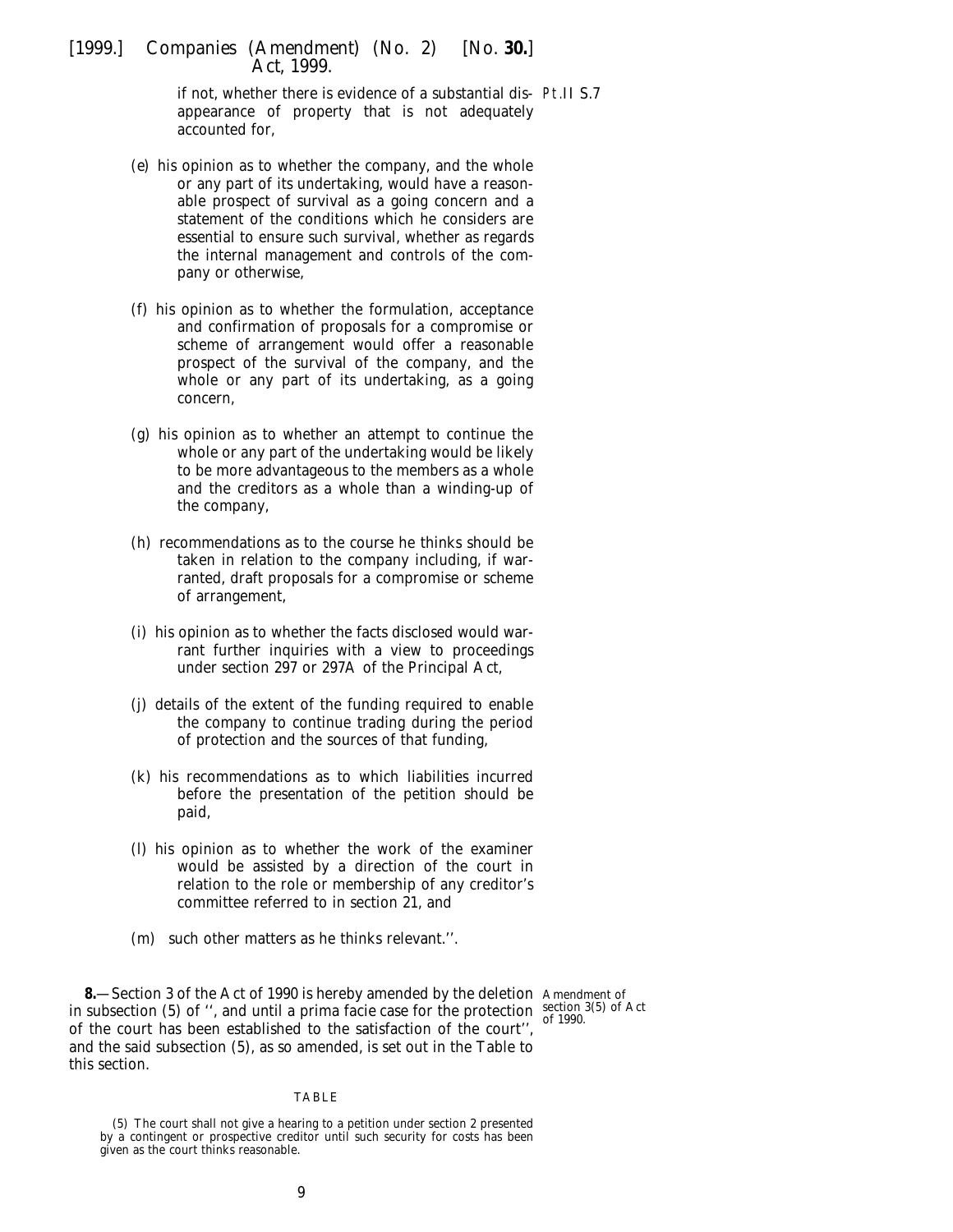<span id="page-9-0"></span>Pt.II Interim protection pending report.

**9.**—The Act of 1990 is hereby amended by the insertion of the following section after section 3:

''3A. (1) If a petition presented under section 2 shows, and the court is satisfied—

- (*a*) that, by reason of exceptional circumstances outside the control of the petitioner, the report of the independent accountant is not available in time to accompany the petition, and
- (*b*) that the petitioner could not reasonably have anticipated the circumstances referred to in paragraph (*a*),

and, accordingly, the court is unable to consider the making of an order under that section, the court may make an order under this section placing the company concerned under the protection of the court for such period as the court thinks appropriate in order to allow for the submission of the independent accountant's report.

(2) That period shall be a period that expires not later than the 10th day after the date of making of the order concerned or, if the 10th day after that date would fall on a Saturday, Sunday or public holiday, the first following day that is not a Saturday, Sunday or public holiday.

(3) For the avoidance of doubt, the fact that a receiver stands appointed to the whole or any part of the property or undertaking of the company at the time of the presentation of a petition under section 2 in relation to the company shall not, in itself, constitute, for the purposes of subsection (1), exceptional circumstances outside the control of the petitioner.

(4) If the petition concerned has been presented by any of the persons referred to in paragraph (*c*) or (*d*) of section 3(1) and an order under subsection (1) is made in relation to the company concerned, the directors of the company shall co-operate in the preparation of the report of the independent accountant, particularly in relation to the matters specified in paragraphs (*a*), (*b*) and (*c*) of section 3(3B).

(5) If the directors of the company concerned fail to comply with subsection (4), the person who has presented the petition concerned or the independent accountant may apply to the court for an order requiring the directors to do specified things by way of compliance with subsection (4) and the court may, as it thinks fit, grant such an order accordingly.

(6) If the report of the independent accountant is submitted to the court before the expiry of the period of protection specified in an order under subsection (1), the court shall proceed to consider the petition together with the report as if they were presented in accordance with section 2.

(7) If the report of the independent accountant is not submitted to the court before the expiry of the period of protection specified in an order under subsection (1), then, at the expiry of that period, the company concerned shall cease to be under the protection of the court, but without prejudice to the presentation of a further petition under section 2.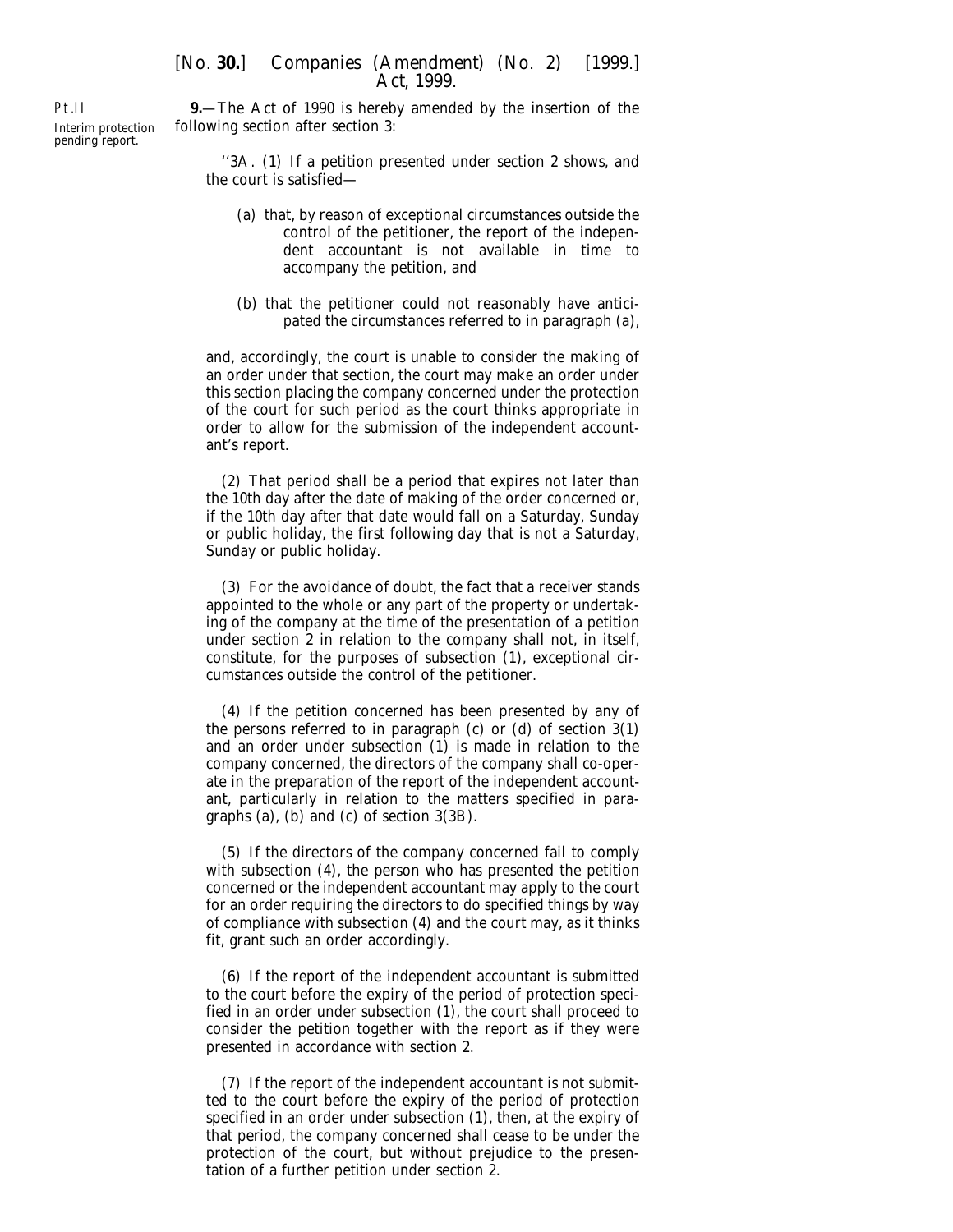<span id="page-10-0"></span>(8) Any liabilities incurred by the company concerned during Pt.II S.9 the period of protection specified in an order under subsection (1) may not be the subject of a certificate under section 10(2).''.

**10.**—The Act of 1990 is hereby amended by the insertion of the Creditors to be following section after section 3A (inserted by *section 9*):

heard.

independent accountant's report.

''3B. (1) The court shall not make an order dismissing a petition presented under section 2 or an order appointing an examiner to a company without having afforded each creditor of the company who has indicated to the court his desire to be heard in the matter an opportunity to be so heard.

(2) Nothing in this section shall affect the power of the court under section 3(7) to make an interim order in the matter.''.

**11.**—The Act of 1990 is hereby amended by the insertion of the Availability of following section after section 3B (inserted by *section 10*):

''3C. (1) The independent accountant shall supply a copy of the report prepared by him under section 3(3A) to the company concerned or any interested party on written application being made to him in that behalf.

(2) If the court, on application to it in that behalf, directs that that supply may be the subject of such omission, there may be omitted from any copy of the report supplied to the company or an interested party such parts of it as are specified in the direction of the court.

(3) The court may, in particular, on such an application, direct that there may be omitted from such a supply of a copy of the report any information the inclusion of which in such a copy would be likely to prejudice the survival of the company or the whole or any part of its undertaking as a going concern.

(4) If the company concerned is a company referred to in section 3(2)(*c*) and the Central Bank does not propose to present, or has not presented, (whether alone or acting together with other persons) a petition under section 2 in relation to the company, the independent accountant shall, as soon as may be after it is prepared, supply a copy of the report prepared by him under section 3(3A) to the Central Bank and subsections (2) and (3) shall not apply to such a copy.''.

**12.**—Section 4 of the Act of 1990 is hereby amended—

- (*a*) in subsection (1), by the substitution for ''Where the court appoints an examiner to a company'' of ''Subject to subsection (2), where the court appoints an examiner to a company'', and
- (*b*) in subsection (2), by the insertion of the following at the end of that subsection:

''and shall not, in any case, make such an order unless it is satisfied that there is a reasonable prospect of the survival of the related company, and the whole or any part of its undertaking, as a going concern'',

Amendment of section 4 of Act of 1990.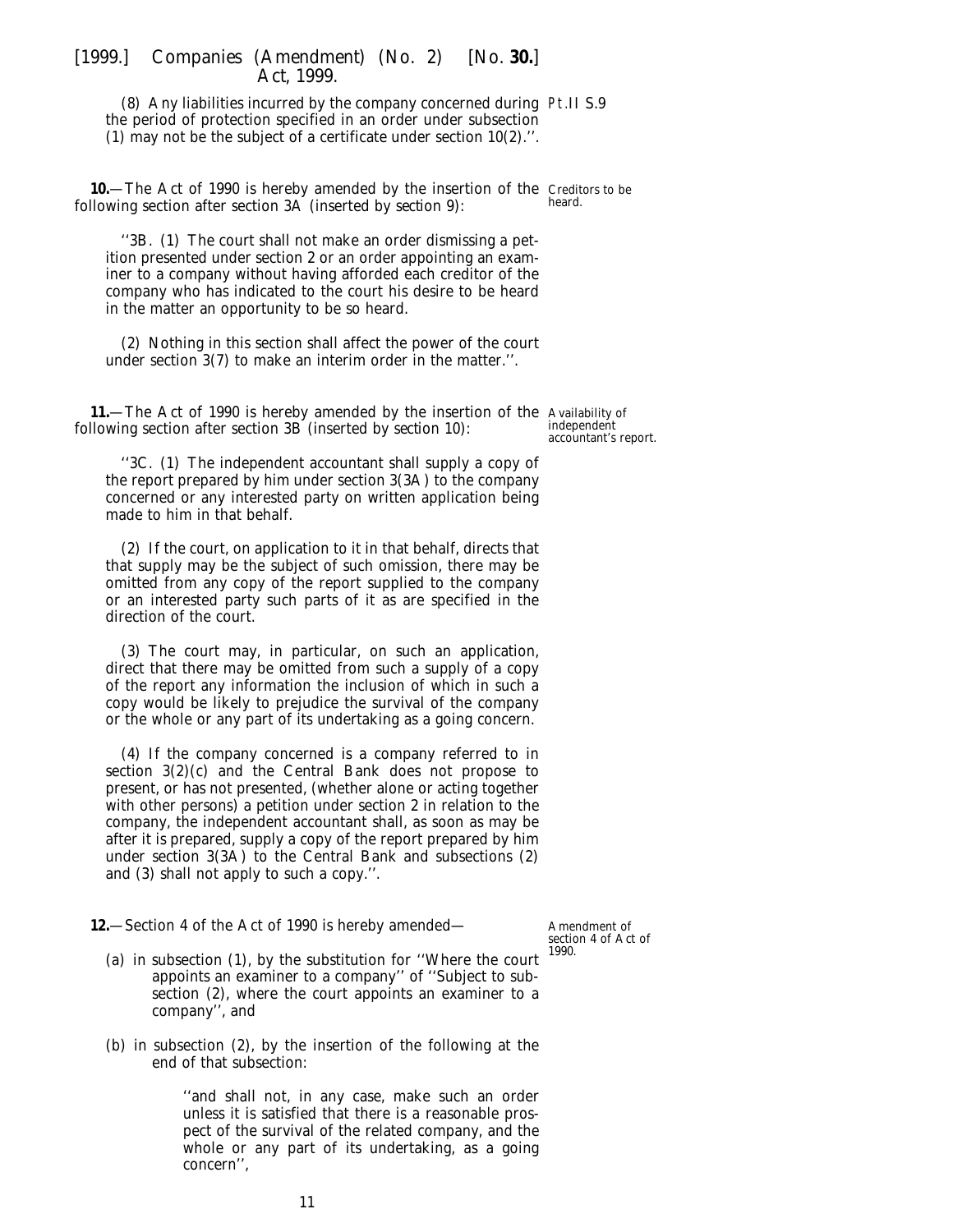<span id="page-11-0"></span>and the said subsections (1) and (2), as so amended, are set out in paragraphs 1 and 2, respectively, of the Table to this section.

#### TABLE

1. (1) Subject to subsection (2), where the court appoints an examiner to a company, it may, at the same or any time thereafter, make an order—

- (*a*) appointing the examiner to be examiner for the purposes of this Act to a related company, or
- (*b*) conferring on the examiner, in relation to such company, all or any of the powers or duties conferred on him in relation to the first-mentioned company.

2. (2) In deciding whether to make an order under subsection (1), the court shall have regard to whether the making of the order would be likely to facilitate the survival of the company, or of the related company, or both, and the whole or any part of its or their undertaking, as a going concern and shall not, in any case, make such an order unless it is satisfied that there is a reasonable prospect of the survival of the related company, and the whole or any part of its undertaking, as a going concern.

Duty to act in good faith.

**13.**—The Act of 1990 is hereby amended by the insertion of the following section after section 4:

> "4A. The court may decline to hear a petition presented under section 2 or, as the case may be, may decline to continue hearing such a petition if it appears to the court that, in the preparation or presentation of the petition or in the preparation of the report of the independent accountant, the petitioner or independent accountant—

- (*a*) has failed to disclose any information available to him which is material to the exercise by the court of its powers under this Act, or
- (*b*) has in any other way failed to exercise utmost good faith.''.

Amendment of section 5 of Act of 1990.

**14.**—Section 5 of the Act of 1990 is hereby amended—

(*a*) by the substitution for subsection (1) of the following subsection:

> ''(1) Subject to section 3A, during the period beginning with the date of the presentation of a petition under section 2 and (subject to subsections (3) and (4) of section 18) ending on the expiry of 70 days from that date or on the withdrawal or refusal of the petition, whichever first happens, the company shall be deemed to be under the protection of the court.'',

- (*b*) in subsection (2)—
	- (i) by the substitution for paragraph (*d*) of the following paragraph:
		- ''(*d*) where any claim against the company is secured by a mortgage, charge, lien or other encumbrance or a pledge of, on or affecting the whole or any part of the property, effects or income of the company, no action may be taken to realise the whole or any part of that security,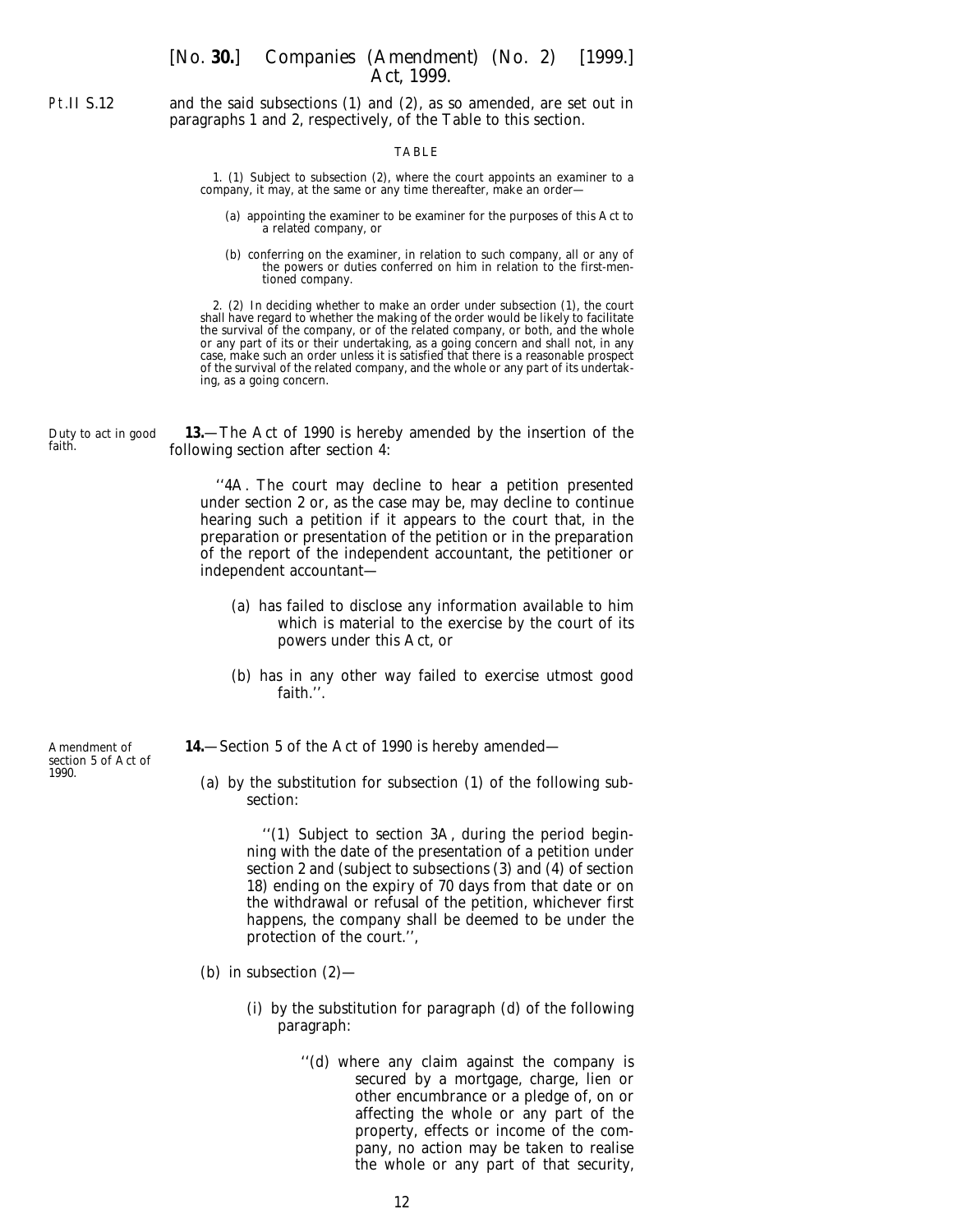except with the consent of the Pt.II S.14 examiner;'',

<span id="page-12-0"></span>and

(ii) by the deletion of paragraph (*h*) (inserted by the Companies Act, 1990).

**15.**—The Act of 1990 is hereby amended by the insertion of the Restriction on following section after section 5:

payment of prepetition debts.

''5A. (1) Subject to subsection (2), no payment may be made by a company, during the period it is under the protection of the court, by way of satisfaction or discharge of the whole or a part of a liability incurred by the company before the date of the presentation under section 2 of the petition in relation to it unless the report of the independent accountant contains a recommendation that the whole or, as the case may be, the part of that liability should be discharged or satisfied.

(2) Notwithstanding subsection (1), the court may, on application being made to it in that behalf by the examiner or any interested party, authorise the discharge or satisfaction, in whole or in part, by the company concerned of a liability referred to in subsection (1) if it is satisfied that a failure to discharge or satisfy, in whole or in part, that liability would considerably reduce the prospects of the company or the whole or any part of its undertaking surviving as a going concern.''.

**16.**—Section 6 of the Act of 1990 is hereby amended—

- (*a*) in subsection (1), by the substitution for ''Where the court appoints an examiner to a company and'' of ''Where, at the date of the presentation of a petition under section 2 in relation to a company,'',
- (*b*) in subsection (2), by the substitution for ''Where the court appoints an examiner to a company and'' of ''Where, at the date of the presentation of a petition under section 2 in relation to a company,'', and
- (*c*) by the substitution for subsection (3) of the following subsection:

''(3) The court shall not make an order under paragraph (*a*) or (*b*) of subsection (1) or paragraph (*c*) of subsection (2) unless the court is satisfied that there is a reasonable prospect of the survival of the company, and the whole or any part of its undertaking, as a going concern.'',

and the said subsection (1), as so amended, (other than paragraphs (*a*) to (*d*) thereof) and the said subsection (2), as so amended, (other than paragraphs (*a*) to (*e*) thereof) are set out in paragraphs 1 and 2, respectively, of the Table to this section.

#### TABLE

Amendment of section 6 of Act of 1990.

<sup>1. (1)</sup> Where, at the date of the presentation of a petition under section 2 in relation to a company, a receiver stands appointed to the whole or any part of the property or undertaking of that company the court may make such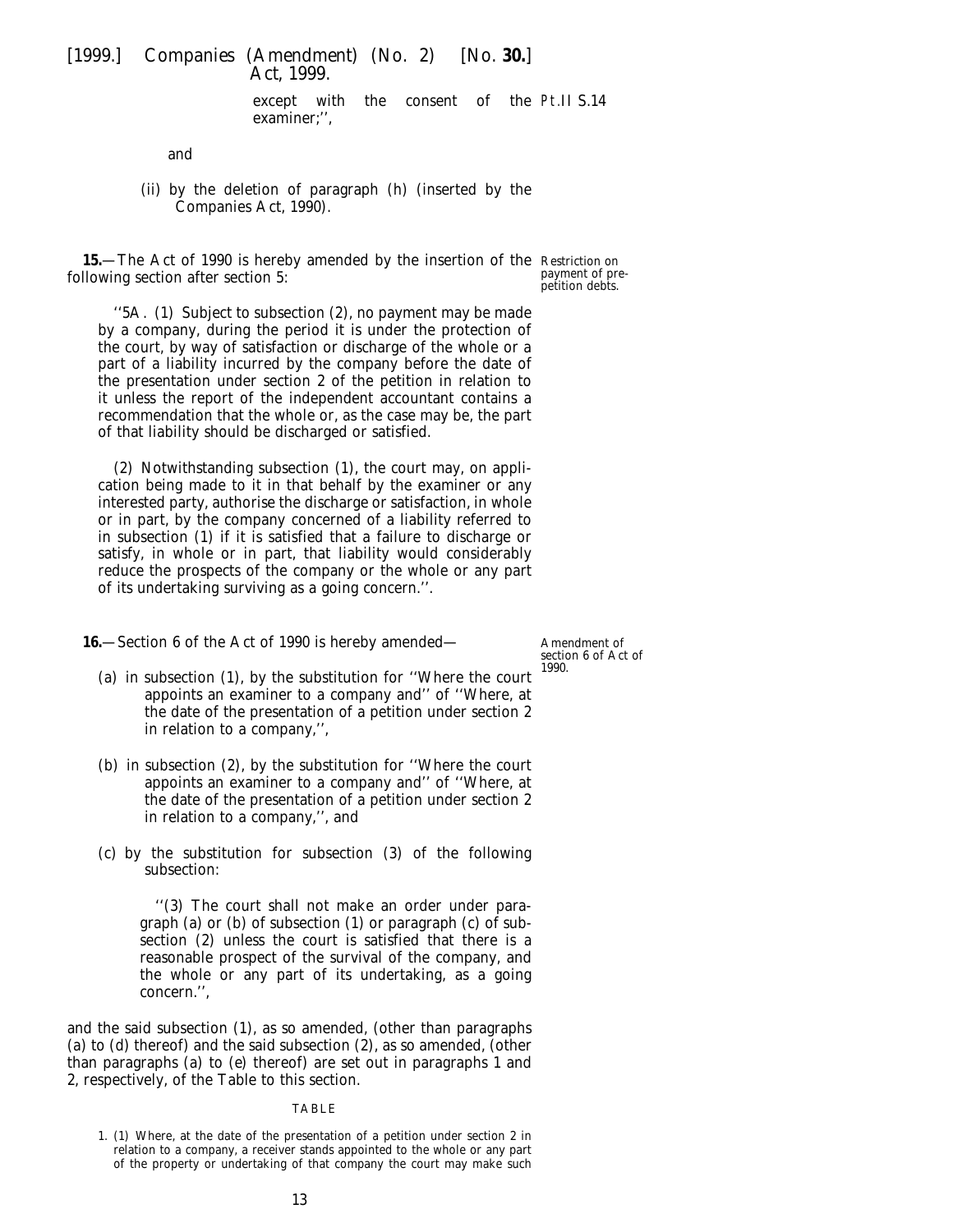<span id="page-13-0"></span>Disapplication of section 98 of Principal Act to receivers in certain circumstances.

order as it thinks fit including an order as to any or all of the following matters—

2. (2) Where, at the date of the presentation of a petition under section 2 in relation to a company, a provisional liquidator stands appointed to that company, the court may make such order as it thinks fit including an order as to any or all of the following matters—

**17.**—The Act of 1990 is hereby amended by the insertion of the following section after section 6:

''6A. (1) Without prejudice to the generality of section 6 (1), the court, on application being made in that behalf, may, in relation to a receiver who stands appointed to the whole or any part of the property or undertaking of a company, make an order providing that section 98 of the Principal Act shall not apply as respects payments made by the receiver out of assets coming into his hands as such receiver if—

- (*a*) (i) an examiner has been appointed to the company, or
	- (ii) an examiner has not been appointed to the company but, in the opinion of the court, such an appointment may yet be made,

and

(*b*) the making of the order would, in the opinion of the court, be likely to facilitate the survival of the company, and the whole or any part of its undertaking, as a going concern.

(2) An order under subsection (1) shall not be made without each creditor of the company of the following class being afforded an opportunity to be heard, namely a creditor any of the debts owed to whom by the company are debts which in a winding-up are, by virtue of the provisions of Part VI of the Principal Act relating to preferential payments, required to be paid in priority to all other debts.''.

**18.**—Section 7 of the Act of 1990 is hereby amended by the insertion of the following subsections after subsection (5):

''(5A) Without prejudice to subsection (5B), nothing in this section shall enable an examiner to repudiate a contract that has been entered into by the company prior to the period during which the company is under the protection of the court.

(5B) A provision referred to in subsection (5C) shall not be binding on the company at any time after the service of the notice under this subsection and before the expiration of the period during which the company concerned is under the protection of the court if the examiner is of the opinion that the provision, were it to be enforced, would be likely to prejudice the survival of the company or the whole or any part of its undertaking as a going concern and he serves a notice on the other party or parties to the agreement in which the provision is contained informing him or them of that opinion.

(5C) The provision referred to in subsection (5B) is a provision of an agreement entered into by the company concerned and any other person or persons at any time (including a time that is prior to the period during which the company is under the protection of the court) that provides that the company shall not, or shall not otherwise than in specified circumstances—

Repudiation of contracts.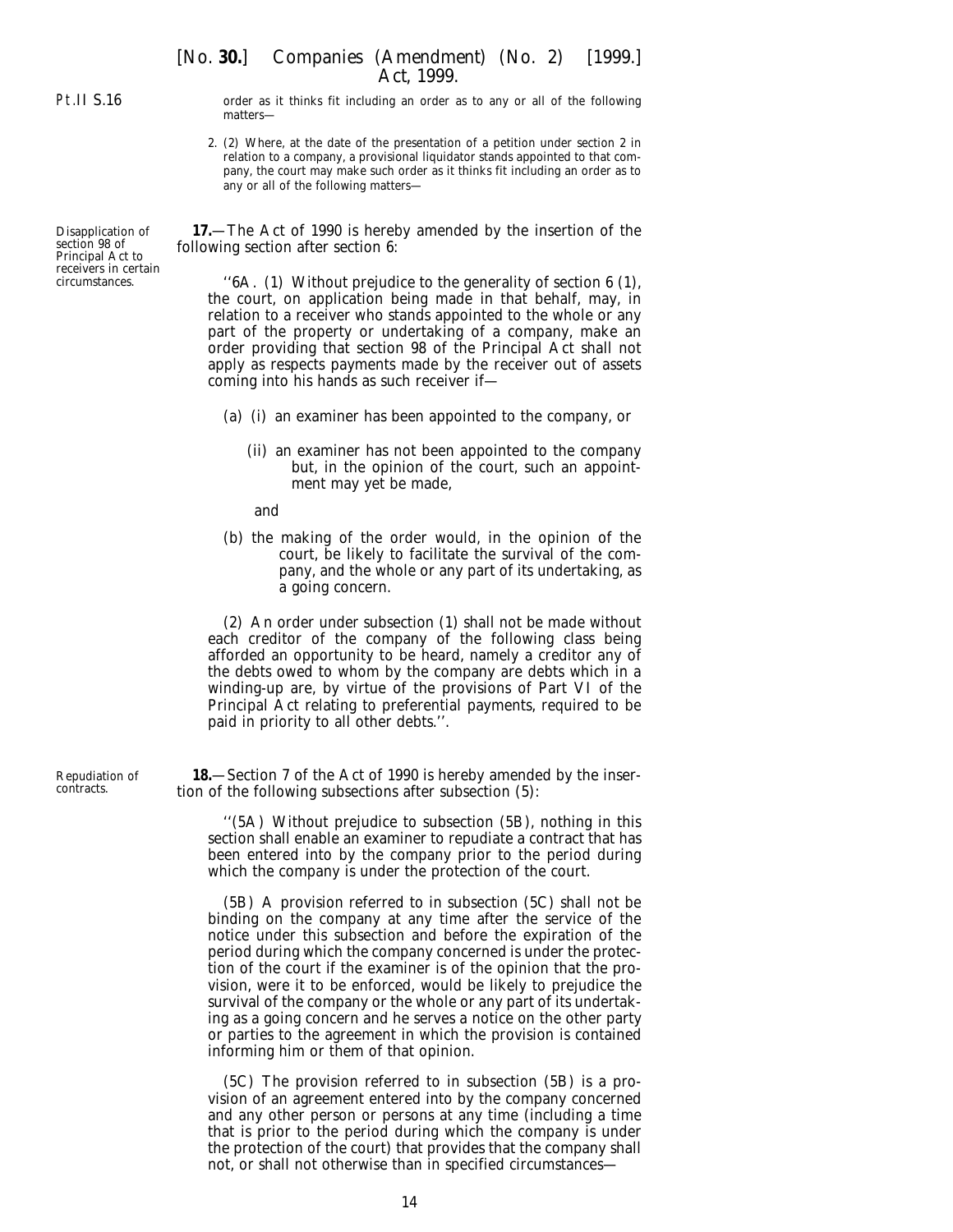- <span id="page-14-0"></span>(*a*) borrow moneys or otherwise obtain credit from any Pt.II S.18 person other than the said person or persons, or
- (*b*) create or permit to subsist any mortgage, charge, lien or other encumbrance or any pledge over the whole or any part of the property or undertaking of the company.''.

**19.**—Section 8 of the Act of 1990 is hereby amended by the substi-Amendment of tution for subsection (5) and subsection (5Å) (inserted by the Com-section 8 of Act of non-section 8. The following subsections: panies Act, 1990) of the following subsections:

''(5) If any officer or agent of such company or other person—

- (*a*) refuses to produce to the examiner any book or document which it is his duty under this section to produce, or
- (*b*) refuses to attend before the examiner when requested to do so, or
- (*c*) refuses to answer any question which is put to him by the examiner with respect to the affairs of the company,

the examiner may certify the refusal under his hand to the court, and the court may thereupon enquire into the case and, after hearing any witnesses who may be produced against or on behalf of the said officer, agent or other person or any statement which may be offered in defence, make any order or direction it thinks fit.

(5A) Without prejudice to the generality of subsection (5), the court may, after a hearing under that subsection, make a direction—

- (*a*) to the person concerned to attend or re-attend before the examiner or produce particular books or documents or answer particular questions put to him by the examiner, or
- (*b*) that the person concerned need not produce a particular book or document or answer a particular question put to him by the examiner.''.

**20.**—(1) Section 12 of the Act of 1990 is hereby amended by the Amendment of substitution for paragraph (*a*) of subsection  $(2)$  of the following  $\frac{\text{section 12 of Act of}}{1990}$ paragraph:

''(*a*) An examiner shall, within the time limits specified in paragraph (*b*), cause to be published in *Iris Oifigiu´il* and in at least two daily newspapers circulating in the district in which the registered office or principal place of business of the company is situate a notice of his appointment and the date thereof.''.

(2) Section 12 of the Act of 1990 is hereby further amended by the substitution for subsection (4) of the following subsection:

''(4) Where a company is, by virtue of section 5, deemed to be under the protection of the court, every invoice, order for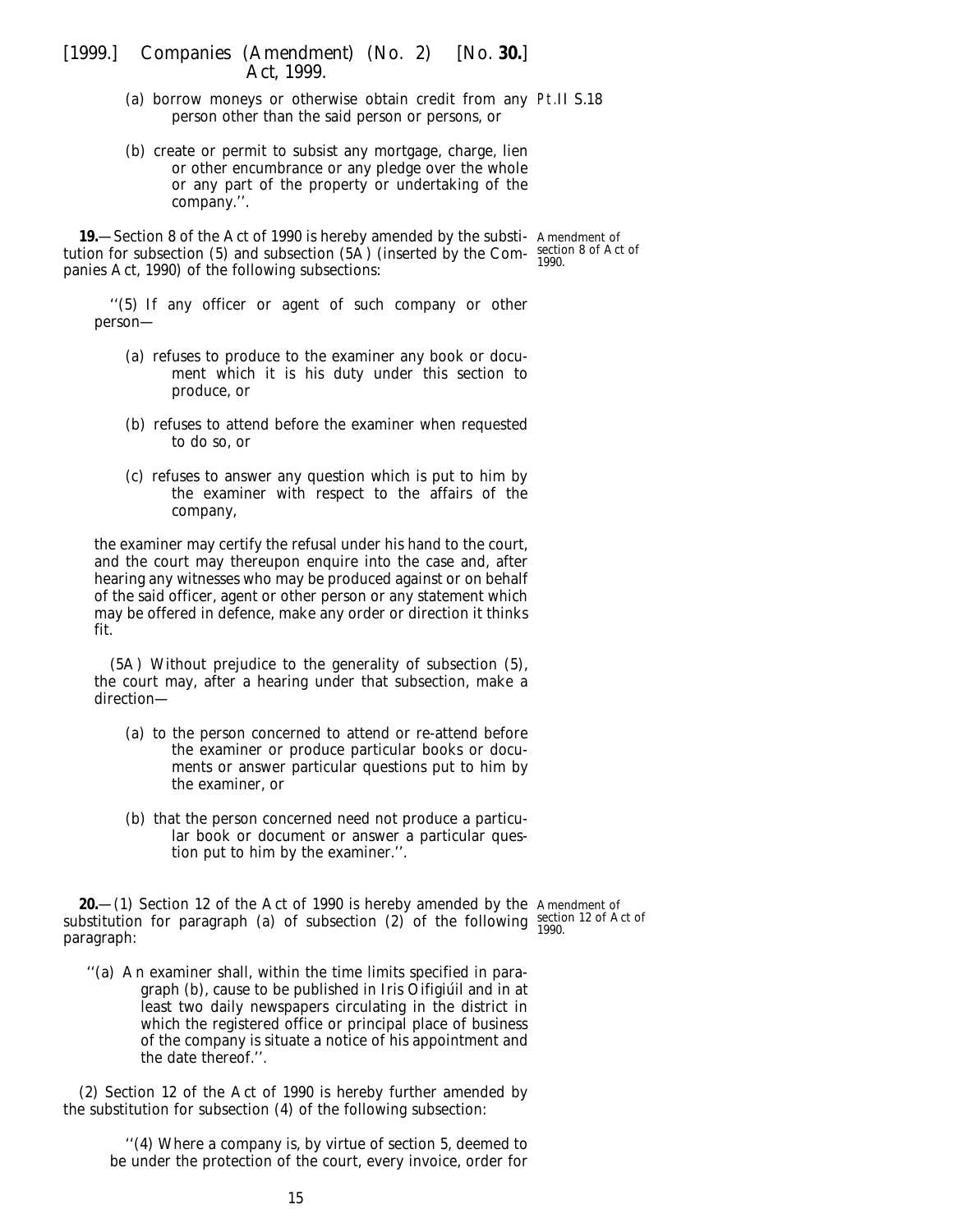goods or business letter issued by or on behalf of the company, being a document on or in which the name of the company appears, shall, immediately after the mention of that name, include the words 'in examination (under the Companies (Amendment) Act, 1990)'.''.

<span id="page-15-0"></span>Hearing regarding irregularities.

**21.**—The Act of 1990 is hereby amended by the insertion of the following section after section 13:

''13A. (1) Where, arising out of the presentation to it of the report of the independent accountant or otherwise, it appears to the court that there is evidence of a substantial disappearance of property of the company concerned that is not adequately accounted for, or of other serious irregularities in relation to the company's affairs having occurred, the court shall, as soon as it is practicable, hold a hearing to consider that evidence.

(2) If, before the hearing referred to in subsection (1) is held, the court directs the examiner to do so, the examiner shall prepare a report setting out any matters which he considers will assist the court in considering the evidence concerned on that hearing.

(3) The examiner shall supply a copy of a report prepared by him under subsection (2) to the company concerned on the same day as he causes the report to be delivered to the office of the court.

(4) The examiner shall also supply a copy of a report prepared by him under subsection (2) to each person who is mentioned in the report and any interested party on written application being made to him in that behalf.

(5) If the court, on application to it in that behalf, directs that that supply may be the subject of such omission, there may be omitted from any copy of the report supplied to a person referred to in subsection (4) or an interested party such parts of it as are specified in the direction of the court.

(6) The court may, in particular, on such an application, direct that there may be omitted from such a supply of a copy of the report any information the inclusion of which in such a copy would be likely to prejudice the survival of the company or the whole or any part of its undertaking as a going concern.

(7) The examiner shall, as soon as may be after it is prepared, supply a copy of the report prepared by him under subsection  $(2)$  to —

- (*a*) if the company concerned is a company referred to in paragraph (*a*) of section 3(2), the Minister, or
- (*b*) if the company concerned is a company referred to in paragraph (*b*) or (*c*) of section 3(2), the Central Bank,

and subsections (5) and (6) shall not apply to such a copy.

(8) The following persons shall be entitled to appear and be heard at a hearing under this section—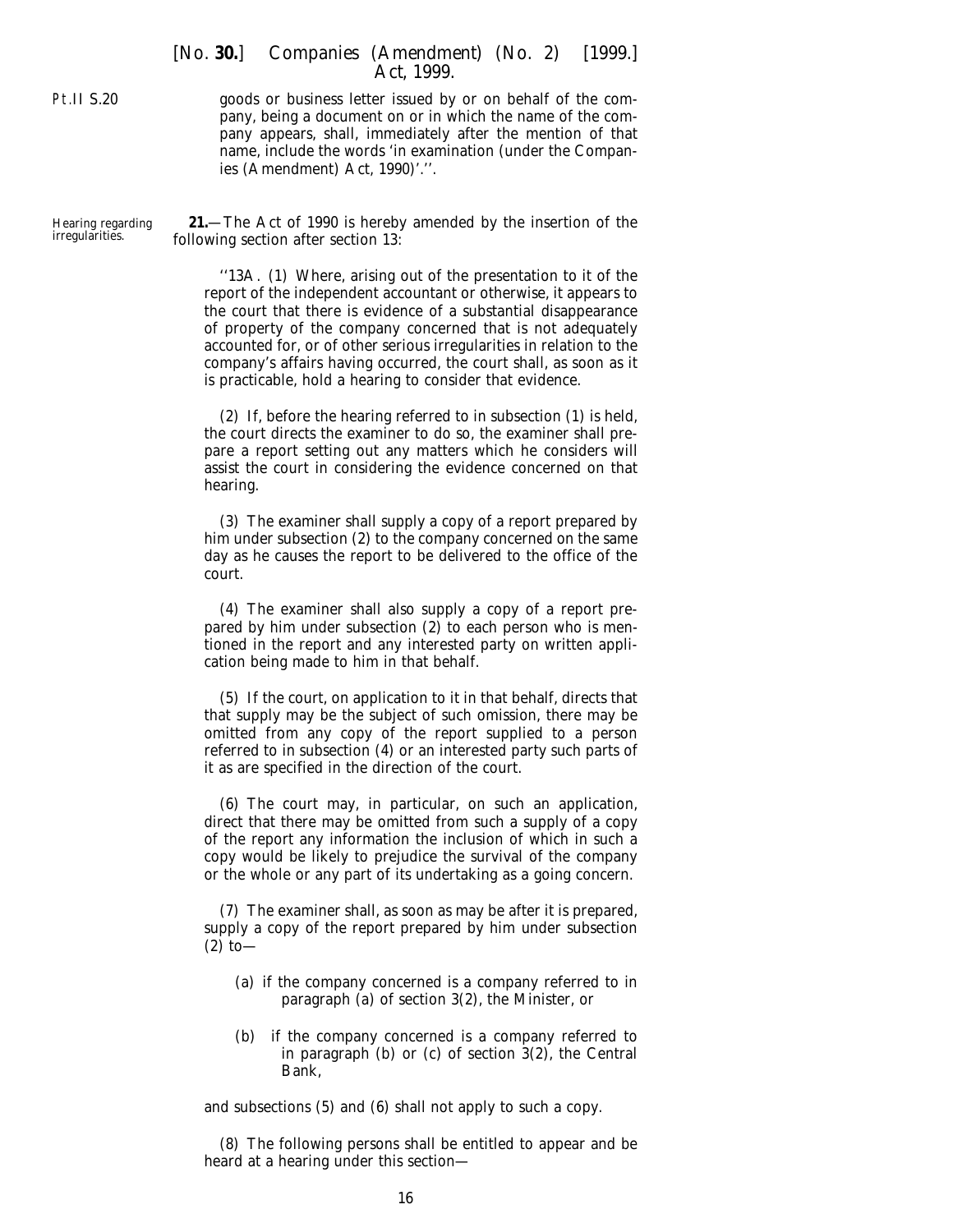- (*b*) if the court decided to hold a hearing under this section because of matters contained in the report of the independent accountant, the independent accountant,
- (*c*) the company concerned,
- (*d*) any interested party,
- (*e*) any person who is referred to in the report of the independent accountant or the report prepared under subsection (2),
- (*f*) if the company concerned is a company referred to in paragraph (*a*) of section 3 (2), the Minister,
- (*g*) if the company concerned is a company referred to in paragraph (*b*) or (*c*) of section 3(2), the Central Bank.

(9) The court may, on a hearing under this section, make such order or orders as it deems fit (including, where appropriate, an order for the trial of any issue relating to the matter concerned).

(10) The court may, if it considers it appropriate to do so, direct that an office copy of an order under subsection (9) shall be delivered to the registrar of companies by the examiner or such other person as it may specify.''.

**22.**—Section 18 of the Act of 1990 is hereby amended—

Amendment of section 18 of Act of 1990.

- (*a*) by the substitution of the following subsection for subsection (1):
	- ''(1) An examiner shall—
		- (*a*) as soon as practicable after he is appointed, formulate proposals for a compromise or scheme of arrangement in relation to the company concerned,
		- (*b*) without prejudice to any other provision of this Act, carry out such other duties as the court may direct him to carry out.'',
- (*b*) in subsection (2), by the deletion of all the words from ''to consider such proposals'' to the end of that subsection and the substitution of the following:

''for the purpose of section 23 and shall report on those proposals to the court, within 35 days of his appointment or such longer period as the court may allow, in accordance with section 19.'',

- (*c*) in subsection (3), by the substitution of ''70 days'' for ''three months'',
- (*d*) by the substitution of the following subsections for subsections  $(5)$  and  $(6)$ :

<span id="page-16-0"></span><sup>(</sup>*a*) the examiner,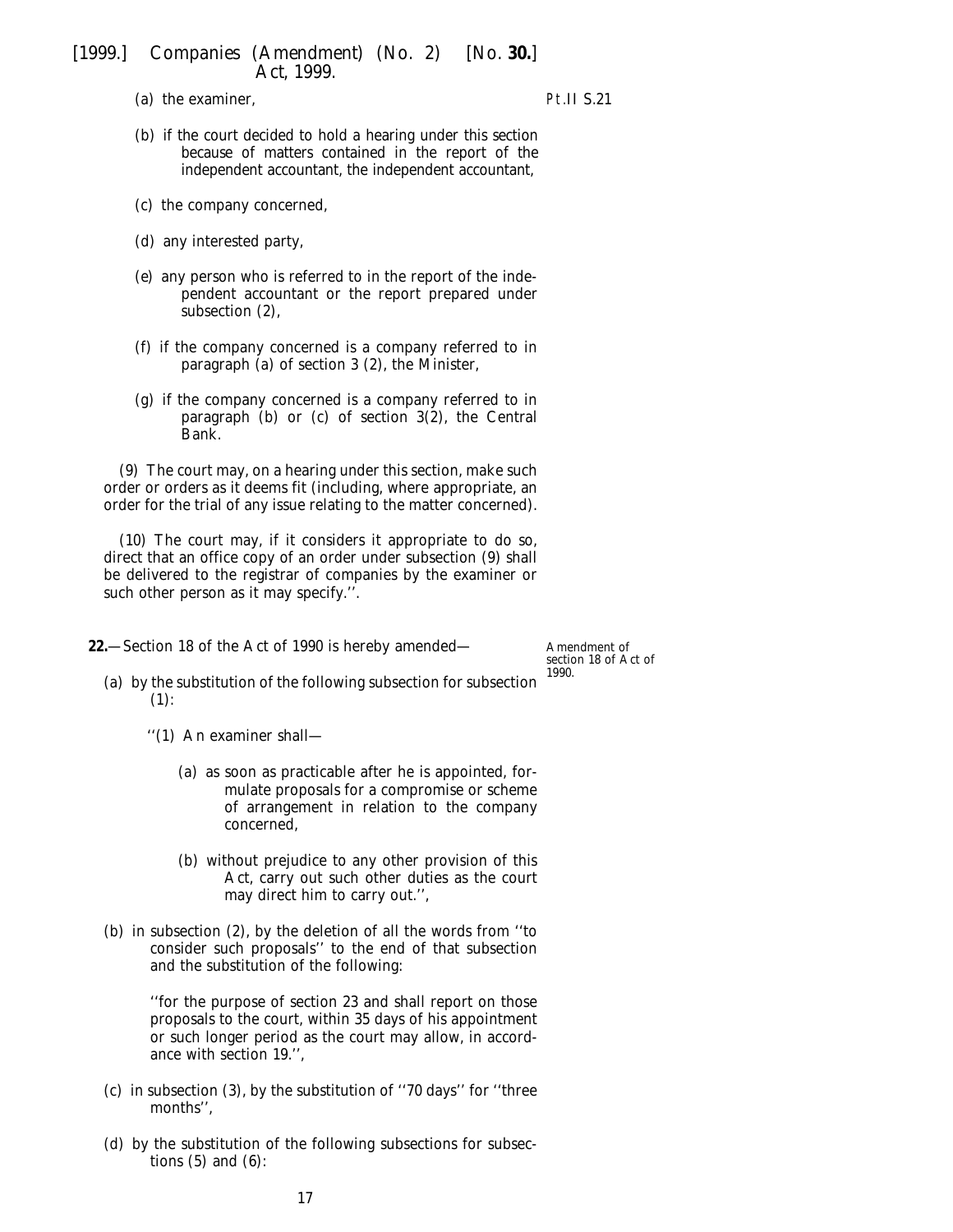''(5) The examiner shall supply a copy of his report under this section—

- (*a*) to the company concerned on the same day as he causes the report to be delivered to the office of the court, and
- (*b*) to any interested party on written application being made to him in that behalf.

(6) The examiner shall, as soon as may be after it is prepared, supply a copy of his report under this section to—

- (*a*) if the company concerned is a company referred to in paragraph (*a*) of section 3(2), the Minister, or
- (*b*) if the company concerned is a company referred to in paragraph (*b*) or (*c*) of section 3(2), the Central Bank.

(7) If the court, on application to it in that behalf, directs that that supply may be the subject of such omission, there may be omitted from any copy of the report supplied under subsection  $(5)(b)$  to an interested party such parts of it as are specified in the direction of the court.

(8) The court may, in particular, on such an application, direct that there may be omitted from such a supply of a copy of the report any information the inclusion of which in such a copy would be likely to prejudice the survival of the company or the whole or any part of its undertaking as a going concern.

(9) If the examiner is not able to enter into an agreement with the interested parties and any other persons concerned in the matter or formulate proposals for a compromise or scheme of arrangement in relation to the company concerned, he may apply to the court for the grant of directions in the matter and the court may, on such application, give such directions or make such order as it deems fit, including, if it considers it just and equitable to do so, an order for the winding-up of the company.'',

and the said subsections (2) and (3), as so amended, are set out in paragraphs 1 and 2, respectively, of the Table to this section.

#### TABLE

1. (2) Notwithstanding any provision of the Companies Acts relating to notice of general meetings, (but subject to notice of not less than 3 days in any case) the examiner shall convene and preside at such meetings of members and creditors as he thinks proper, for the purpose of section 23 and shall report on those proposals to the court, within 35 days of his appointment or such longer period as the court may allow, in accordance with section 19.

2. (3) Where, on the application of the examiner, the court is satisfied that the examiner would be unable to report to the court within the period of 70 days referred to in section 5(1) but that he would be able to make a report if that period were extended, the court may by order extend that period by not more than 30 days to enable him to do so.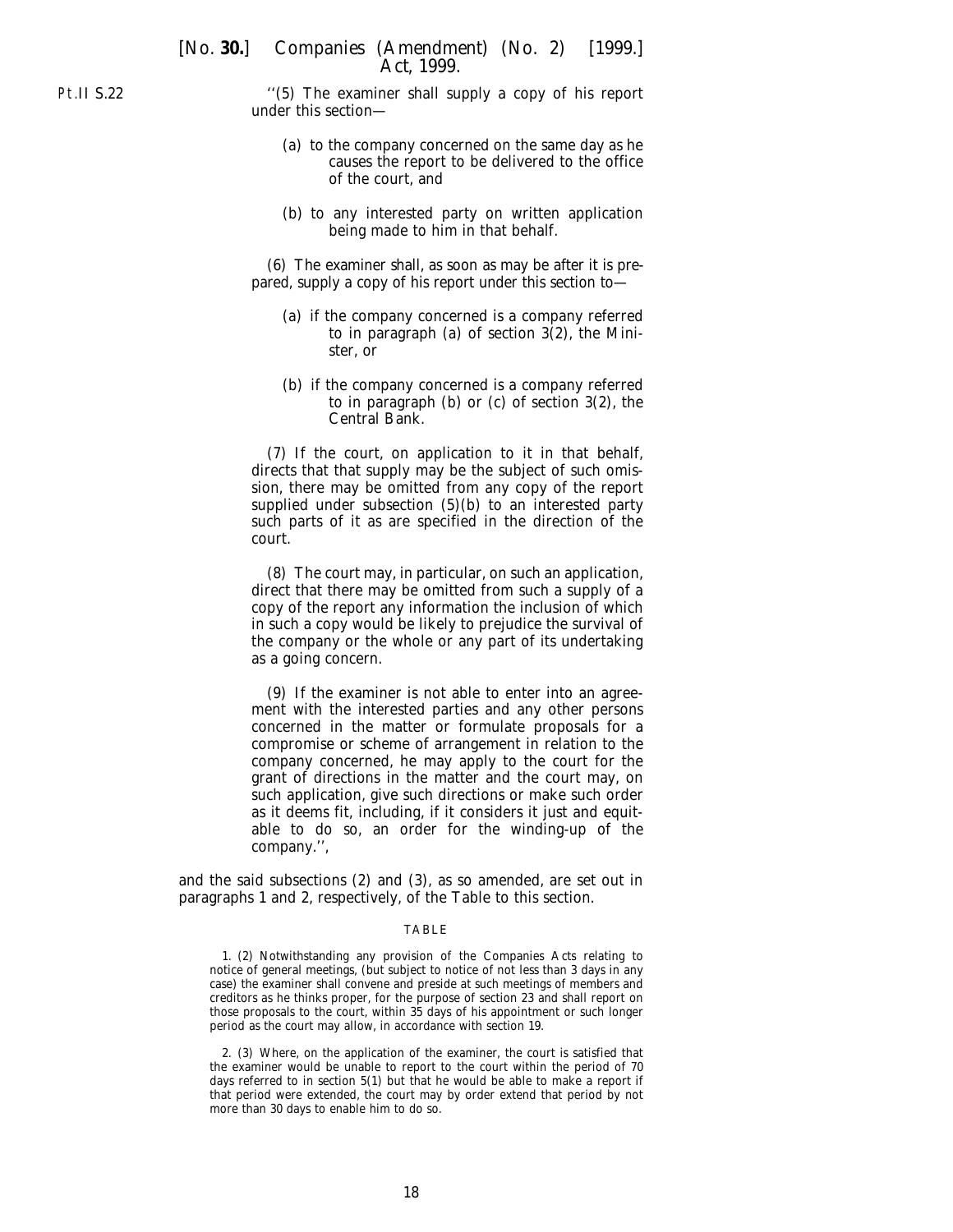<span id="page-18-0"></span>**23.**—Section 23 of the Act of 1990 is hereby amended—

## (*a*) in subsection (1), by the substitution for ''compromise or scheme of arrangement.'' of ''compromise or scheme of arrangement; save where expressly provided otherwise in this section, this section shall not authorise, at such a meeting, anything to be done in relation to such proposals by any member or creditor.'',

- (*b*) by the deletion of subsection (3),
- (*c*) by the insertion of the following subsection after subsection  $(4)$ :

''(4A) Nothing in subsection (4) shall, in the case of a creditor who abstains from voting, or otherwise fails to cast a vote, in respect of the proposals, be construed as permitting such an abstention or failure to be regarded as a casting by that person of a vote against the proposals.'',

(*d*) in subsection (6), by the deletion of ''(3) or'',

and

(*e*) by the addition of the following subsection after subsection (8):

> ''(9) Without prejudice to subsections (1) to (8), in the case of a company referred to in paragraph (*b*) or (*c*) of section 3(2), the examiner shall also afford the Central Bank an opportunity to consider the proposals for a compromise or scheme of arrangement and for this purpose shall furnish to the Central Bank a statement containing the like information to that referred to in subsection (8).'',

and the said subsections (1) and (6), as so amended, are set out in paragraphs 1 and 2, respectively, of the Table to this section.

#### TABLE

1. (1) This section applies to a meeting of members or creditors or any class of members or creditors summoned to consider proposals for a compromise or scheme of arrangement; save where expressly provided otherwise in this section, this section shall not authorise, at such a meeting, anything to be done in relation to such proposals by any member or creditor.

2. (6) Section 144 of the Principal Act shall apply to any resolution to which subsection (4) relates which is passed at any adjourned meeting.

**24.**—Section 24 of the Act of 1990 is hereby amended—

Amendment of section 24 of Act of 1990.

- (*a*) in subsection (2), by the addition of the following paragraph after paragraph (*c*):
	- ''(*d*) in case the company is a company referred to in paragraph (*b*) or (*c*) of section 3(2), the Central Bank.'',
- (*b*) in subsection (4), by the substitution of the following paragraph for paragraph (*a*):

Pt.II

Amendment of section 23 of Act of 1990.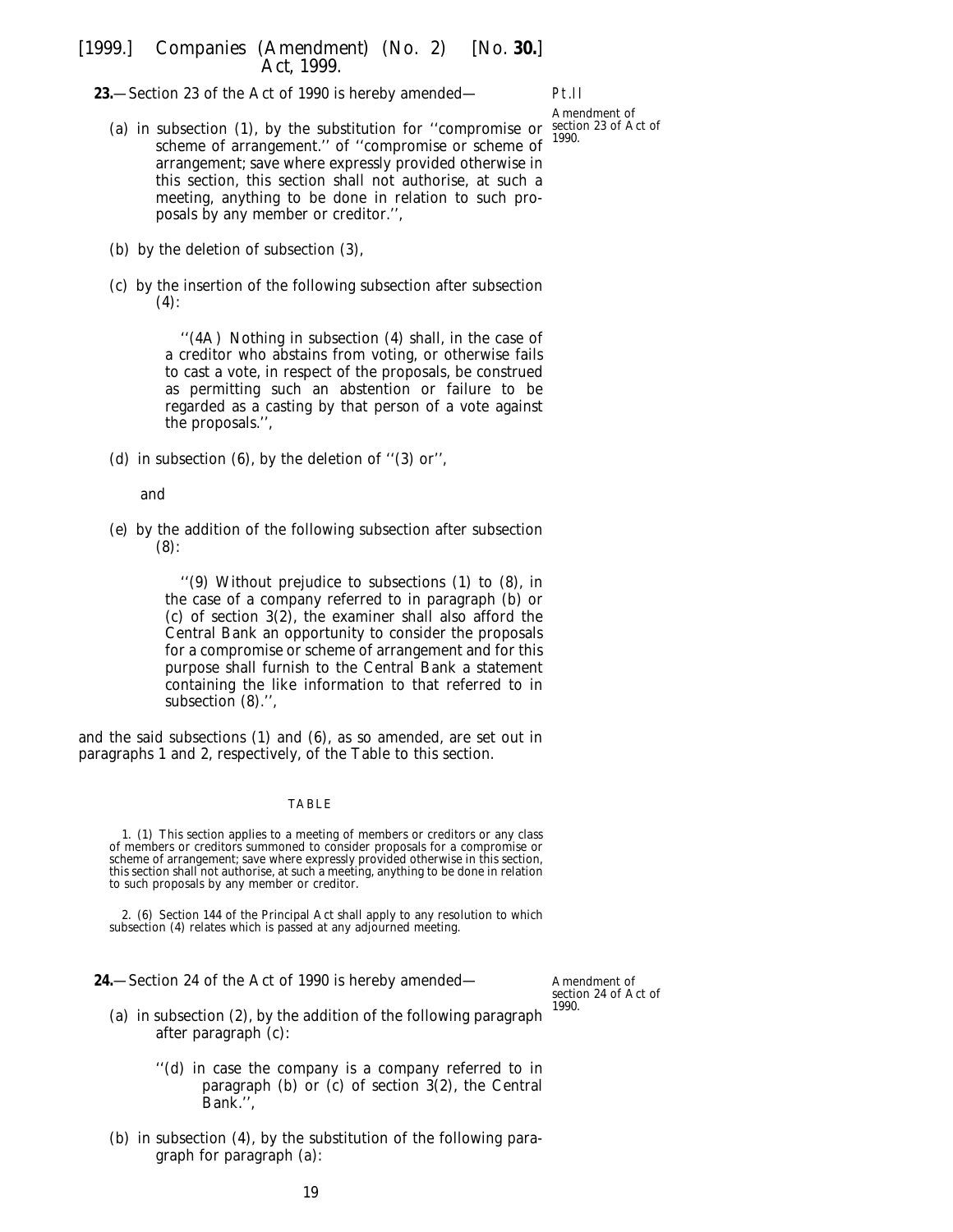- ''(*a*) unless at least one class of creditors whose interests or claims would be impaired by implementation of the proposals has accepted the proposals, or'',
- <span id="page-19-0"></span>(*c*) by the insertion of the following subsection after subsection  $(4):$

''(4A) Without prejudice to subsection (4), the court shall not confirm any proposals in respect of a company to which an examiner has been appointed under section 4 if the proposals would have the effect of impairing the interests of the creditors of the company in such a manner as to favour the interests of the creditors or members of any company to which it is related, being a company to which that examiner has been appointed examiner under section 2 or, as the case may be, 4.'',

(*d*) in subsection (11), by the deletion in paragraph (*b*) of ''members and'',

and

(*e*) by the substitution of the following subsection for subsection (12) (inserted by the Companies Act, 1990):

> ''(12) Notwithstanding subsection (4), or any other provision of this Act, nothing in this Act shall prevent the examiner from including in a report under section 18 proposals which will not involve the impairment of the interests of members or creditors of the company, nor the court from confirming any such proposals.'',

and the said paragraph (*b*) of the said subsection (11), as so amended, is set out in the Table to this section.

TABLE

(*b*) the report of an examiner under section 18 concludes that, following the required meetings of creditors of a company under this Act, it has not been possible to reach agreement on a compromise or scheme of arrangement.

**25.**—The Act of 1990 is hereby amended by the insertion of the following section after section 25:

''25A. (1) The following provisions shall have effect in relation to the liability of any person ('the third person') whether under a guarantee or otherwise, in respect of a debt ('the debt') of a company to which an examiner has been appointed:

- (*a*) subject to paragraph (*b*) and save where the contrary is provided in an agreement entered into by the third person and the person to whom he is liable in respect of the debt ('the creditor'), the liability shall, notwithstanding section 24(6), not be affected by the fact that the debt is the subject of a compromise or scheme of arrangement that has taken effect under section 24(9),
- (*b*) neither paragraph (*a*) nor any of the subsequent provisions of this subsection shall apply if the third person is a company to which an examiner has been appointed,

Provisions with respect to guarantees.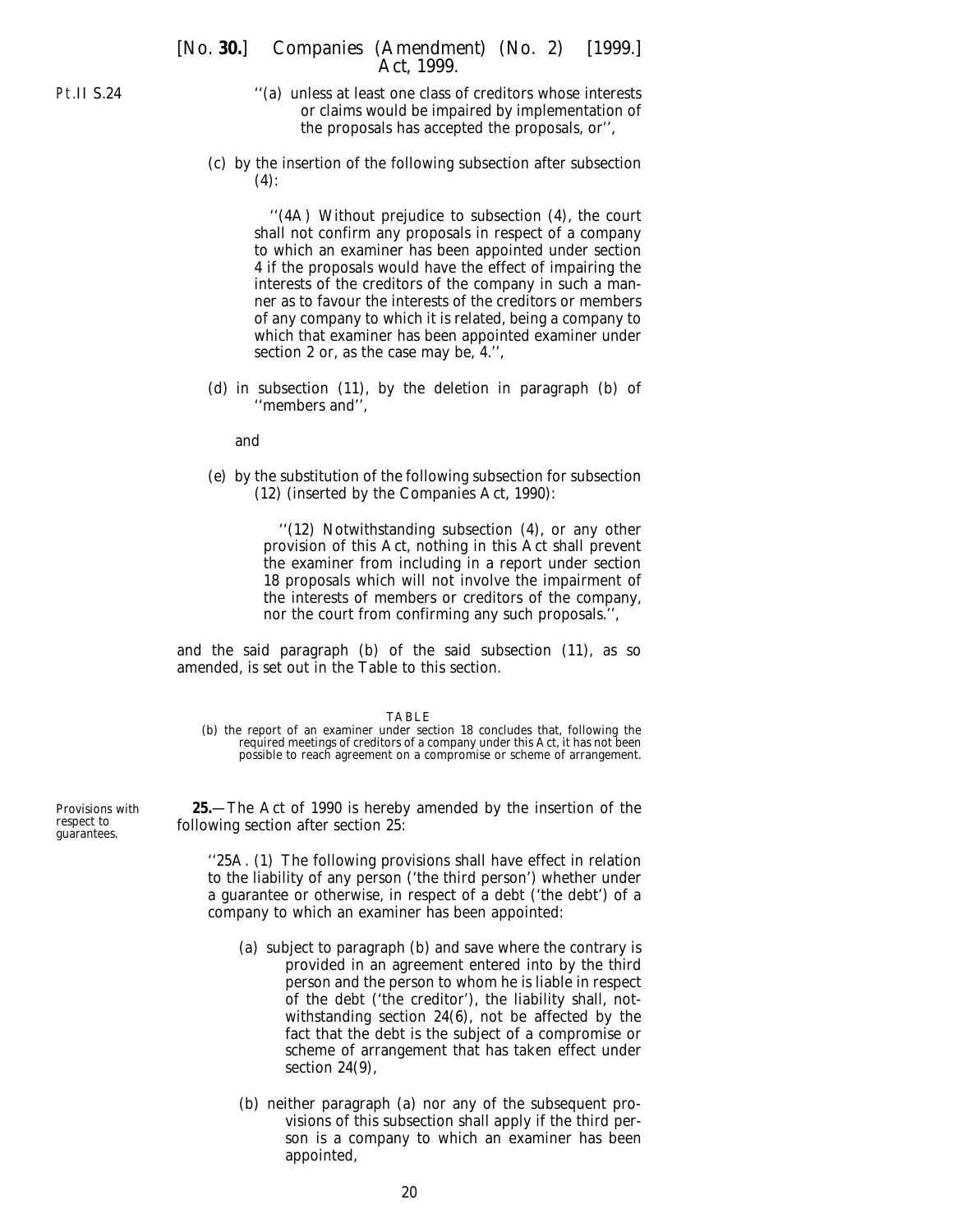- (*c*) if the creditor proposes to enforce by legal proceedings Pt.II S.25or otherwise the obligation of the third person in respect of the liability, then—
	- (i) he shall—
		- (I) if 14 days' or more notice is given of such meeting, at least 14 days before the day on which the meeting concerned under section 23 to consider the proposals is held, or
		- (II) if less than 14 days' notice is given of such meeting, not more than 48 hours after he has received notice of such meeting,

serve a notice on the third person containing an offer in writing by the creditor to transfer to the third person (which the creditor is hereby empowered to do) any rights, so far as they relate to the debt, he may have under section 23 to vote in respect of proposals for a compromise or scheme of arrangement in relation to the company,

- (ii) if the said offer is accepted by the third person, that offer shall, if the third person furnishes to the examiner at the meeting concerned a copy of the offer and informs the examiner of his having accepted it, operate, without the necessity for any assignment or the execution of any other instrument, to entitle the third person to exercise the said rights, but neither the said transfer nor any vote cast by the third person on foot of the transfer shall operate to prejudice the right of the creditor to object to the proposals under section 25,
- (iii) if the creditor fails to make the said offer in accordance with subparagraph (ii), then, subject to subparagraph (iv), the creditor may not enforce by legal proceedings or otherwise the obligation of the third person in respect of the liability,
- (iv) subparagraph (iii) shall not apply if a compromise or scheme of arrangement in relation to the company is not entered into or does not take effect under section 24(9) and the creditor has obtained the leave of the court to enforce the obligation of the third person in respect of the liability,
- (*d*) if the third person makes a payment to the creditor in respect of the liability after the period of protection has expired, then any amount that would, but for that payment, be payable to the creditor in respect of the debt under a compromise or scheme of arrangement that has taken effect under section 24(9) in relation to the company shall become and be payable to the third person upon and subject to the same terms and conditions as the compromise or scheme of arrangement provided that it was to be payable to the creditor.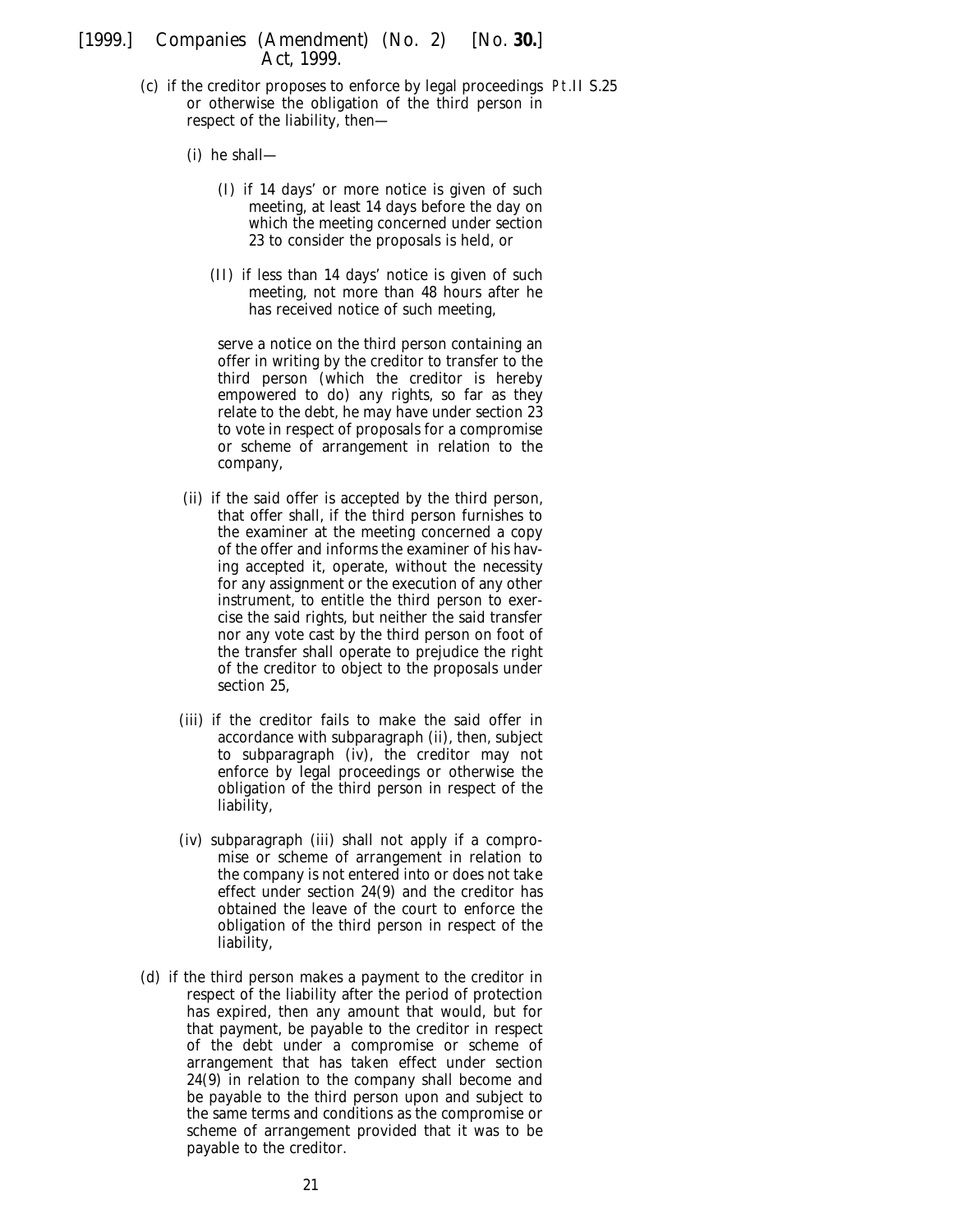- <span id="page-21-0"></span>(2) Nothing in subsection (1) shall affect the operation of—
	- (*a*) section 5(2)(*f*), or
	- (*b*) any rule of law whereby any act done by the creditor referred to in that subsection results in the third person referred to therein being released from his obligation in respect of the liability concerned.''.

Provisions with respect to leases.

**26.**—The Act of 1990 is hereby amended by the insertion of the following section after section 25A (inserted by *section 25*):

''25B. (1) Subject to subsection (3), proposals for a compromise or scheme of arrangement shall not contain, nor shall any modification by the court under section 24 of such proposals result in their containing, a provision providing for either or both—

- (*a*) a reduction in the amount of any rent or other periodical payment reserved under a lease of land that falls to be paid after the compromise or scheme of arrangement would take effect under section 24(9) or the complete extinguishment of the right of the lessor to any such payments,
- (*b*) as respects a failure—
	- (i) to pay an amount of rent or make any periodical payment reserved under a lease of land, or
	- (ii) to comply with any other covenant or obligation of such a lease,

that falls to be paid or complied with after the date referred to in paragraph (*a*), a requirement that the lessor under such a lease shall not exercise, or shall only exercise in specified circumstances, any right, whether under the lease or otherwise, to recover possession of the land concerned, effect a forfeiture of the lease or otherwise enter on the land or to recover the amount of such rent or other payment or to claim damages or other relief in respect of the failure to comply with such a covenant or obligation.

(2) Subject to subsection (3), proposals for a compromise or scheme of arrangement in relation to a company shall not be held by the court to satisfy the condition specified in paragraph (*c*)(ii) of section 24(4) if the proposals contain a provision relating to a lease of, or any hiring agreement in relation to, property other than land and, in the opinion of the court—

- (*a*) the value of that property is substantial, and
- (*b*) the said provision is of like effect to a provision referred to in paragraph (*a*) or (*b*) of subsection (1).

(3) Subsection (1) or (2) shall not apply if the lessor or owner of the property concerned has consented in writing to the inclusion of the provision referred to in subsection (1) or (2) in the proposals for the compromise or scheme of arrangement.

(4) In deciding, for the purposes of subsection (2), whether the value of the property concerned is substantial the matters to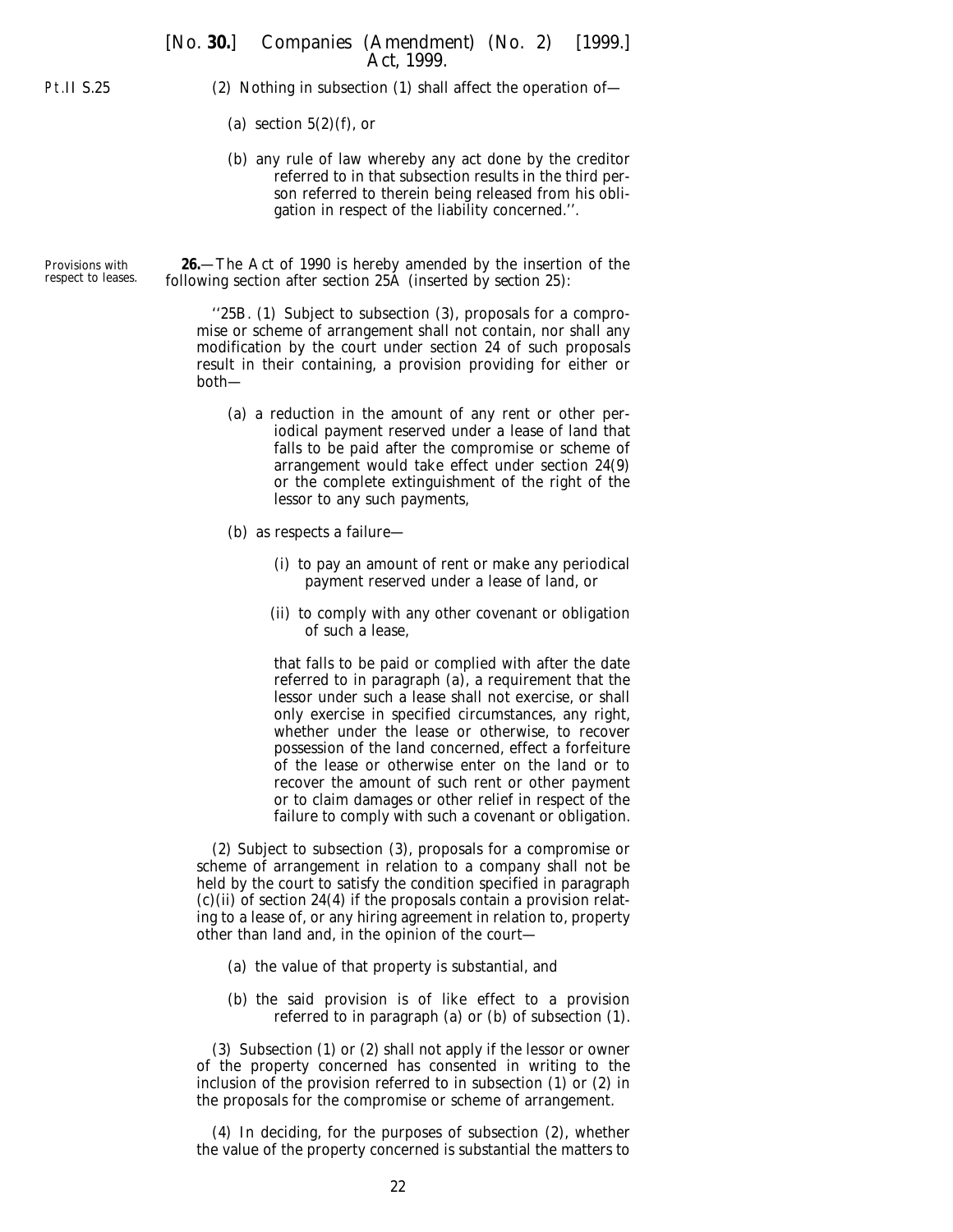<span id="page-22-0"></span>which the court shall have regard shall include the length of the Pt.II S.26 unexpired term of the lease or hiring agreement concerned.''.

**27.**—Section 27 of the Act of 1990 is hereby amended—

Amendment of section 27 of Act of 1990.

- (*a*) by the insertion of ''(1)'' before ''The company or any interested party'', and
- (*b*) by the addition of the following subsection:

''(2) As soon as practicable after the revocation under this section of such a confirmation, a copy of the order made by the court shall be delivered to—

- (*a*) the registrar of companies,
- (*b*) in case the company to which the order relates is a company referred to in paragraph (*a*) of section 3 (2), the Minister, and
- (*c*) in case the company to which the order relates is a company referred to in paragraph (*b*) or (*c*) of section 3(2), the Central Bank,

by such person as the court may direct.''.

**28.**—Section 29 of the Act of 1990 is hereby amended by the sub- Priority of costs, stitution for subsection (3) of the following subsections:

''(3) The remuneration, costs and expenses of an examiner which have been sanctioned by order of the court (other than the expenses referred to in subsection (3A)) shall be paid in full and shall be paid before any other claim, secured or unsecured, under any compromise or scheme of arrangement or in any receivership or winding-up of the company to which he has been appointed.

(3A) Liabilities incurred by the company to which an examiner has been appointed that, by virtue of section 10(1), are treated as expenses properly incurred by the examiner shall be paid in full and shall be paid before any other claim (including a claim secured by a floating charge), but after any claim secured by a mortgage, charge, lien or other encumbrance of a fixed nature or a pledge, under any compromise or scheme of arrangement or in any receivership or winding-up of the company to which he has been appointed.

(3B) In subsections (3) and (3A) references to a claim shall be deemed to include references to any payment in a windingup of the company in respect of the costs, charges and expenses of that winding-up (including the remuneration of any liquidator).''.

**29.**—Section 30 of the Act of 1990 is hereby amended by the sub-Amendment of stitution in subsection (1) of "section 13A, 24 or 27" for "section 17 section 30 of Act of or 24'' and the said subsection (1), as so amended, is set out in the Table to this section.

#### TABLE

remuneration and expenses of examiner.

1990.

<sup>(1)</sup> An examiner or, where appropriate, such other person as the court may direct, shall, within 14 days after the delivery to the registrar of companies of every order made under section 13A, 24 or 27, cause to be published in *Iris Oifigiúil* notice of such delivery.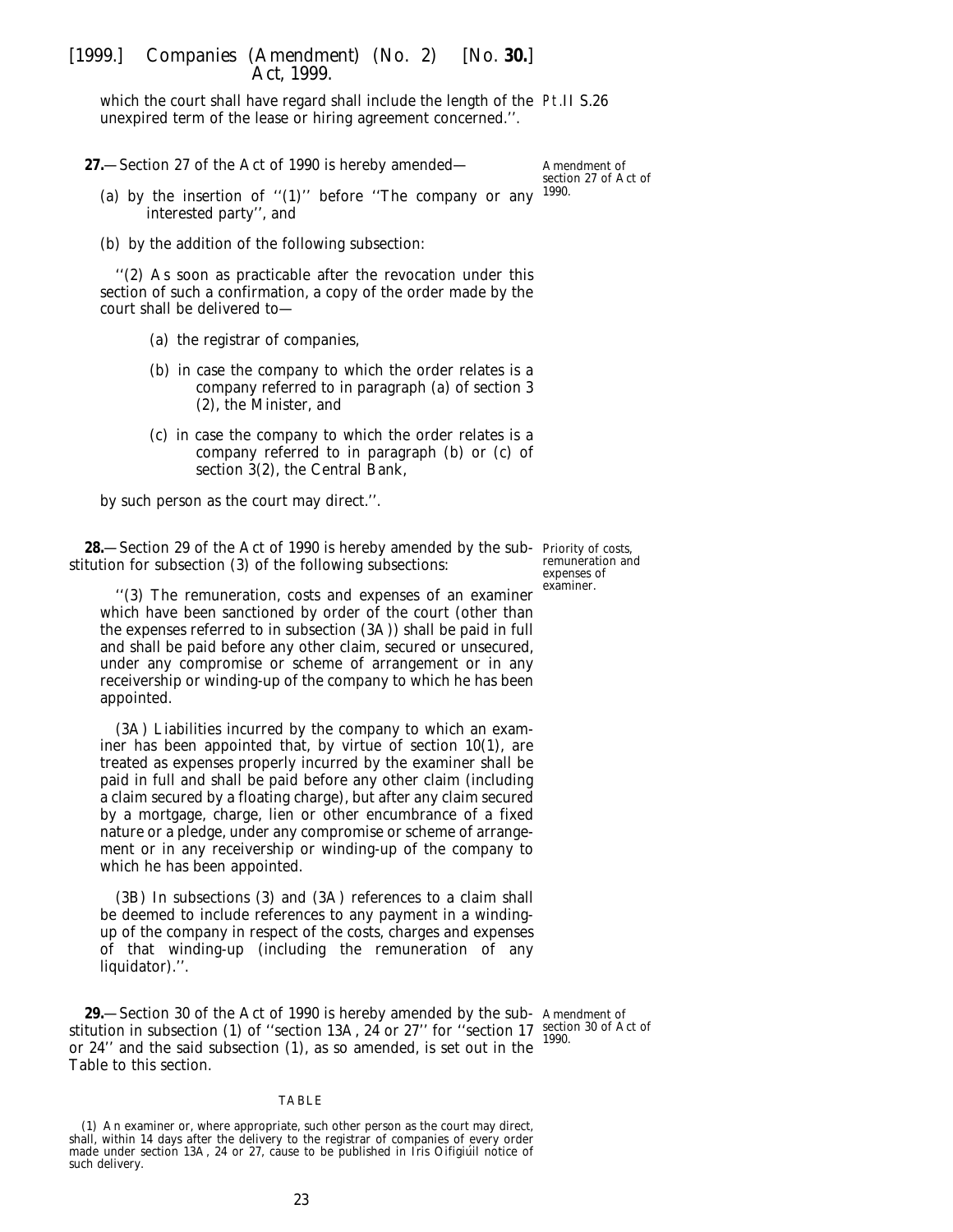[*No.* **30.**] *Companies (Amendment) (No. 2)* [1999.] *Act,* 1999.

<span id="page-23-0"></span>Pt.II Repeals.

**30.**—The following provisions of the Act of 1990 are hereby repealed—

paragraphs (*b*) and (*c*) of section 3(3), sections 14, 15, 16 and 17.

# PART III

Exemption from requirement to have accounts audited

**Definitions** 

**31.**—In this Part—

''the Act of 1986'' means the Companies (Amendment) Act, 1986;

''the exemption'' means the non-application, by virtue of *section 32*, of section 160 of the Principal Act and the provisions referred to in *subsection (2)* of *section 32*;

''financial year'' means the financial year of the company concerned;

''private company'' does not include an unlimited company other than such a company (being a private company) to which Part III of the 1993 Regulations applies;

''the 1993 Regulations'' means the European Communities (Accounts) Regulations, 1993 (S.I. No. 396 of 1993).

Exemption from requirement to have accounts audited.

- **32.**—(1) Subject to *section 33(1)*, if—
	- (*a*) the directors of a private company are of opinion that the company will satisfy the conditions specified in *subsection (3)* in respect of a financial year and decide that the company should avail itself of the exemption in that year (and they record that decision in the minutes of the meeting concerned), and
	- (*b*) unless that financial year is the first financial year of the company, the company satisfied the said conditions in respect of the preceding financial year,

then—

- (i) without prejudice to *section 35*, section 160 of the Principal Act (which requires the appointment of an auditor to a company) shall not apply to the said company in respect of that financial year, and
- (ii) unless and until circumstances, if any, arise in that financial year which result in one or more of the said conditions not being satisfied in respect of that year, the provisions mentioned in *subsection (2)* shall not apply to the said company in respect of that year.

(2) The provisions mentioned in *subsection (1)* are those provisions of the *Companies Acts, 1963 to 1999*, (other than this Part) the 1993 Regulations and the European Communities (Single — Member Private Limited Companies) Regulations, 1994 (S.I. No. 275 of 1994), that apply to the company, being provisions that—

(*a*) confer any powers on an auditor or require anything to be done by or to or as respects an auditor,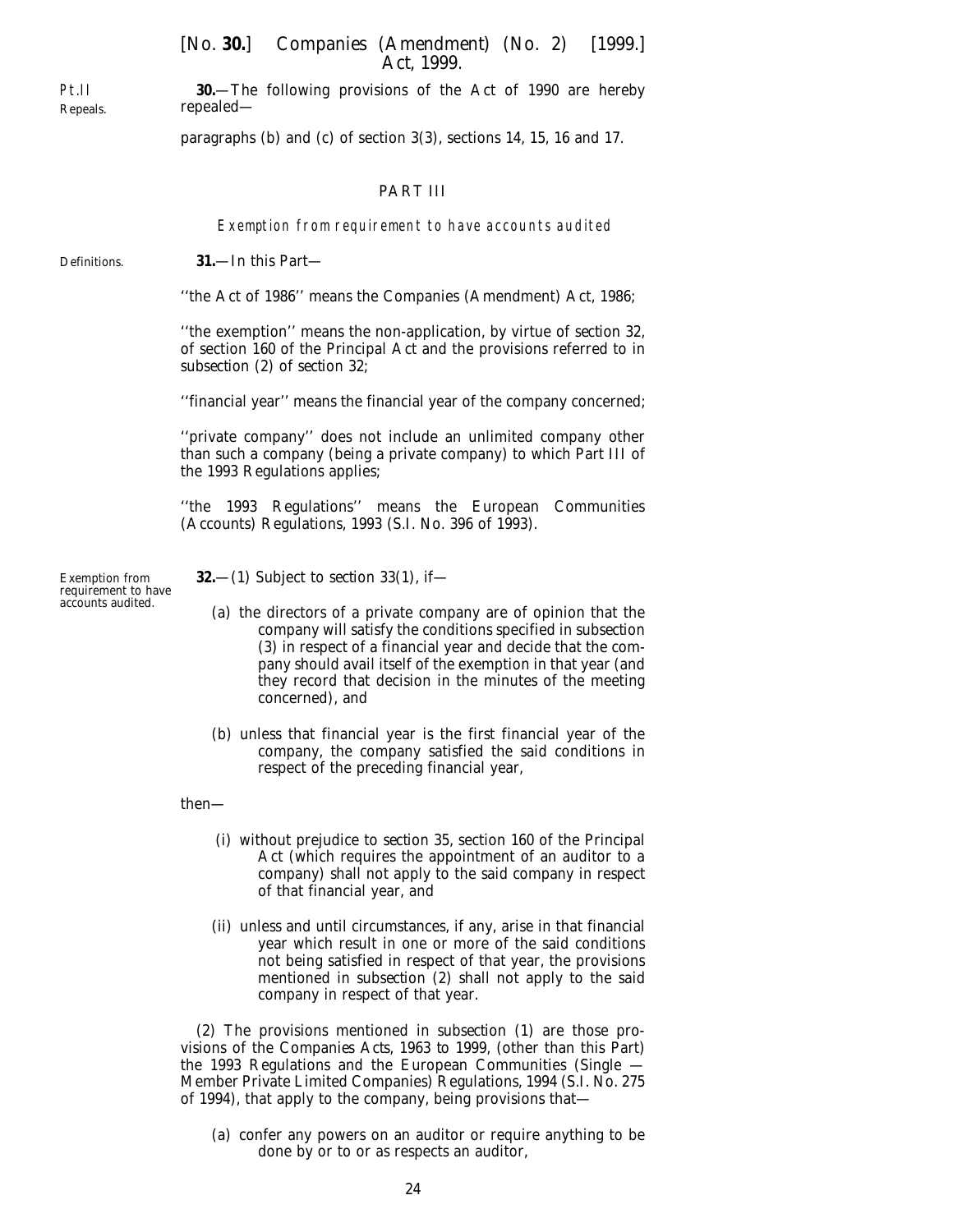(*b*) make provision on the basis of a report of an auditor having Pt.III S.32been prepared in relation to the accounts of the company in a financial year,

and, without prejudice to the generality of the foregoing, include the provisions specified in the *First Schedule*.

- (3) The conditions mentioned in *subsection (1)* are that—
	- (*a*) in respect of the year concerned—
		- (i) the company is a company to which the Act of 1986 applies,
		- (ii) the amount of the turnover of the company does not exceed £250,000,
		- (iii) the balance sheet total of the company does not exceed £1,500,000,
		- (iv) the average number of persons employed by the company does not exceed 50,
		- (v) the company is not—
			- (I) a parent undertaking or a subsidiary undertaking (within the meaning of the European Communities (Companies: Group Accounts) Regulations, 1992 (S.I. No. 201 of 1992)),
			- (II) a holder of a licence under section 9 of the Central Bank Act, 1971, or a company that is exempt from the requirement under that Act to hold such a licence,
			- (III) a company to which the European Communities (Insurance Undertakings: Accounts) Regulations, 1996 (S.I. No. 23 of 1996) apply, or
			- (IV) a company referred to in the *Second Schedule* (other than *paragraph 18* thereof),

and

(*b*) a failure to comply with the requirement of section 127(1) of the Principal Act as regards the forwarding, to the registrar of companies, of an annual return in respect of the company does not occur in the year concerned.

(4) In this section ''amount of turnover'' and ''balance sheet total'' have the same meaning as they have in section 8 of the Act of 1986.

(5) For the purpose of *subsection (3)(a)(iv)*, the average number of persons employed by a company shall be determined by applying the method of calculation prescribed by paragraph 42(4) of the Schedule to the Act of 1986 for determining the number required by subparagraph (1) of that paragraph to be stated in a note to the accounts of a company.

(6) In the application of this section to any period which is a financial year of a company, but is not in fact a year, the amount specified in *subsection (3)(a)(ii)* shall be proportionally adjusted.

(7) Each occasion of an amendment of the kind referred to in *subsection (8)* being effected shall operate to enable the Minister to amend, by order, *subparagraphs (ii)* and *(iii)* of *subsection (3)(a)* by substituting for the amount and the total, respectively, specified in those provisions a greater amount and total (not being an amount or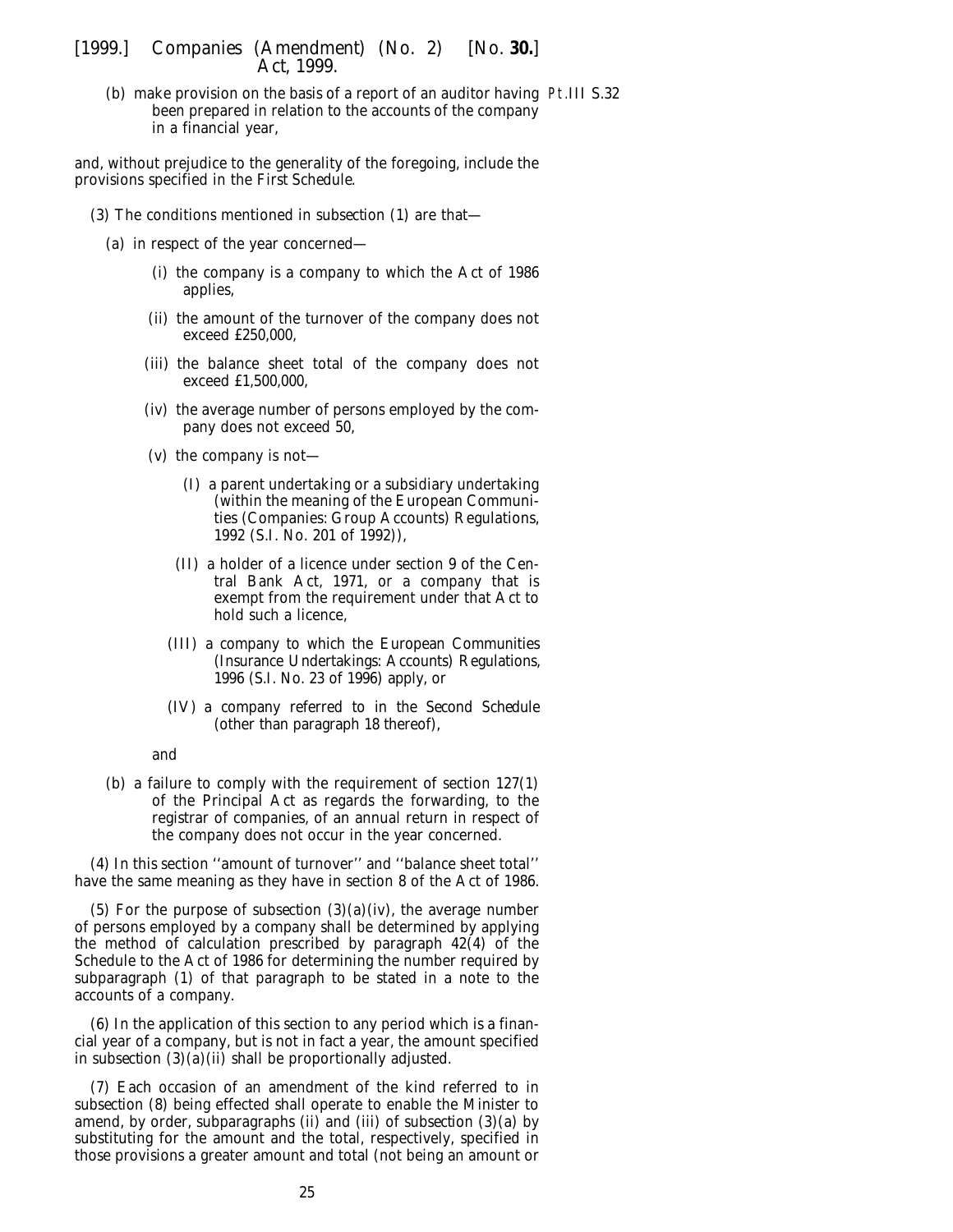<span id="page-25-0"></span>total that is greater than the amount or total it replaces by 25 per cent.).

(8) The amendment referred to in *subsection (7)* is an amendment of the total and the amount specified in paragraphs (*a*) and (*b*), respectively, of section 8(2) of the Act of 1986, being an amendment made for the purpose of giving effect to an act adopted by an institution of the European Communities.

**33.**—(1) A company shall not avail itself of the exemption in a financial year if any member or members of the company holding shares in the company that confer, in aggregate, not less than onetenth of the total voting rights in that company requests or request the company not to avail itself of the exemption in that year.

(2) A request referred to in *subsection (1)* shall be contained in a notice served by the member or members concerned on the company in the financial year preceding the financial year concerned (but not later than 1 month before the end of that preceding year).

(3) A notice served under and in accordance with *subsection (2)* shall be valid notwithstanding that *subsection (1)* is not in operation on the date of its being served.

(4) If a company avails itself of the exemption in a financial year, the balance sheet prepared by the company in respect of that year shall contain a statement by the directors of the company that, in respect of that year—

- (*a*) the company is availing itself of the exemption (and the exemption shall be expressed to be ''the exemption provided for by *Part III* of the *Companies (Amendment) (No. 2) Act, 1999*)'',
- (*b*) the company is availing itself of the exemption on the grounds that it satisfies the conditions specified in *section 32*,
- (*c*) no notice containing the request referred to in *subsection (1)* has been served, in accordance with *subsection (2)*, on the company, and
- (*d*) the directors acknowledge the obligations of the company, under the *Companies Acts, 1963 to 1999*, to keep proper books of account and prepare accounts which give a true and fair view of the state of affairs of the company at the end of its financial year and of its profit or loss for such a year and to otherwise comply with the provisions of those Acts relating to accounts so far as they are applicable to the company.

(5) The statement required by *subsection (4)* shall appear in the balance sheet in a position immediately above the signatures of the directors required by section 156 of the Principal Act or, as the case may be, the statement required by section 18(2) of the Act of 1986.

(6) If *subsection (4)* or *(5)* is not complied with, the company and every officer of the company who is in default shall be guilty of an offence and be liable to a fine.

(7) The reference in *subsection (1)* to a voting right in a company shall be construed as a reference to a right exercisable for the time being to cast, or to control the casting of, a vote at general meetings of members of the company, not being such a right that is exercisable only in special circumstances.

*Section 32*: supplemental provisions.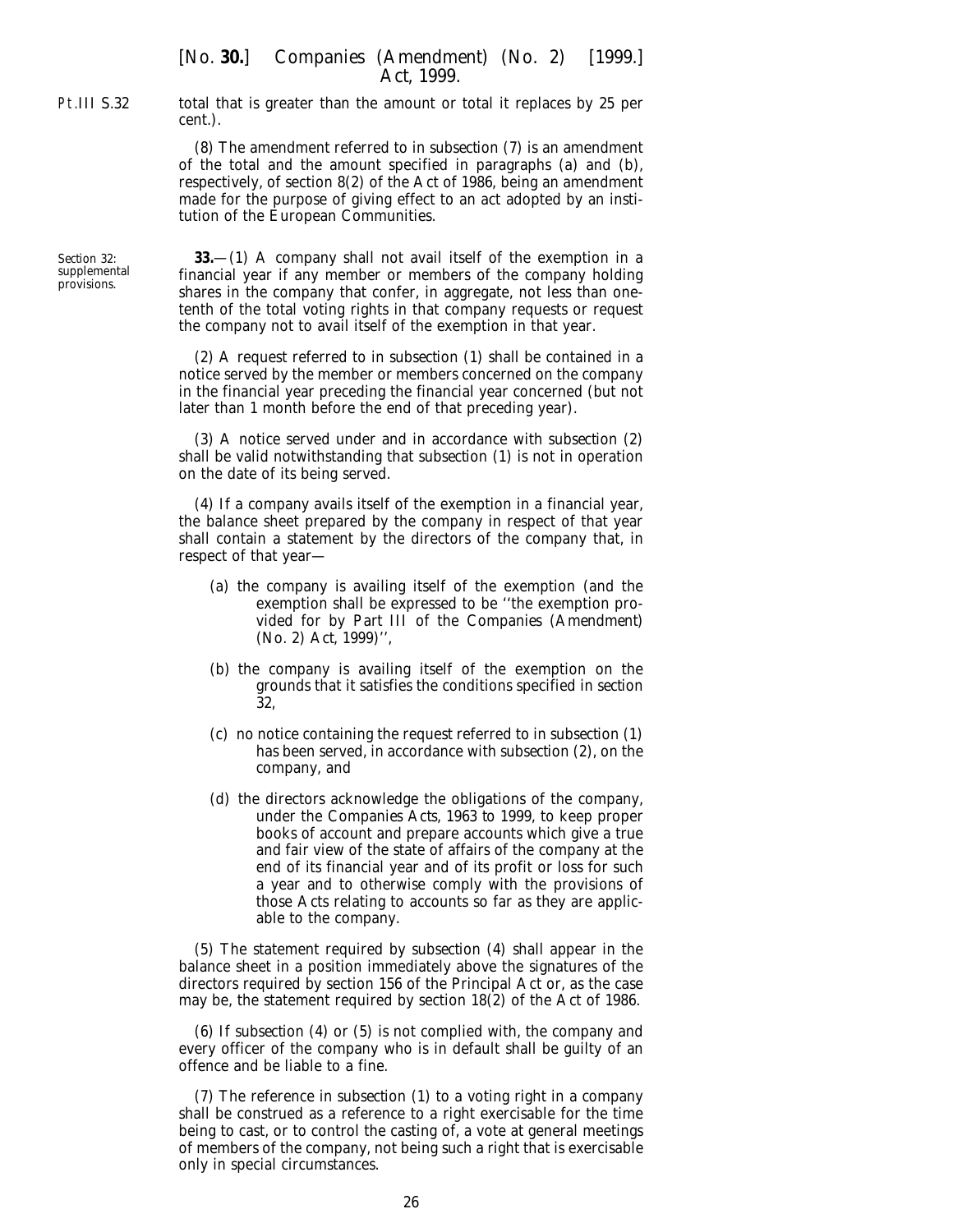<span id="page-26-0"></span>**34.**—(1) If a company—

- (a) decides that the appointment of a person as auditor to the consequent on company should not be continued during the whole or part of a financial year in which the exemption is being availed of in relation to the company, and
- (*b*) decides, accordingly, to terminate the appointment of that person as auditor to the company,

#### then—

- (i) that person shall, within the period of 21 days beginning on the date of his or her being notified by the company of that decision, serve a notice on the company containing the statement referred to in *subsection (2)*,
- (ii) unless and until that person serves such a notice, any purported termination of his or her appointment as auditor to the company shall not have effect.

(2) The statement to be contained in a notice under *subsection (1)(i)* shall be whichever of the following is appropriate, namely—

- (*a*) a statement to the effect that there are no circumstances connected with the decision of the company referred to in *subsection (1)* that he or she considers should be brought to the notice of the members or creditors of the company, or
- (*b*) a statement of any such circumstances as aforesaid.

(3) Where a notice under *subsection (1)(i)* is served on a company—

- (*a*) the auditor concerned shall, within 14 days after the date of such service, send a copy of the notice to the registrar of companies, and
- (*b*) subject to *subsection (4)*, the company shall, if the notice contains a statement referred to in *subsection (2)(b)*, within 14 days after the date of such service, send a copy of the notice to every person who is entitled under section 159(1) of the Principal Act to be sent copies of the documents referred to in the said section 159(1).

(4) Copies of a notice served on a company under *subsection (1)* need not be sent to the persons specified in *subsection (3)(b)*, if, on the application of the company concerned or any other person who claims to be aggrieved, the court is satisfied that the notice contains material which has been included to secure needless publicity for defamatory matter and the court may order the company's costs on an application under this subsection to be paid in whole or in part by the auditor concerned notwithstanding that he or she is not a party to the application.

(5) Subsection (2A) (inserted by the Companies Act, 1990) of section 161 of the Principal Act shall not apply to an auditor as respects his or her removal from office in the circumstances referred to in *subsection (1)*.

## Pt.III

Removal of auditor exemption being availed of.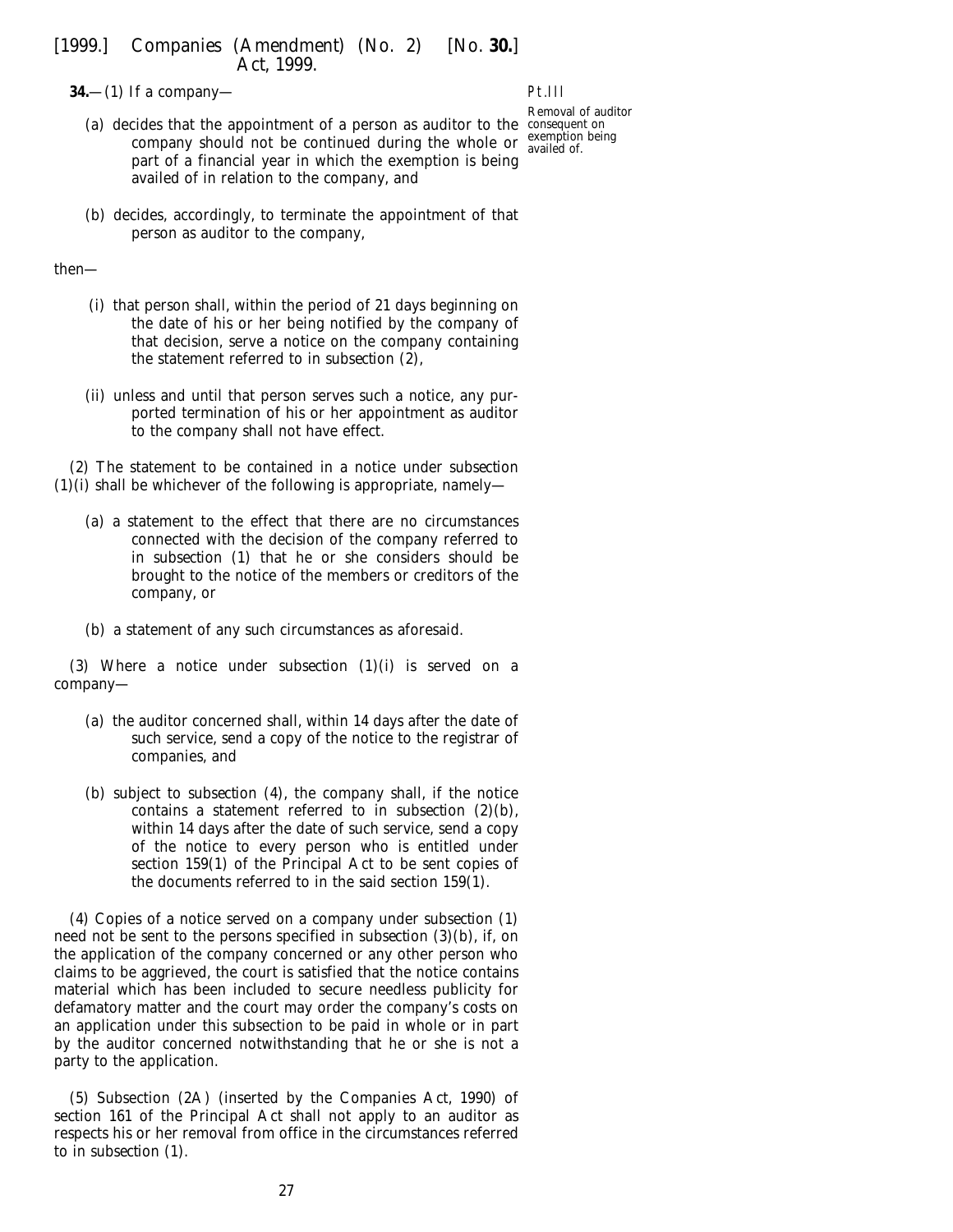<span id="page-27-0"></span>Pt.III

Appointment of auditor consequent on exemption ceasing to have effect.

Application of Part to partnerships to which Part III of the 1993 Regulations applies.

False statements in returns, balance sheets, etc.

# [*No.* **30.**] *Companies (Amendment) (No. 2)* [1999.] *Act,* 1999.

**35.**—(1) Whenever the exemption ceases to have effect in relation to a company by reason of circumstances referred to in *section 32(1)(ii)* arising in the financial year concerned, it shall be the duty of the directors of the company to appoint an auditor to the company as soon as may be after those circumstances arise and such an appointment may be made by the directors notwithstanding the provisions of section 160 of the Principal Act.

(2) An auditor appointed pursuant to *subsection (1)* shall hold office until the conclusion of the next meeting of the company held after his or her appointment at which accounts are required to be laid.

(3) If the directors of the company fail to carry out their duty under *subsection (1*), the company in general meeting may appoint an auditor to the company and *subsection (2)* shall apply to an auditor appointed by it.

Application of Part. **36.**—This Part shall apply to a company as respects a financial year that commences on or after the commencement of this Part.

> **37.**—(1) If a person in any return, statement, balance sheet or other document required by or for the purposes of any provision of this Part wilfully makes a statement, false in any material particular, knowing it to be so false, he or she shall be guilty of an offence.

- (2) A person guilty of an offence under this section shall be liable—
	- (*a*) on summary conviction, to a fine not exceeding £1,000 or imprisonment for a term not exceeding 12 months or both, or
	- (*b*) on conviction on indictment, to a fine not exceeding £10,000 or imprisonment for a term not exceeding 3 years or both.

**38.**—This Part shall apply to a partnership to which Part III of the 1993 Regulations applies as this Part applies to a private company with the following modifications—

- (*a*) the substitution in this Part for references to section 160 of the Principal Act of references to Regulation 22 of the 1993 Regulations,
- (*b*) the substitution in this Part for references to other provisions of the *Companies Acts, 1963 to 1999*, of references to so much of those provisions as are applied to partnerships by the 1993 Regulations,
- (*c*) the substitution in this Part for references to directors of a company of references to partners of a partnership,

and any other necessary modifications (including any modifications necessary to take account of the fact that such partnerships are unincorporated).

Saving.

**39.**—Nothing in this Part shall authorise the removal of an auditor from office which, apart from this Part, would not be lawful.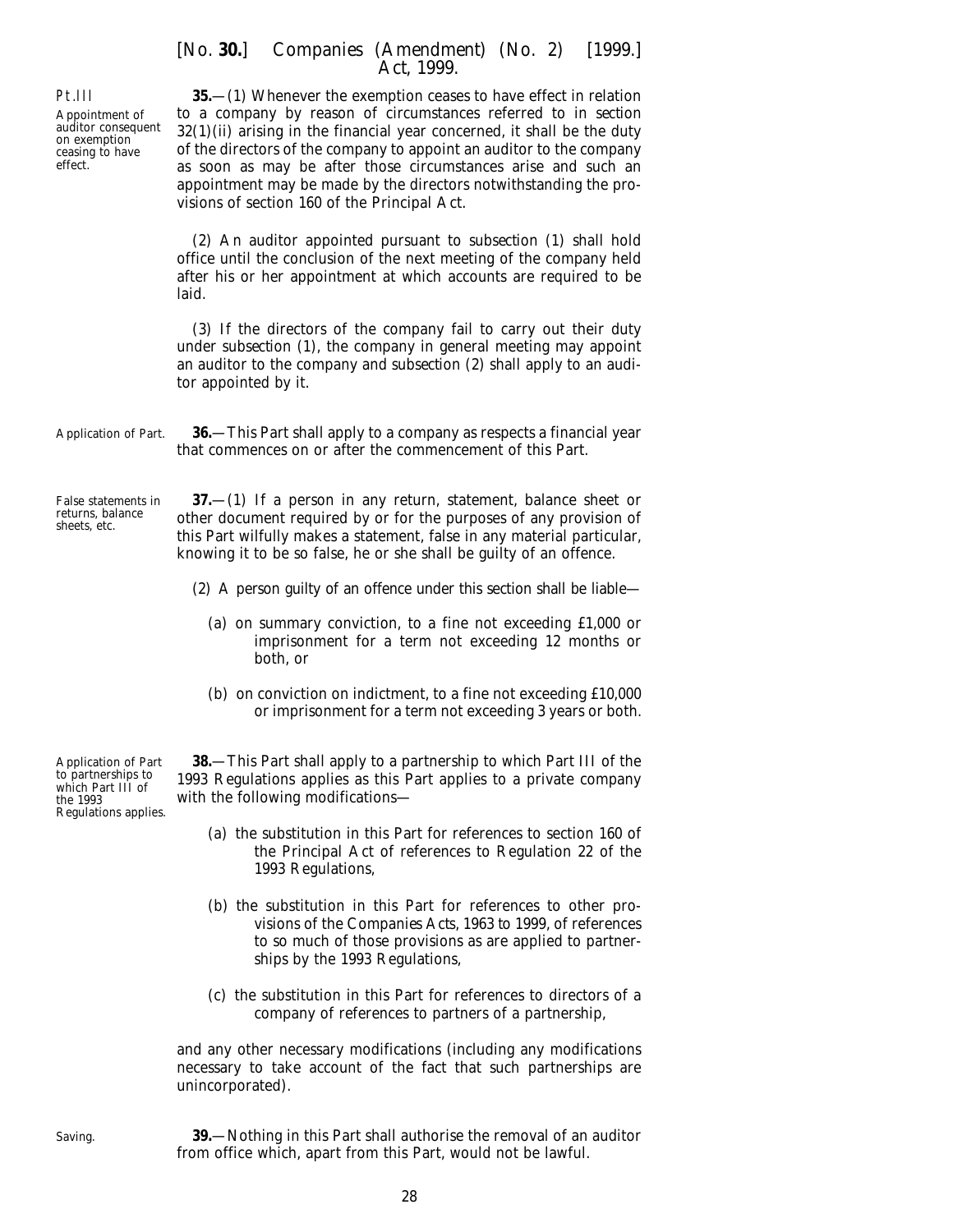# PART IV

#### Miscellaneous

<span id="page-28-0"></span>**40.**—Section 16 of the Investment Limited Partnerships Act, 1994, Amendment of is hereby amended by the substitution of the following subsection  $\frac{\text{section 16 of}}{\text{Invert}}$ for subsection (10):

''(10) An auditor who fails to comply with subsection (3), (4) or (6) shall be guilty of an offence.''.

**41.**—Section 240 of the Companies Act, 1990, is hereby amended Amendment of by the substitution for subsection (5) of the following subsections:

''(5) Notwithstanding section 10(4) of the Petty Sessions (Ireland) Act, 1851, summary proceedings in relation to an offence under the Companies Acts may be commenced—

- (*a*) at any time within 3 years from the date on which the offence was committed, or
- (*b*) if, at the expiry of that period, the person against whom the proceedings are to be brought is outside the State, within 6 months from the date on which he next enters the State, or
- (*c*) at any time within 3 years from the date on which evidence that, in the opinion of the person by whom the proceedings are brought, is sufficient to justify the bringing of the proceedings comes to that person's knowledge,

whichever is the later.

 $(5A)$  For the purpose of subsection  $(5)(c)$ , a certificate signed by or on behalf of the person bringing the proceedings as to the date on which the evidence referred to in that provision relating to the offence concerned came to his knowledge shall be *prima facie* evidence thereof and in any legal proceedings a document purporting to be a certificate issued for the purpose of this subsection and to be so signed shall be deemed to be so signed and shall be admitted as evidence without proof of the signature of the person purporting to sign the certificate.''.

**42.**—(1) A company shall not be formed and registered under the Additional *Companies Acts, 1963 to 1999*, after the commencement of this requirement to be section, unless it appears to the registrar of companies that the company, when registered, will carry on an activity in the State, being an may be formed.activity that is mentioned in its memorandum.

(2) The registrar of companies may accept as sufficient evidence that a company, when registered, will carry on an activity in the State a statutory declaration, in the prescribed form, that the purpose or one of the purposes for which the company is being formed is the carrying on by it of an activity in the State and which declaration includes the following particulars—

- (*a*) if it appears to the person making the declaration that the activity belongs to a division, group and class appearing in the relevant classification system—
	- (i) the general nature of the activity, and

Investment Limited Partnerships Act, 1994.

section 240 of Companies Act, 1990.

complied with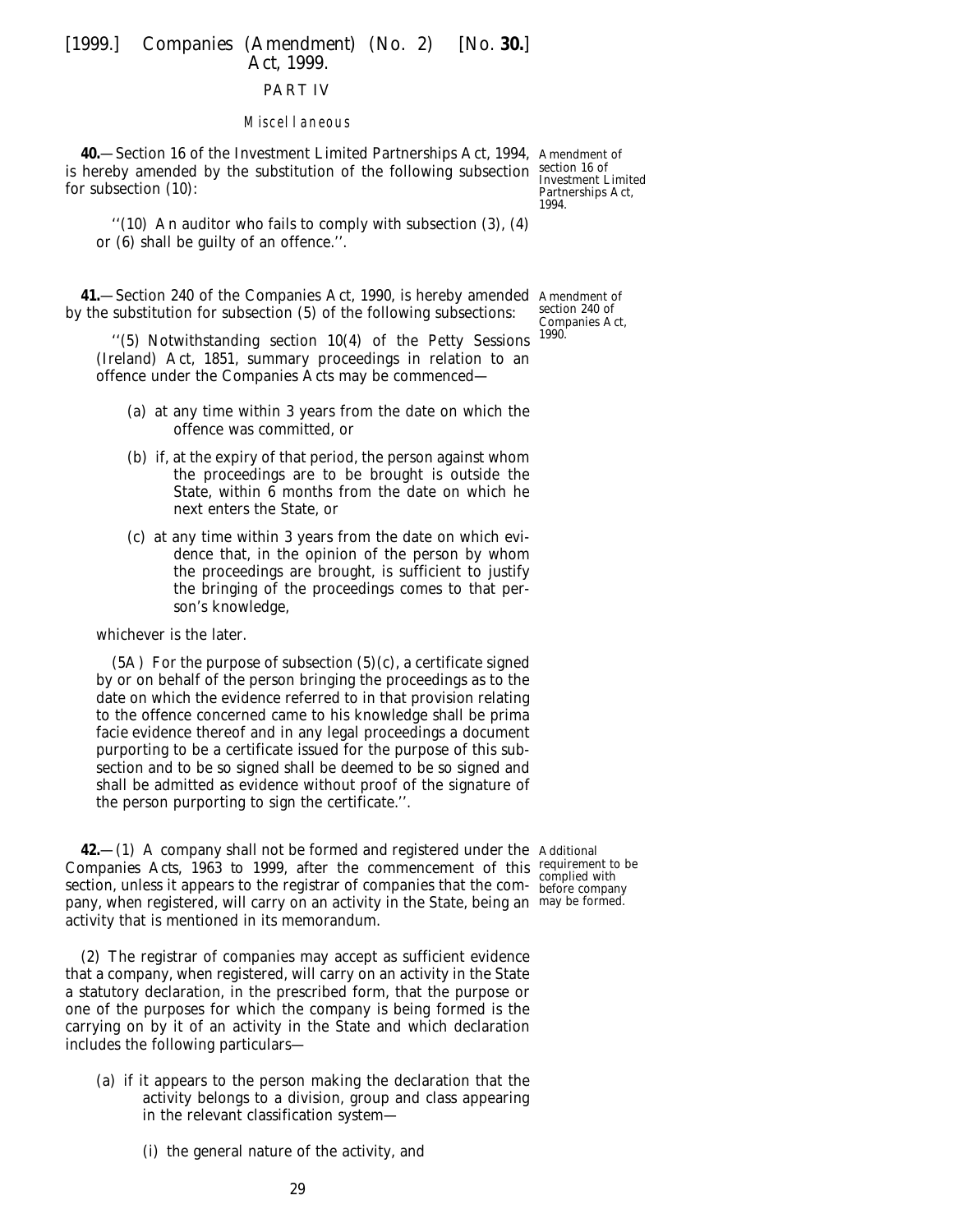Pt.IV S.42

- (ii) the division, group and class in that system to which the activity belongs,
- (*b*) if it appears to the said person that the activity does not belong to any such division, group and class, a precise description of the activity,
- (*c*) the place or places in the State where it is proposed to carry on the activity,
- (*d*) the place, whether in the State or not, where the central administration of the company will normally be carried on.

(3) For the purposes of *subsection (2)*, if the purpose or one of the purposes for which the company is being formed is the carrying on of 2 or more activities in the State, the particulars in respect of the matters referred to in *paragraphs (a)* to *(c)* of that subsection to be given in the statutory declaration shall be the particulars that relate to whichever of those activities the person making the declaration considers to be the principal activity for which the company is being formed to carry on in the State.

(4) The statutory declaration referred to in *subsection (2)* shall be made by—

- (*a*) one of the persons named in the statement delivered under section 3 of the Companies (Amendment) Act, 1982, in relation to the company as directors of the company,
- (*b*) the person or, as the case may be, one of the persons named in the said statement as secretary or joint secretaries of the company, or
- (*c*) the solicitor, if any, engaged in the formation of the company.

(5) The form prescribed for the purposes of the statutory declaration referred to in *subsection (2)* may enable the declarant to include therein a declaration as to the matters referred to in section 5(5) of the Companies (Amendment) Act, 1983, and such a declaration that is so included shall suffice for the purposes of that section 5(5) as if it had been separately made and delivered to the registrar of companies.

(6) Without prejudice to its construction for the purposes of any other provision of that section, the expression ''the requirements mentioned in subsection (1)'' in subsection (5) of section 5 of the Companies (Amendment) Act, 1983, shall not be construed as including the requirements of this section.

(7) In this section—

''activity'' means any activity that a company may be lawfully formed to carry on and includes the holding, acquisition or disposal of property of whatsoever kind;

''relevant classification system'' means NACE Rev.1, that is to say, the common basis for statistical classifications of economic activities within the European Community set out in the Annex to Council Regulation (EEC) No. 3037/90 of 9 October 1990<sup>(1)</sup> on the statistical

<sup>(1)</sup>O.J. No. L.293/1, 24 October 1990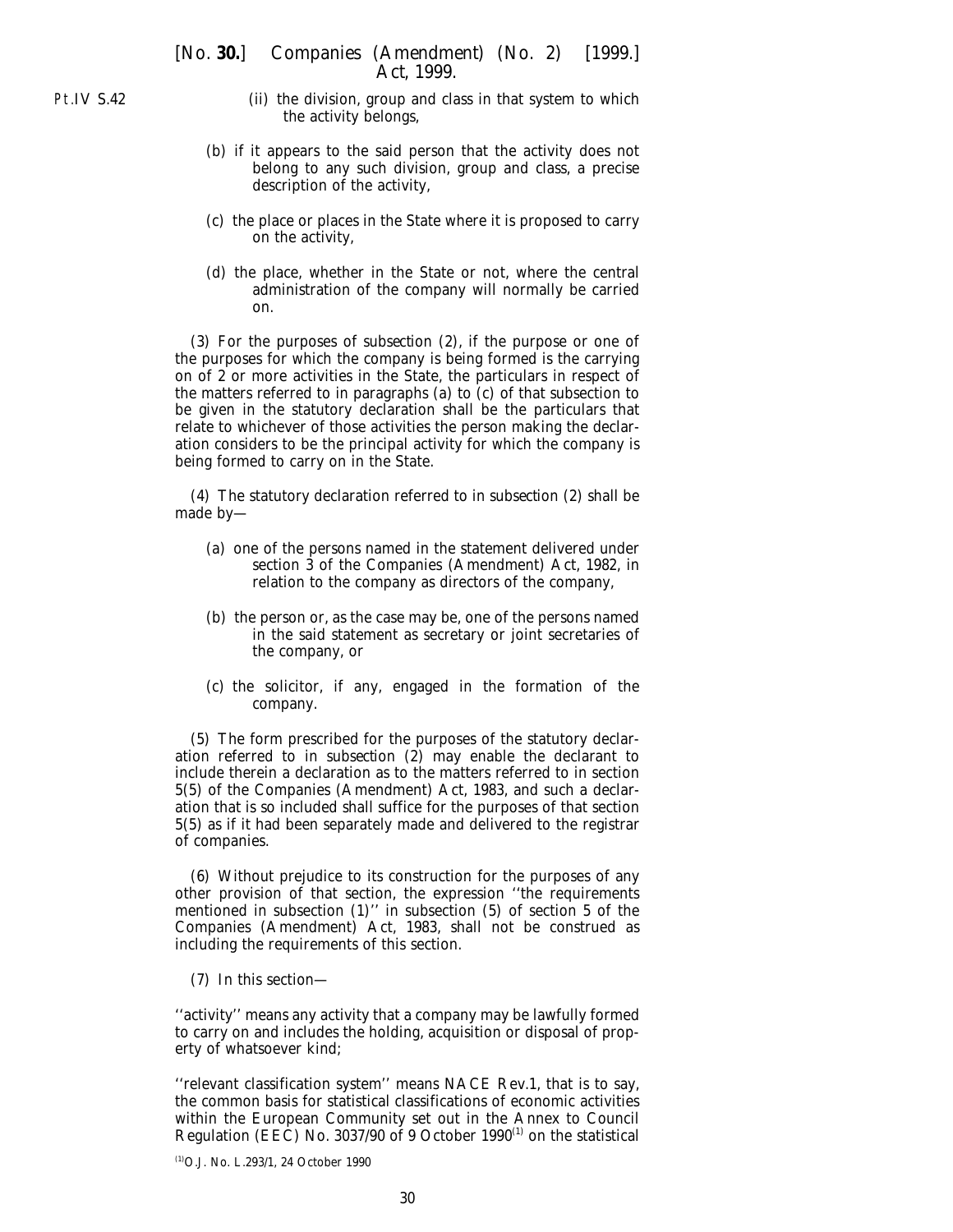<span id="page-30-0"></span>classification of economic activities in the European Community, as Pt.IV S.42 amended for the time being.

**43.**—(1) Subject to *subsection (3)* and *section 44*, one, at least, of Company to have the directors for the time being of a company, not being a company referred to in *subsection (2)*, shall, on and from the commencement of this section, be a person who is resident in the State.

director resident in the State.

(2) Subject to *subsection (3)* and *section 44*, one, at least, of the directors for the time being of a company, being—

- (*a*) a company the memorandum of which was delivered to the registrar of companies for registration under section 17 of the Principal Act before the commencement of this section, or
- (*b*) an existing company (within the meaning of the Principal Act),

shall, on and from the date that is 12 months after the commencement of this section, be a person who is resident in the State.

(3) *Subsection (1)* or *(2)*, as the case may be, shall not apply in relation to a company if the company for the time being holds a bond, in the prescribed form, in force to the value of £20,000 and which provides that, in the event of a failure by the company to pay the whole or part of—

- (*a*) a fine, if any, imposed on the company in respect of an offence under the *Companies Acts, 1963 to 1999*, committed by it, being an offence which is prosecutable by the registrar of companies, and
- (*b*) (i) a fine, if any, imposed on the company in respect of an offence under section 1078 of the Taxes Consolidation Act, 1997, committed by it, being an offence that consists of a failure by the company to deliver a statement which it is required to deliver under section 882 of that Act or to comply with a notice served on it under section 884 of that Act, and
	- (ii) a penalty, if any, which it has been held liable to pay under section 1071 or 1073 of the Taxes Consolidation Act, 1997,

there shall become payable under the bond to a person nominated for the purpose (''the nominated person'') by the registrar of companies or the Revenue Commissioners, as appropriate, (or jointly by the registrar and the Commissioners in the case of both a fine referred to in *paragraph (a)* and a fine or penalty, or a fine and penalty, referred to in *paragraph (b)*), a sum of money for the purposes of that sum being applied by the nominated person in discharging the whole or part, as the case may be, of the company's liability in respect of any such fine or penalty, and any sum that becomes so payable shall be applied by the nominated person accordingly.

(4) The bond referred to in *subsection (3)* may be entered into and shall have effect according to its terms notwithstanding any rule of law whereby any agreement to insure or indemnify a person in respect of any punishment or liability imposed on him or her in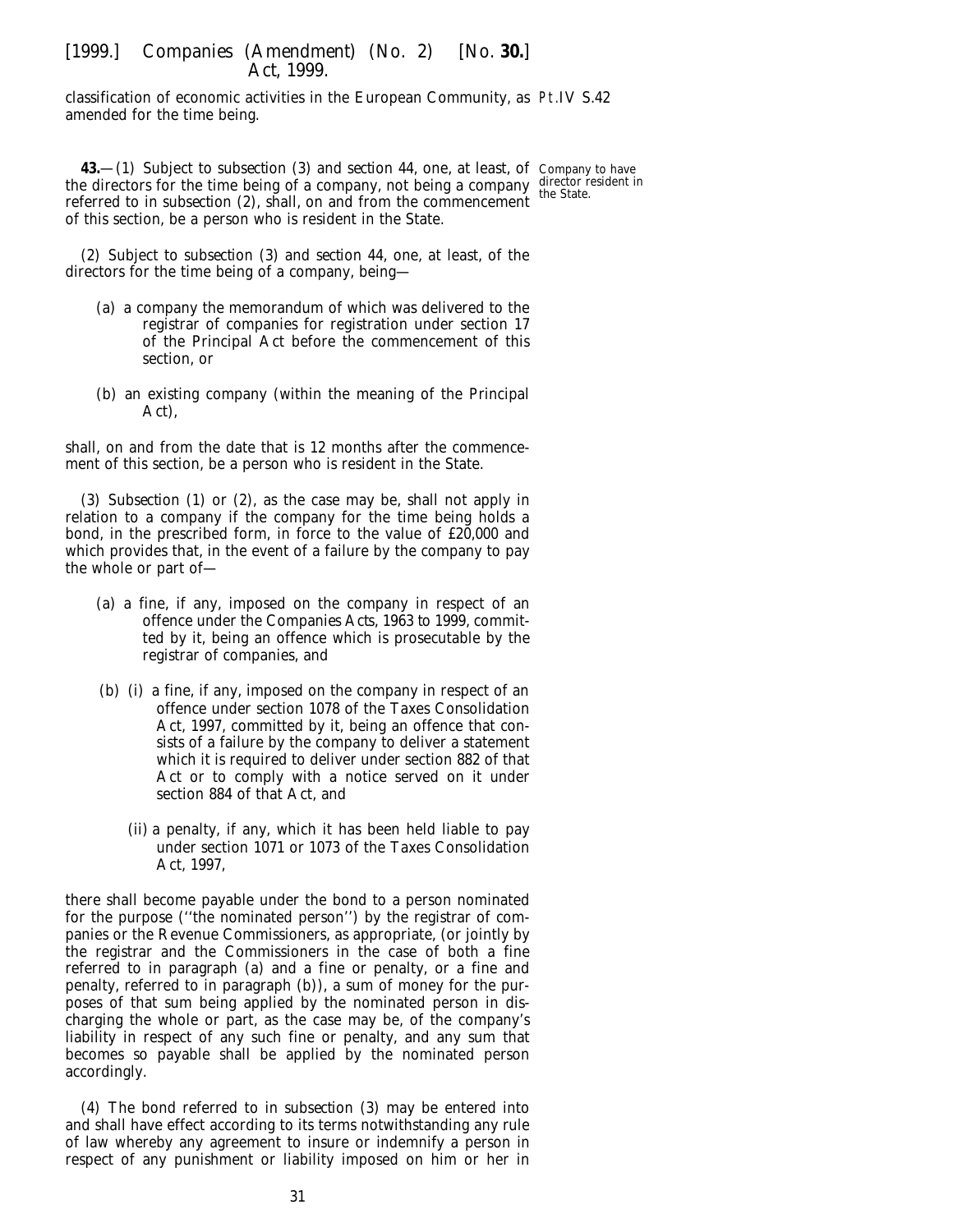Pt.IV S.43

relation to any offence or unlawful act committed by him or her is void or unenforceable.

(5) The bond referred to in *subsection (3)* shall also provide that, in addition to the sum referred to in that subsection, there shall become payable under the bond to the nominated person, on demand being made, with the consent of the Revenue Commissioners, by him or her in that behalf, a sum of money, not exceeding such sum as the Revenue Commissioners and the Minister may sanction, for the purpose of defraying such expenses as may have been reasonably incurred by that person in carrying out his or her duties under *subsection (3)*.

(6) The nominated person shall keep all proper and usual accounts, including an income and expenditure account and a balance sheet, of all moneys received by him or her on foot of the bond referred to in *subsection (3)* and of all disbursements made by him or her from any such moneys.

(7) The Minister, after consultation with the Minister for Finance, the Revenue Commissioners and any other person whom, in the opinion of the Minister, might be concerned with or interested in the matter, may prescribe—

- (*a*) that arrangements in relation to the bond referred to in *subsection (3)* shall only be entered into with persons of a prescribed class or classes,
- (*b*) the form of that bond and the minimum period to be specified in the bond as being the period for which it shall be valid.

(8) A copy of the bond referred to in *subsection (3)* held by a company shall be appended—

- (*a*) in case none of the directors of the company is resident in the State on its incorporation, to the statement required by section 3 of the Companies (Amendment) Act, 1982, to be delivered to the registrar of companies in relation to the company,
- (*b*) in case a notification is made under *subsection (9)* to the registrar of companies in relation to the company, to that notification,
- (*c*) in case during the period to which an annual return concerning the company relates none of the directors of the company is resident in the State, to that annual return (unless such a copy has been appended to a notification under *subsection (9)* made to the registrar of companies in that period).

(9) Without prejudice to anything in section 195 (as amended by this Act) of the Principal Act, if a person ceases to be a director of a company and, at the time of that cessation—

- (*a*) he or she is resident in the State, and
- (*b*) to his or her knowledge, no other director of the company is resident in the State,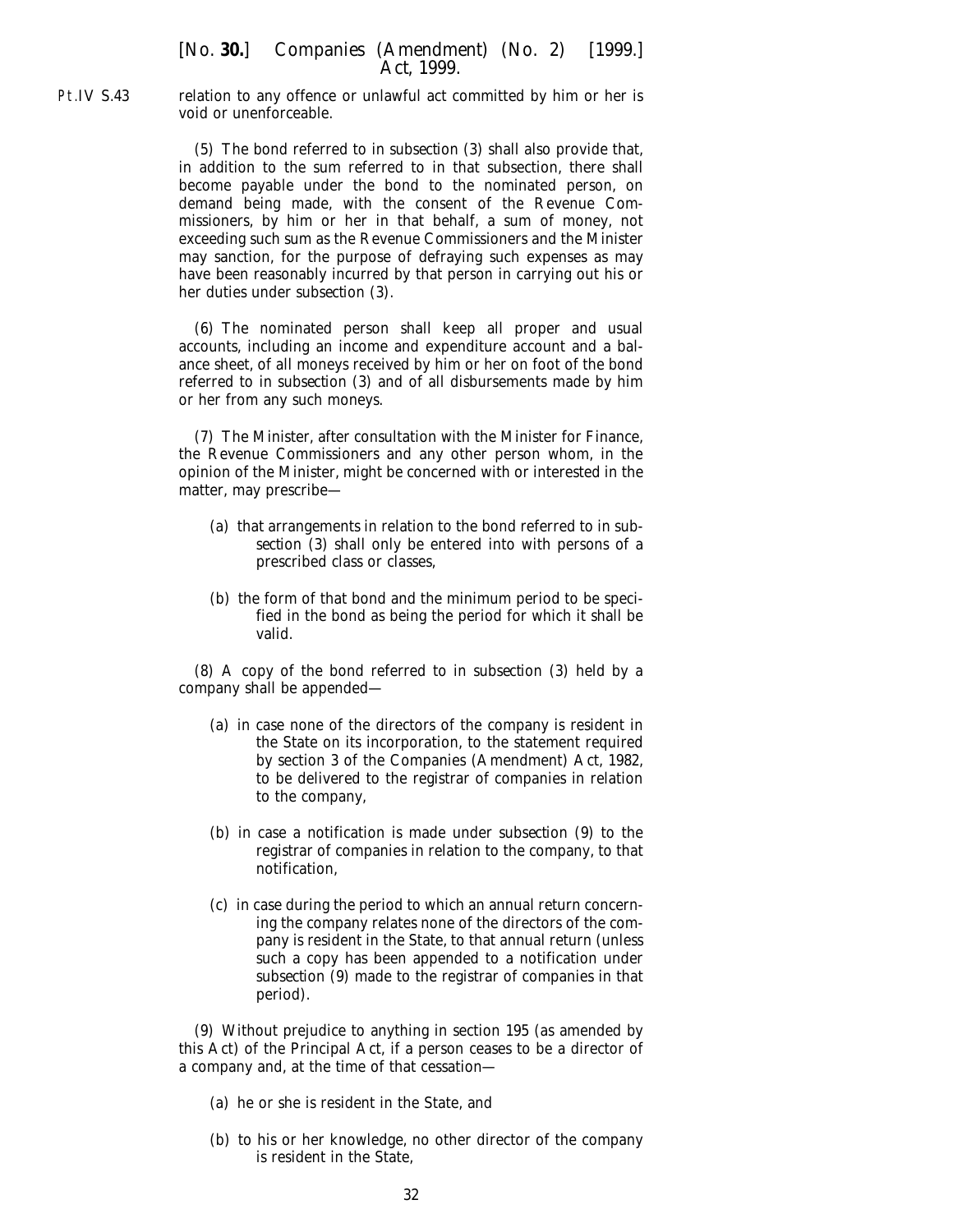that person shall, within 14 days after that cessation, notify, in writ-Pt.IV S.43ing, the registrar of companies of that cessation and the matter referred to in *paragraph (b)*.

(10) A notification in writing to the registrar of companies of the matter referred to in *subsection (9)(b)* shall not, of itself, be regarded as constituting defamatory matter.

(11) If a person fails to comply with *subsection (9)*, he or she shall be jointly and severally liable with the company of which he or she has ceased to be a director for any fine or penalty referred to in *subsection (3)* imposed on the company or which it is held liable to pay after that cessation, and any such fine or penalty for which that person is so liable may be recovered by the registrar of companies or the Revenue Commissioners, as appropriate, from him or her as a simple contract debt in any court of competent jurisdiction.

(12) Any provision of a company's articles shall be void in so far as it has the effect of prohibiting a person who is resident in the State from being a director of the company.

(13) If *subsection (1)* or, as the case may be, *subsection (2)* is not complied with, the company concerned and every officer of the company who is in default shall be guilty of an offence.

(14) Summary proceedings in relation to an offence under *subsection (13)* may be brought and prosecuted by the registrar of companies.

(15) The provisions of section 311 of the Principal Act shall apply for the purposes of this section as they apply for the purposes of that section 311, subject to the following modifications—

(*a*) for subsections (1) and (2) thereof (inserted by the Companies (Amendment) Act, 1982) there shall be substituted the following subsections:

> ''(1) Where the registrar of companies has reasonable cause to believe that *subsection (1)* or, as the case may be, *subsection (2)* of *section 43* of the *Companies (Amendment) (No. 2) Act, 1999*, is not being complied with in relation to a company, he may send to the company by post a registered letter requesting the company to furnish to him evidence that the provision concerned is being complied with and stating that, if that request is not complied with within 1 month from the date of that letter, a notice will be published in *Iris Oifigiúil* with a view to striking the name of the company off the register.

> (2) If the registrar does not, within 1 month after sending the letter, receive evidence from the company that satisfies him that *subsection (1)* or, as the case may be, *subsection (2)* of *section 43* of the *Companies (Amendment) (No. 2) Act, 1999*, is being complied with in relation to the company, he may publish in *Iris Oifigiu<sup>il</sup>* and send to the company by registered post a notice that, at the expiration of 1 month from the date of that notice, the name of the company mentioned therein will, unless cause is shown to the contrary, be struck off the register, and the company will be dissolved.'',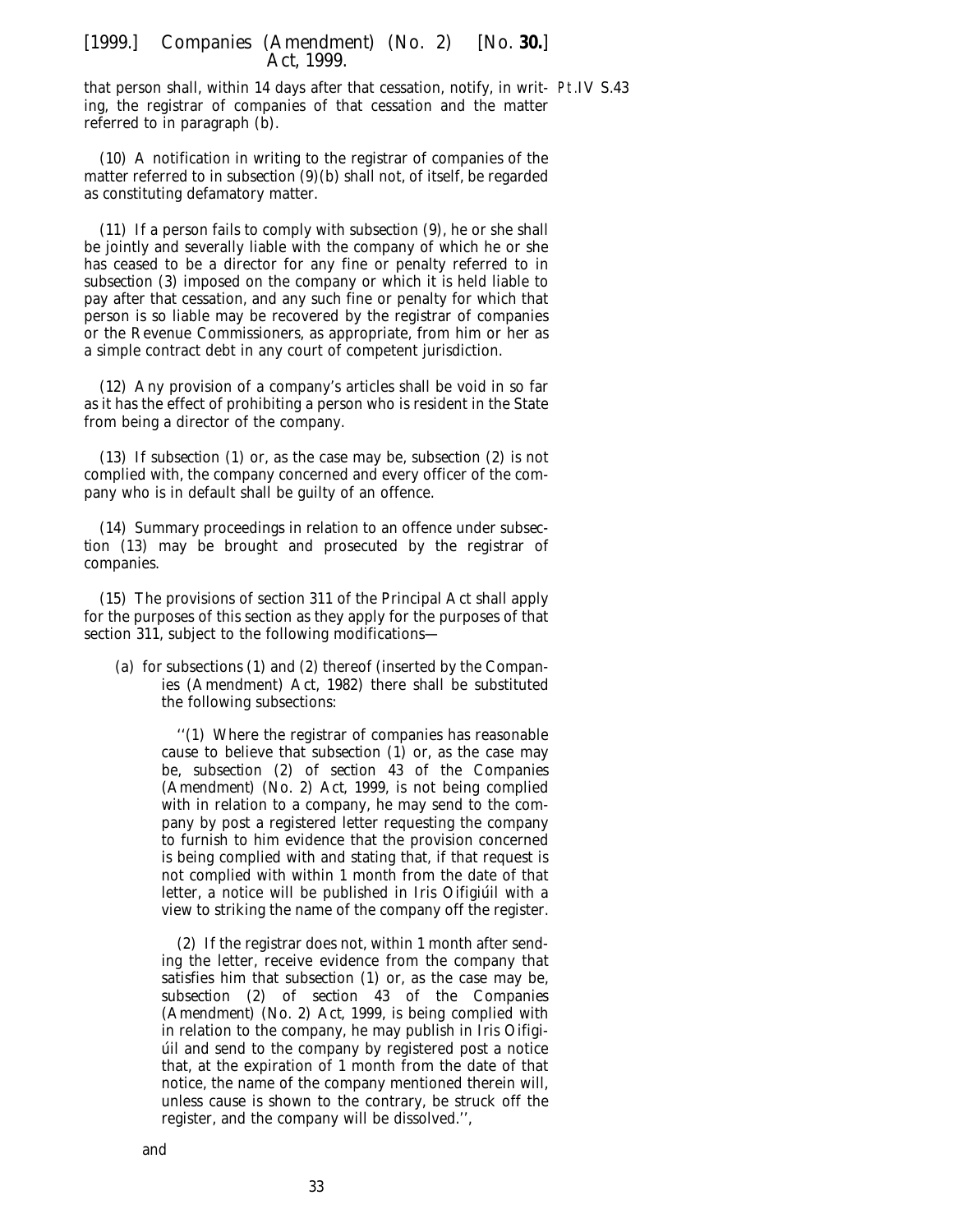<span id="page-33-0"></span>Pt.IV S.43

(*b*) in subsection (8), there shall be substituted for ''if satisfied that the company was at the time of the striking off carrying on business'', ''if satisfied that *subsection (1)* or, as the case may be, *subsection (2)* of *section 43* of the *Companies (Amendment) (No. 2) Act, 1999*, was at the time of the striking off being complied with in relation to the company''.

*Section 43*: supplemental provisions.

**44.**—(1) *Subsection (1)* or, as the case may be, *subsection (2)* of *section 43* shall not apply in relation to a company in respect of which there is in force a certificate under this section.

(2) The registrar of companies may grant to a company, on application in the prescribed form being made by it in that behalf, a certificate stating that the company has a real and continuous link with one or more economic activities that are being carried on in the State.

(3) The registrar of companies shall not grant such a certificate unless the company concerned tenders proof to him or her that it has such a link.

(4) A statement referred to in *subsection (5)* that is tendered by the applicant shall be deemed to be proof, for the purposes of *subsection (3)*, that the applicant has such a link.

(5) The statement mentioned in *subsection (4)* is a statement in writing that has been given to the company concerned by the Revenue Commissioners within the period of 2 months ending on the date on which an application is made under *subsection (2)* by the company and which states that the Revenue Commissioners have reasonable grounds to believe that the company has a real and continuous link with one or more economic activities being carried on in the State.

(6) If, in consequence of information that has come into the possession of the registrar, the registrar of companies is of opinion that a company in respect of which a certificate under *subsection (2)* has been granted has ceased to have a real and continuous link with any economic activity being carried on in the State, he or she shall revoke that certificate.

(7) If, in consequence of information that has come into their possession, the Revenue Commissioners are of opinion that a company in respect of which a certificate under *subsection (2)* has been granted has ceased to have a real and continuous link with any economic activity being carried on in the State, then notwithstanding any obligations as to secrecy or other restrictions upon disclosure of information imposed by or under statute or otherwise, they may give a notice in writing to the registrar of companies stating that they are of that opinion and such a notice that is received by the registrar shall constitute information in his or her possession for the purposes of *subsection (6)*.

(8) For the purposes of *section 43*, a person is resident in the State at a particular time (''the relevant time'') if—

- (*a*) he or she is present in the State at—
	- (i) any one time or several times in the period of 12 months preceding the relevant time (''the immediate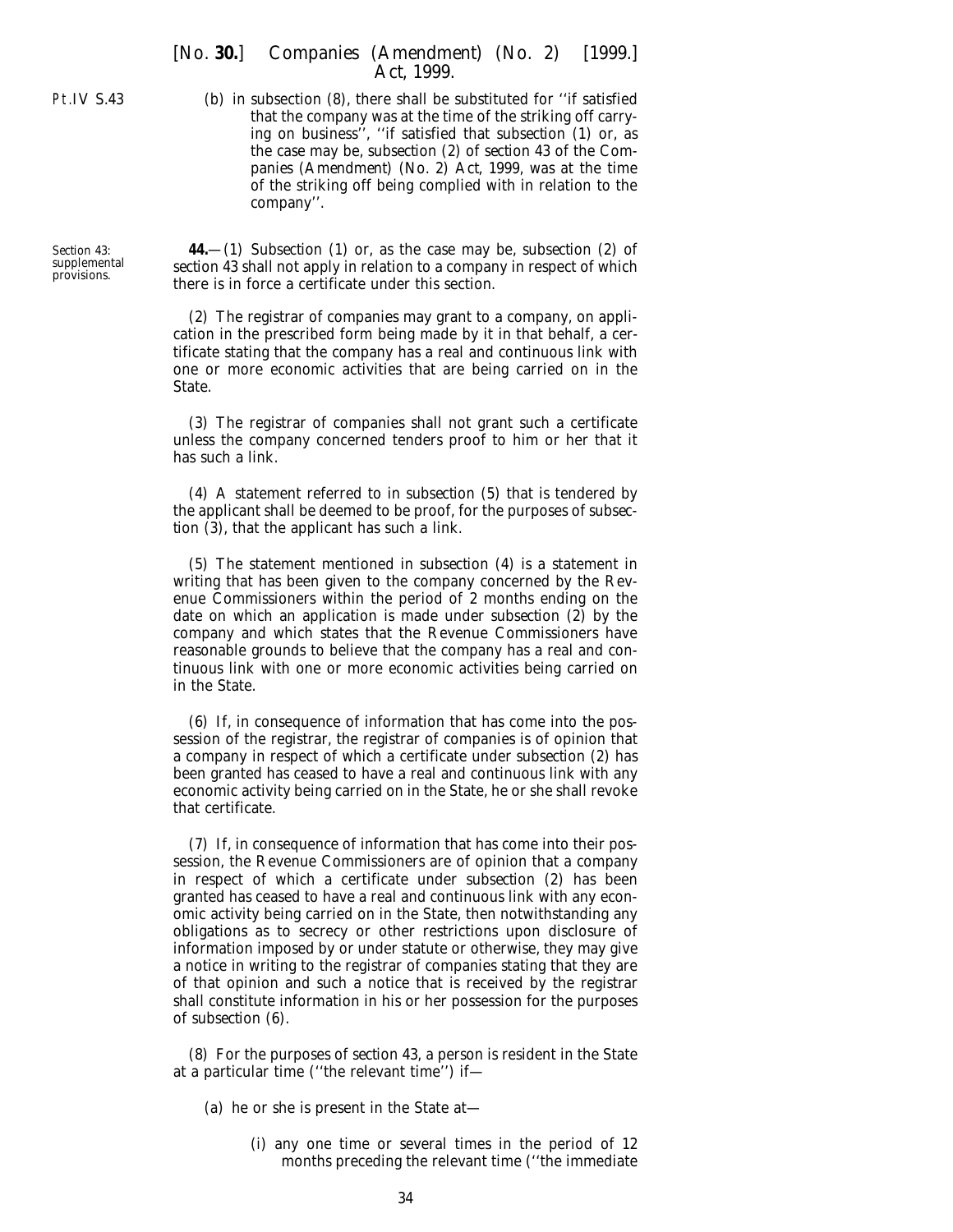<span id="page-34-0"></span>12 month period'') for a period in the aggregate Pt.IV S.44 amounting to 183 days or more, or

- (ii) any one time or several times—
	- (I) in the immediate 12 month period, and
	- (II) in the period of 12 months preceding the immediate 12 month period (''the previous 12 month period''),

for a period (being a period comprising in the aggregate the number of days on which the person is present in the State in the immediate 12 month period and the number of days on which the person was present in the State in the previous 12 month period) in the aggregate amounting to 280 days or more,

- or
- (*b*) that time is in a year of assessment (within the meaning of the Taxes Consolidation Act, 1997) in respect of which the person has made an election under section 819(3) of that Act.

(9) Notwithstanding *subsection (8)(a)(ii)*, where in the immediate 12 month period concerned a person is present in the State at any one time or several times for a period in the aggregate amounting to not more than 30 days—

- (*a*) the person shall not be resident in the State, for the purposes of *section 43*, at the relevant time concerned, and
- (*b*) no account shall be taken of the period for the purposes of the aggregate mentioned, in *subsection (8)(a)(ii)*.
- (10) For the purposes of *subsections (8)* and *(9)*
	- (*a*) references in this section to a person's being present in the State are references to the person's being personally present in the State, and
	- (*b*) a person shall be deemed to be present in the State for a day if the person is present in the State at the end of the day.

(11) An application under *subsection (2)* may be made, and a certificate under that subsection may be granted, before the commencement of *subsection (1)* or *(2)* of *section 43*.

**45.**—(1) A person shall not, at a particular time, be a director of Limitation on more than 25 companies.

number of directorships.

(2) In *subsection (1)*, (but not any other subsection of this section) ''director'' includes a shadow director (within the meaning of the Companies Act, 1990).

(3) In reckoning, for the purposes of *subsection (1)*, the number of companies of which the person concerned is a director at a particular time the following provisions shall apply—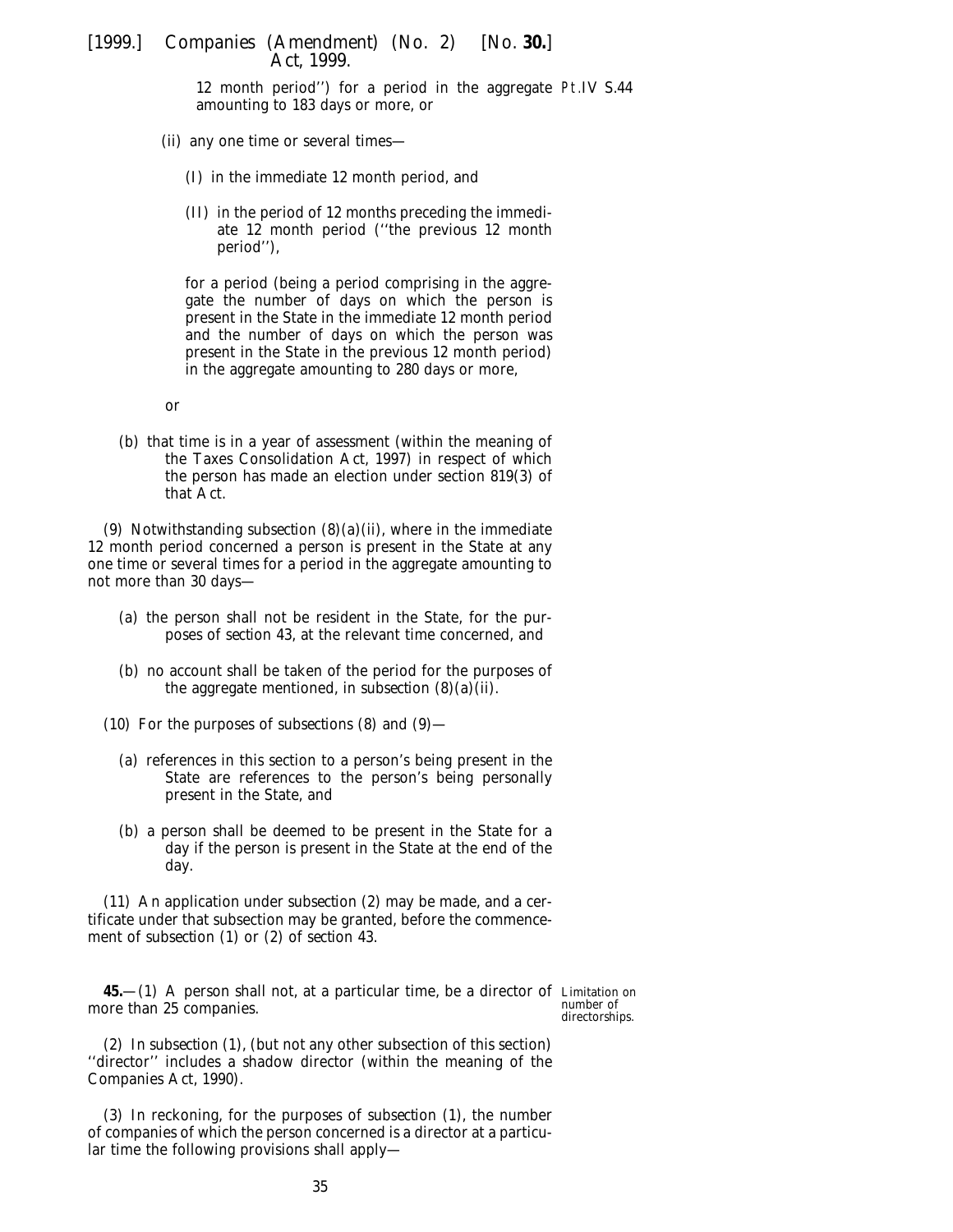- (*a*) without prejudice to *paragraph (b)* or *subsection (4)*, there shall not be included any of the following companies of which he or she is a director at that time, namely—
	- (i) a public limited company,
	- (ii) a public company (within the meaning of the Companies (Amendment) Act, 1983),
	- (iii) a company in respect of which a certificate under *section 44(2)* is in force,
- (*b*) there shall not be included any company of which he or she is a director at that time (not being a time that is before the date of the giving of the certificate or direction referred to hereafter in this paragraph) if—
	- (i) he or she, or the company, delivers to the registrar of companies a notice, in the prescribed form, stating that the company is a company falling within one or more of the categories of company specified in the Table to this section, and
	- (ii) either—
		- (I) the registrar of companies, having considered the said notice and having made such enquiries as he or she thinks fit, certifies in writing, or as the case may be the Minister under *subsection (6)* so certifies, that the company is a company falling within one or more of the categories aforesaid, or
		- (II) the Minister directs, under *subsection (6)*, that the company is not to be included amongst the companies that shall be reckoned for the purposes aforesaid,
- (*c*) there shall be counted as the one company of which he or she is a director at that time, 2 or more companies of which he or she is a director at that time if one of those companies is the holding company of the other or others.

(4) Without prejudice to *subsection (3)*, in reckoning, for the purposes of *subsection (1)*, the number of companies of which the person concerned is a director at a particular time, being a time that is before the expiration of the period of 12 months from the commencement of this section, there shall not be included any company of which the person is a director at that time if he or she was such a director immediately before such commencement.

(5) For the purposes of *subsection (3)(b)(ii)*, the registrar of companies may accept as sufficient evidence that the company concerned falls within a category of company specified in the Table to this section a statutory declaration, in the prescribed form, to that effect made by an officer of the company or the other person referred to in *subsection*  $(3)(b)(i)$ .

(6) If the registrar of companies refuses to certify that the company to which a notice under *subsection (3)(b)* relates is a company falling within a category of company specified in the Table to this section, the company or the person referred to in that subsection may appeal to the Minister against such a refusal and the Minister

Pt.IV S.45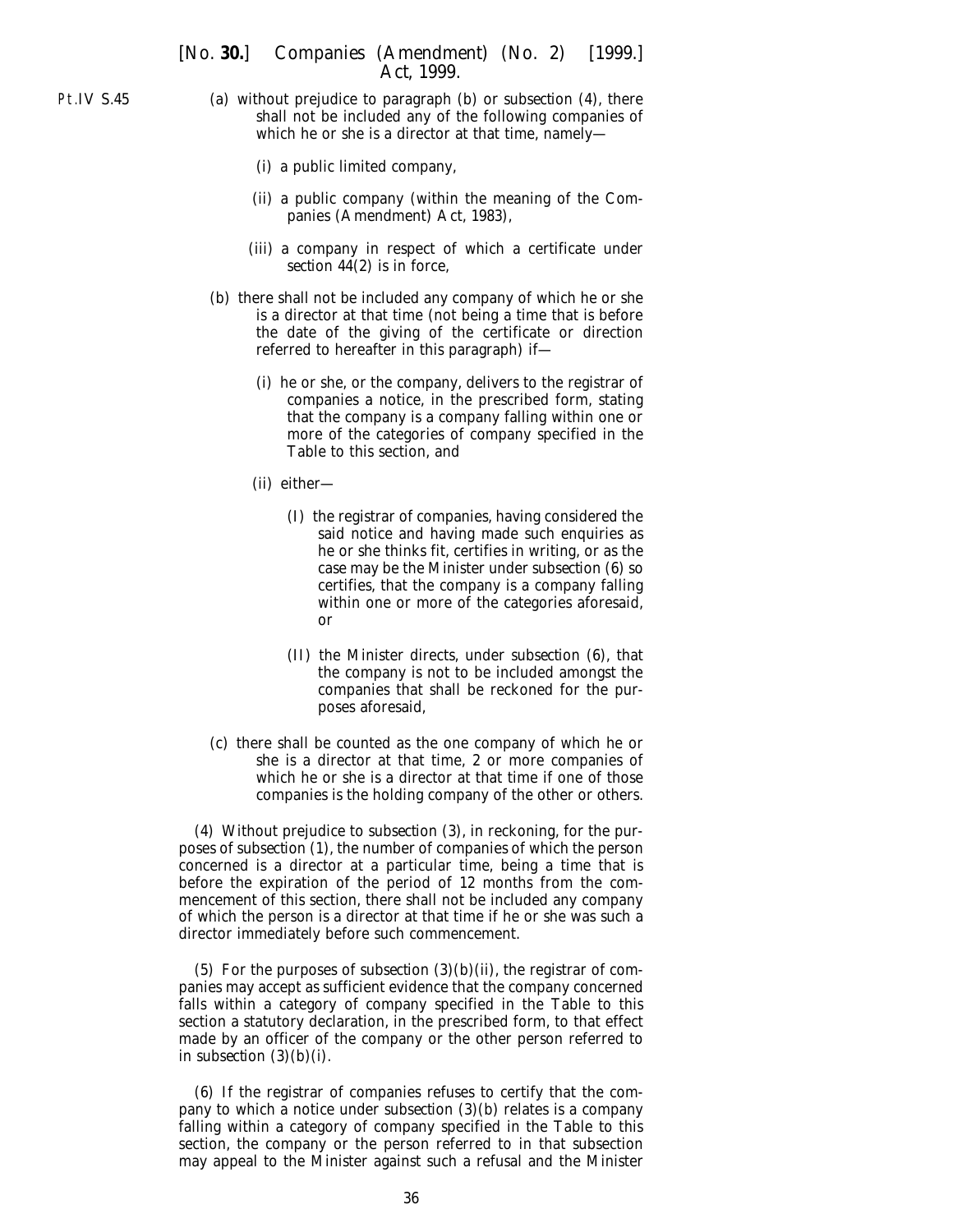may, having considered the matter and made such enquiries as he or Pt.IV S.45she thinks fit, do one of the following—

- (*a*) confirm the decision of the registrar of companies,
- (*b*) certify in writing that the company is a company falling within a category aforesaid, or
- (*c*) notwithstanding that he or she confirms the decision of the registrar of companies, if—
	- (i) the person concerned was a director of the company before the commencement of this section, and
	- (ii) in the opinion of the Minister the inclusion of the company amongst the companies that shall be reckoned for the purposes of *subsection (1)*, in so far as that subsection applies to the person concerned, would result in serious injustice or hardship to that person, and
	- (iii) the giving of a direction under this subsection would not operate against the common good,

direct that the company is not to be included amongst the companies that shall be reckoned for the purposes of *subsection (1)* in so far as that subsection applies to the person concerned.

(7) A notice referred to in *subsection (3)(b)(i)* may, for the purposes of that provision, be delivered to the registrar of companies before the person concerned becomes a director of the company to which the notice relates.

(8) If a person, in contravention of *subsection (1)*, becomes or remains a director or shadow director of one or more companies he or she shall be guilty of an offence.

(9) An appointment of a person as a director of a company made after the commencement of this section shall, if it contravenes *subsection (1)*, be void.

(10) An appointment of a person as a director of a company made before the commencement of this section, being an appointment which, but for this section, would subsist on or after the expiration of the period of 12 months from that commencement, shall, if its subsistence at any time on or after the expiration of that period contravenes *subsection (1)*, cease to have effect upon that contravention occurring.

- (11) For the avoidance of doubt—
	- (*a*) each appointment, in excess of the limit (reckoned in accordance with *subsections (3)* and *(4)*) that is provided for by *subsection (1)*, of a person as a director of a company shall constitute a separate contravention of that subsection,
	- (*b*) an appointment, not in excess of the said limit, of a person as a director of a company shall not, by virtue of this section, become unlawful, be rendered void or cease to have effect by reason of a subsequent appointment, in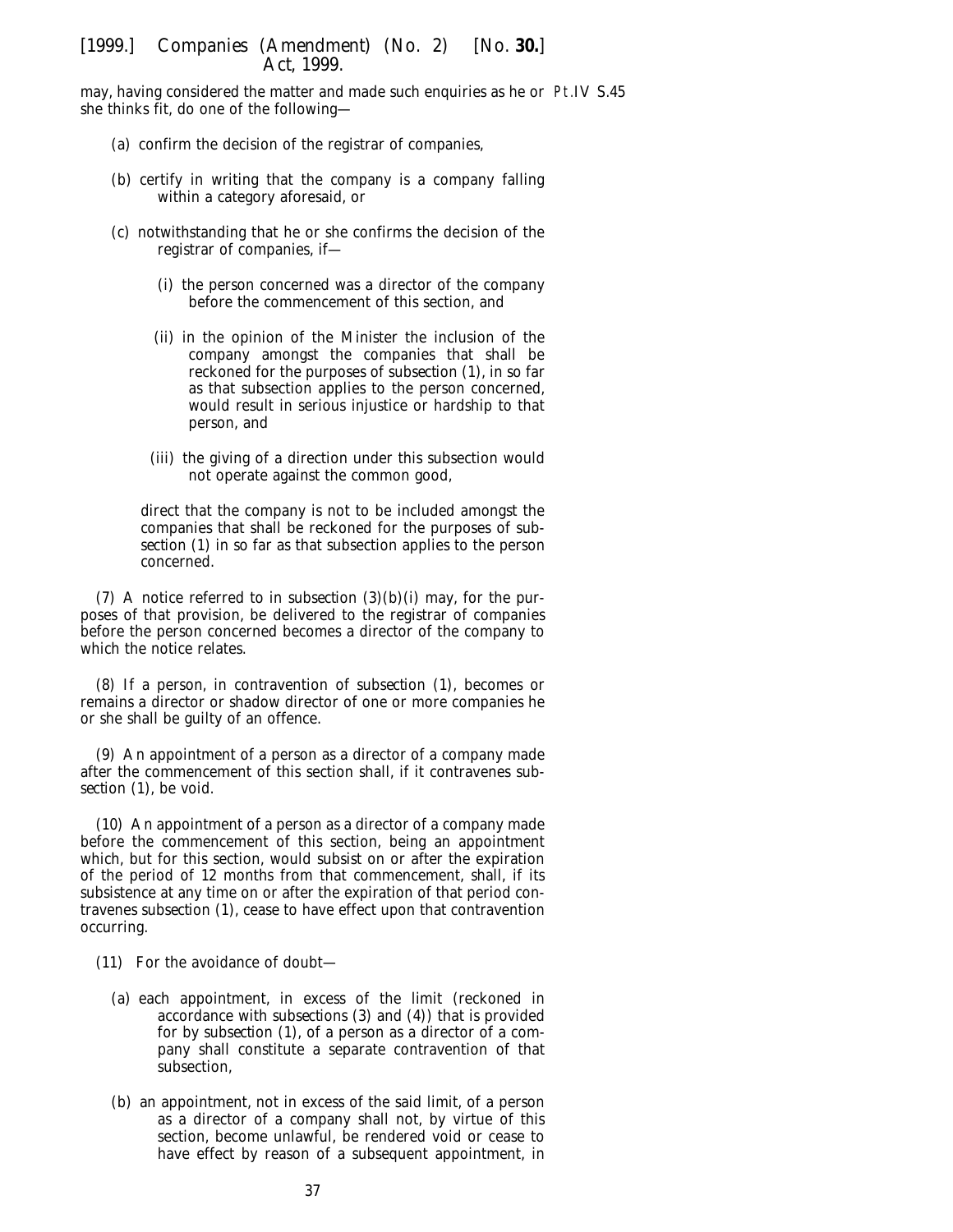<span id="page-37-0"></span>Pt.IV S.45

excess of that limit, of the person as a director of a company,

- (*c*) in determining whether one particular appointment referred to in *subsection (10)*, as distinct from another such appointment, has ceased to have effect by virtue of that subsection or whether a person's remaining in office under one such appointment, as distinct from another such appointment, constitutes an offence under *subsection (8)*, the provisions of this section (other than *subsections (3)(b)*, *(5)*, *(6)*, *(7)* and *(8)*) shall be deemed to have been in operation at the time of the making of that appointment.
- (12) If—
	- (*a*) the appointments of a person as a director of 2 or more companies are made at the same time, or
	- (*b*) the times at which the appointments of a person as a director of 2 or more companies were made are not capable of being distinguished from one another,

then those appointments shall, for the purposes of this section, be deemed to have been made at different times on the day concerned and in the same order as the order in which the companies to which the appointments relate were registered under the *Companies Acts, 1963 to 1999*.

(13) Summary proceedings in relation to an offence under *subsection (8)* may be brought and prosecuted by the registrar of companies.

#### TABLE

- 1. A company that is the holder of a licence under section 9 of the Central Bank Act, 1971, or is exempt from the requirement under that Act to hold such a licence.
- 2. A company referred to in the *Second Schedule*.

**46.**—The Companies (Amendment) Act, 1982, is hereby amended by the substitution of the following sections for section 12 (as amended by the Companies Act, 1990):

"12. (1) Without prejudice to the generality of section 311 of the Principal Act, where a company does not, for one or more years, make an annual return required by section 125 or 126 of the Principal Act, the registrar of companies may send to the company by post a registered letter stating that, unless all annual returns which are outstanding are delivered to him within 1 month of the date of the letter, a notice will be published in *Iris Oifigiúil* with a view to striking the name of the company off the register.

(2) If the registrar of companies either receives an answer to the effect that the company is not carrying on business, or does not within 1 month after sending the letter receive all annual returns which are outstanding, he may publish in *Iris Oifigiúil* a notice stating that, at the expiration of 1 month from the date of that notice, the name of the company mentioned therein will, unless all outstanding returns are delivered to the registrar, be struck off the register, and the company will be dissolved.

Power of registrar to strike company off register for failure to make annual return.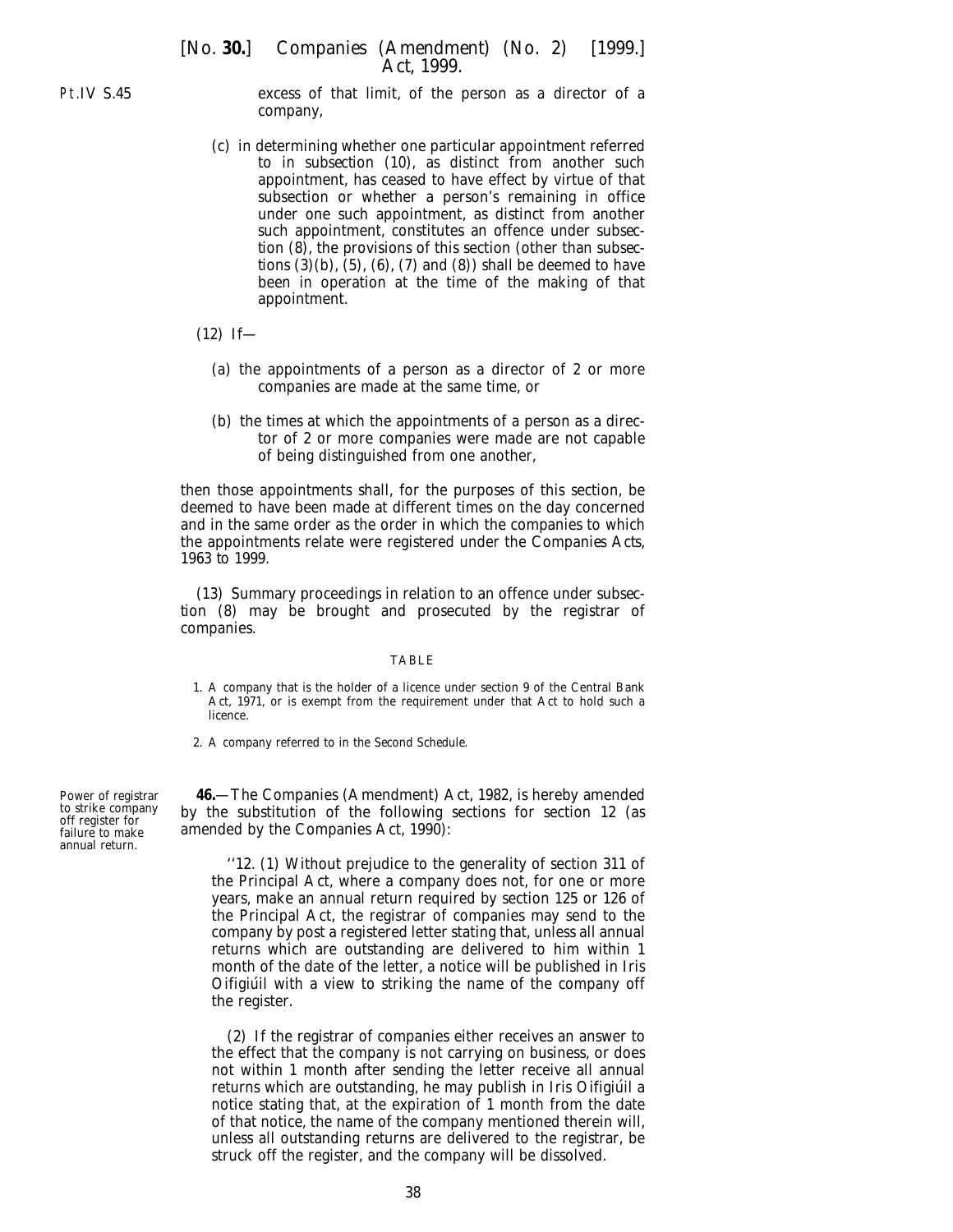(3) Subject to subsections (1) and (2) of section 12B of this Pt.IV S.46Act, at the expiration of the time mentioned in the notice, the registrar of companies may, unless cause to the contrary is previously shown by the company, strike its name off the register, and shall publish notice thereof in *Iris Oifigiúil* and on the publication in *Iris Oifigiúil* of this notice, the company shall be dissolved.

12A. (1) Where the Revenue Commissioners give a notice in writing under subsection (3) of section 882 (inserted by the Finance Act, 1999) of the Taxes Consolidation Act, 1997, to the registrar of companies stating that a company has failed to deliver a statement which it is required to deliver under that section, then, without prejudice to section 311 of the Principal Act or section 12 of this Act, the registrar may send to the company by post a registered letter stating that, unless the company delivers to the Revenue Commissioners the said statement within 1 month of the date of the letter, a notice will be published in *Iris Oifigiu´il* with a view to striking the name of the company off the register.

(2) If the statement referred to in subsection (1) of this section is not delivered by the company concerned to the Revenue Commissioners within 1 month after the sending of the letter referred to in that subsection, the registrar of companies may publish in *Iris Oifigiúil* a notice stating that, at the expiration of 1 month from the date of that notice, the name of the company mentioned therein will, unless the said statement is delivered to the Revenue Commissioners, be struck off the register, and the company will be dissolved.

(3) Subject to subsections (1) and (2) of section 12B of this Act, at the expiration of the time mentioned in the notice, the registrar of companies may, unless cause to the contrary is previously shown by the company, strike its name off the register, and shall publish notice thereof in *Iris Oifigiúil* and on the publication in *Iris Oifigiúil* of this notice, the company shall be dissolved.

12B. (1) The liability, if any, of every director, officer and member of a company the name of which has been struck off the register under section 12(3) or 12A(3) of this Act shall continue and may be enforced as if the company had not been dissolved.

(2) Nothing in subsection (1) of this section or section 12(3) or 12A(3) of this Act shall affect the power of the court to wind up a company the name of which has been struck off the register.

(3) If any member, officer or creditor of a company is aggrieved by the fact of the company's having been struck off the register under section 12(3) or 12A(3) of this Act, the court, on an application made (on notice to the registrar of companies, the Revenue Commissioners and the Minister for Finance) by the member, officer or creditor, before the expiration of 20 years from the publication in *Iris Oifigiúil* of the notice referred to in section 12(3) or, as the case may be,  $12A(3)$  of this Act, may, if satisfied that it is just that the company be restored to the register, order that the name of the company be restored to the register, and, subject to subsection (4) of this section, upon an office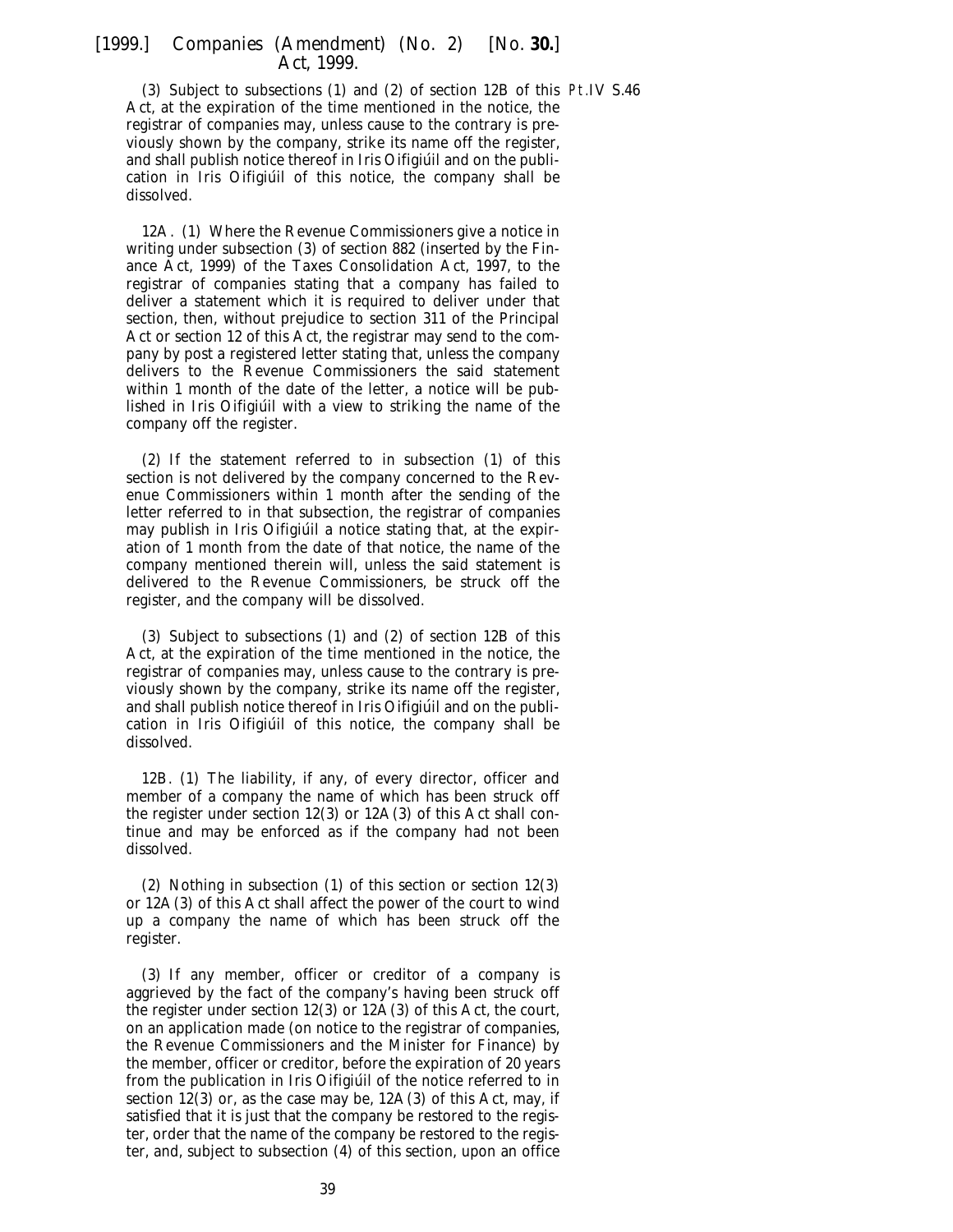# [*No.* **30.**] *Companies (Amendment) (No. 2)* [1999.] *Act,* 1999.

Pt.IV S.46

copy of the order being delivered to the registrar for registration, the company shall be deemed to have continued in existence as if its name had not been struck off; and the court may by the order give such directions and make such provisions as seem just for placing the company and all other persons in the same position as nearly as may be as if the name of the company had not been struck off or make such other order as seems just (and such other order is referred to in subsection (4) of this section as an 'alternative order').

(4) An alternative order may, if the court considers it appropriate that it should do so, include a provision that, as respects a debt or liability incurred by, or on behalf of, the company during the period when it stood struck off the register, the officers of the company or such one or more of them as is or are specified in the order shall be liable for the whole or a part (as the court thinks just) of the debt or liability.

(5) The court shall, unless cause is shown to the contrary, include in an order under subsection (3) of this section, being an order made on the application of a member or officer of the company, a provision that the order shall not have effect unless, within 1 month from the date of the court's order—

- (*a*) if the order relates to a company that has been struck off the register under section 12(3) of this Act, all outstanding annual returns required by section 125 or 126 of the Principal Act are delivered to the registrar of companies,
- (*b*) if the order relates to a company that has been struck off the register under section 12A(3) of this Act, all outstanding statements required by section 882 of the Taxes Consolidation Act, 1997, are delivered to the Revenue Commissioners.

(6) The court shall, in making an order under subsection (3) of this section, being an order that is made on the application of a creditor of the company, direct that one or more specified members or officers of the company shall, within a specified period—

- (*a*) if the order relates to a company that has been struck off the register under section 12(3) of this Act, deliver all outstanding annual returns required by section 125 or 126 of the Principal Act to the registrar of companies,
- (*b*) if the order relates to a company that has been struck off the register under section 12A(3) of this Act, deliver all outstanding statements required by section 882 of the Taxes Consolidation Act, 1997, to the Revenue Commissioners.

(7) The court, on an application made by the registrar of companies (on notice to each person who, to his knowledge, is an officer of the company) before the expiration of 20 years from the publication in *Iris Oifigiúil* of the notice referred to in section 12(3) or, as the case may be, 12A(3) of this Act, may, if satisfied that it is just that the company be restored to the register, order that the name of a company which has been struck off the register under the said section  $12(3)$  or  $12A(3)$  be restored to the register and, upon the making of the order by the court,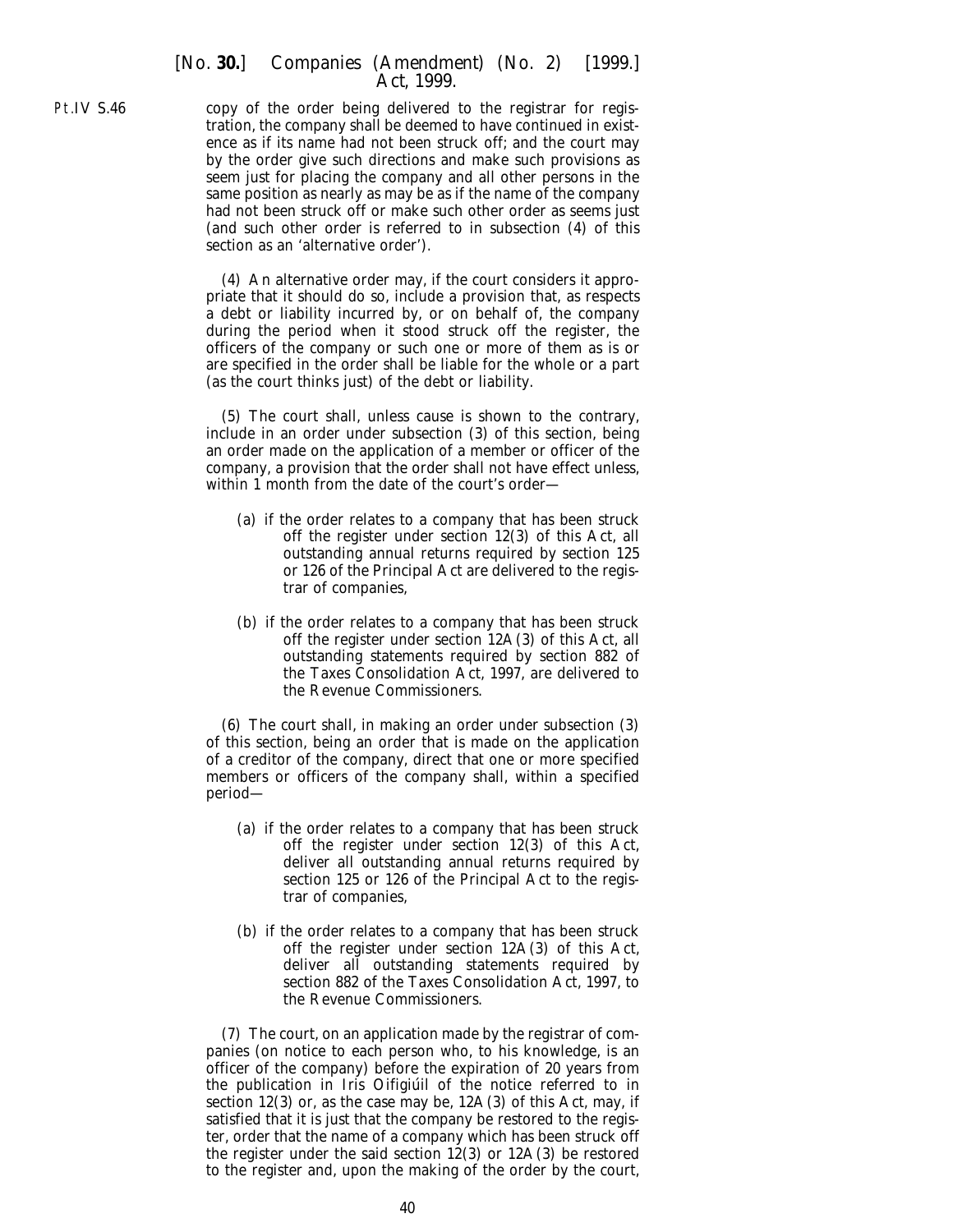the company shall be deemed to have continued in existence as Pt.IV S.46if its name had not been struck off; and the court may by the order give such directions and make such provisions as seem just for placing the company and all other persons in the same position as nearly as may be as if the name of the company had not been struck off or make such other order as seems just (and such other order may, if the court considers it appropriate that it should do so, include a provision of the kind referred to in subsection (4) of this section).

(8) A letter or notice to be sent under this section to a company may be addressed to the company at its registered office, or, if no office has been registered, to the care of some officer of the company, or, if there is no officer of the company whose name and address are known to the registrar of companies, may be sent to each of the persons who subscribed to the memorandum, addressed to him at the address mentioned in the memorandum.

(9) Without prejudice to section 2(1) of the Principal Act where such an application is made by any other person, in the case of an application under this section that is made by a creditor of the company or the registrar of companies, 'the court', for the purposes of this section, means the Circuit Court.

(10) An application under this Act to the Circuit Court by a creditor of the company concerned shall be made to the judge of the Circuit Court for the circuit in which the registered office of the company was, immediately before it was struck off the register, situated or, if no office was registered at that time, for the circuit in which the creditor resides or, in case the creditor resides outside the State, for the Dublin Circuit.

(11) An application under this section to the Circuit Court by the registrar of companies shall be made to the judge of the Circuit Court for the Dublin Circuit.

12C. (1) Without prejudice to the provisions of section 311(8) or 311A(1) of the Principal Act or subsection (3) or (7) of section 12B of this Act, if a member or officer of a company is aggrieved by the fact of the company's having been struck off the register under section 12A(3) of this Act, the registrar of companies, on an application made in the prescribed form by the member or officer before the expiration of 12 months from the publication in *Iris Oifigiúil* of the notice striking the company name from the register, and provided he has received confirmation from the Revenue Commissioners that all outstanding, if any, statements required by section 882 of the Taxes Consolidation Act, 1997, have been delivered to the Revenue Commissioners, may restore the name of the company to the register.

(2) Upon the registration of an application under subsection (1) of this section and on payment of such fees as may be prescribed, the company shall be deemed to have continued in existence as if its name had not been struck off.

(3) Subject to any order made by the court in the matter, the restoration of the name of a company to the register under this section shall not affect the rights or liabilities of the company in respect of any debt or obligation incurred, or any contract entered into by, to, with or on behalf of, the company between the date of its dissolution and the date of such restoration.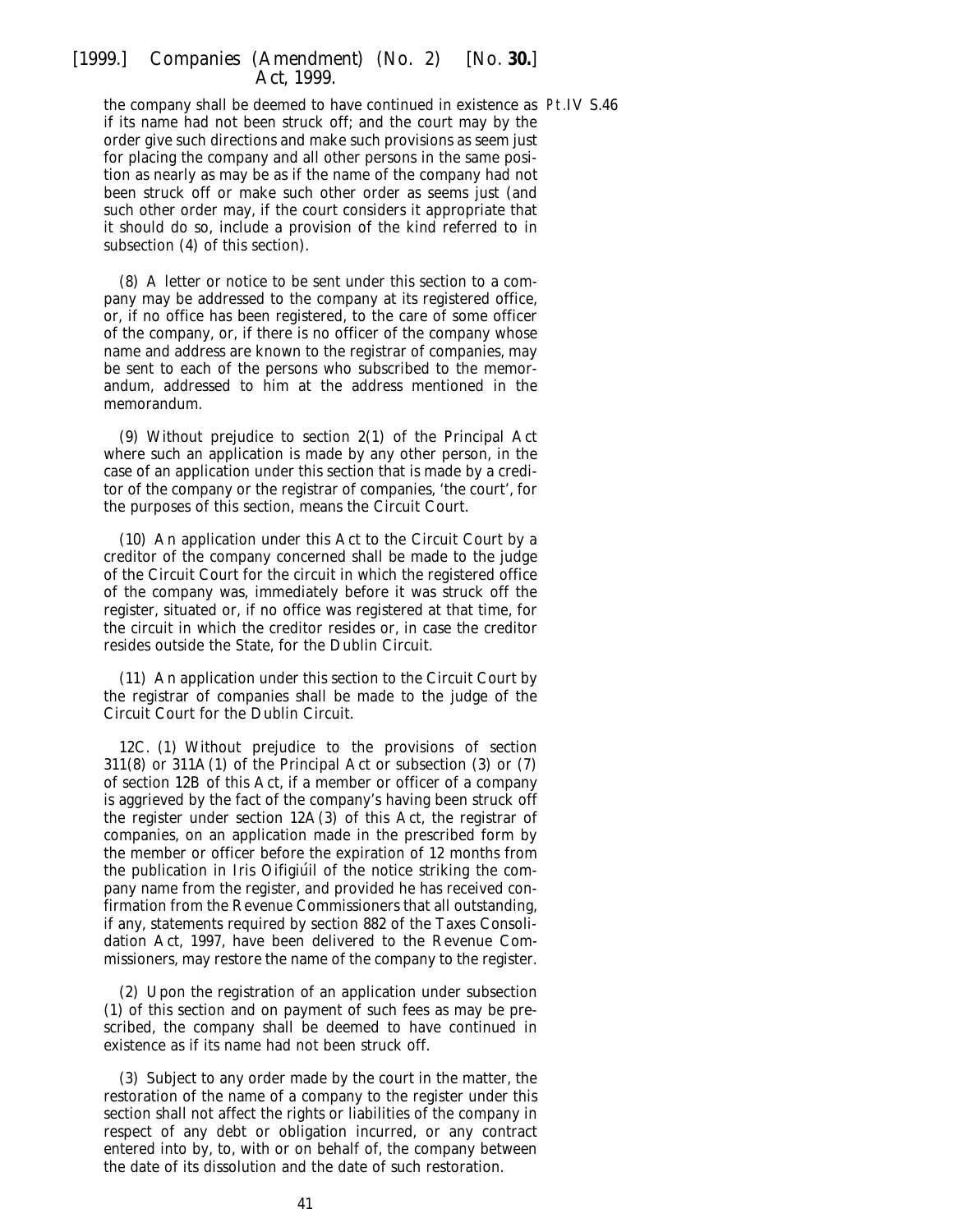### <span id="page-41-0"></span>Pt.IV S.46

12D. If the question of whether a statement which a company has failed to deliver to the Revenue Commissioners in accordance with section 882(3) of the Taxes Consolidation Act, 1997, has or has not been subsequently delivered to them falls to be determined for the purpose of the exercise by the registrar of companies of any of the powers under sections 12A to 12C of this Act, the Revenue Commissioners may, notwithstanding any obligations as to secrecy or other restriction upon disclosure of information imposed by or under statute or otherwise, disclose to the registrar any information in their possession required by

[*No.* **30.**] *Companies (Amendment) (No. 2)* [1999.] *Act,* 1999.

**47.**—Section 195 of the Principal Act (inserted by section 51 of the Companies Act, 1990) is hereby amended—

(*a*) by the deletion of subsection (8), and

him for the purpose of that determination.''.

(*b*) by the insertion after subsection (11) of the following subsections:

> ''(11A) If a company fails to send, in accordance with subsection (6), a notification, in the prescribed form, to the registrar of companies of the fact of a person's having ceased, for whatever reason, to be a director or secretary of the company and of the date on which that event occurred that person may serve on the company a notice—

- (*a*) requesting it to send forthwith the notification of that matter, in the prescribed form, to the registrar, and
- (*b*) stating that if the company fails to comply with that request within 21 days of the service of the notice on it, he will forward to the registrar of companies and to every person who, to his knowledge, is an officer of the company a copy of any notice of resignation by him as a director or secretary of the company or any other documentary proof of his having ceased to be such a director or secretary together with—
	- (i) in the case of the registrar of companies, such additional information as may be prescribed (which may include a statutory declaration made by the person stating the names of the persons who, to his knowledge, are officers of the company), and
	- (ii) in the case of every other person as aforesaid, a written request of the person that he take such steps as will ensure that the failure of the company to comply with the notice continues no further.

(11B) If a company fails to comply with a request made of it under a notice referred to in subsection (11A) the person who served the notice may forward to the registrar of companies and to every person who, to his knowledge, is an officer of the company a copy of the notice of resignation or other documentary proof referred to in subsection (11A) if, but only if, there is forwarded

Amendment of section 195 of Principal Act.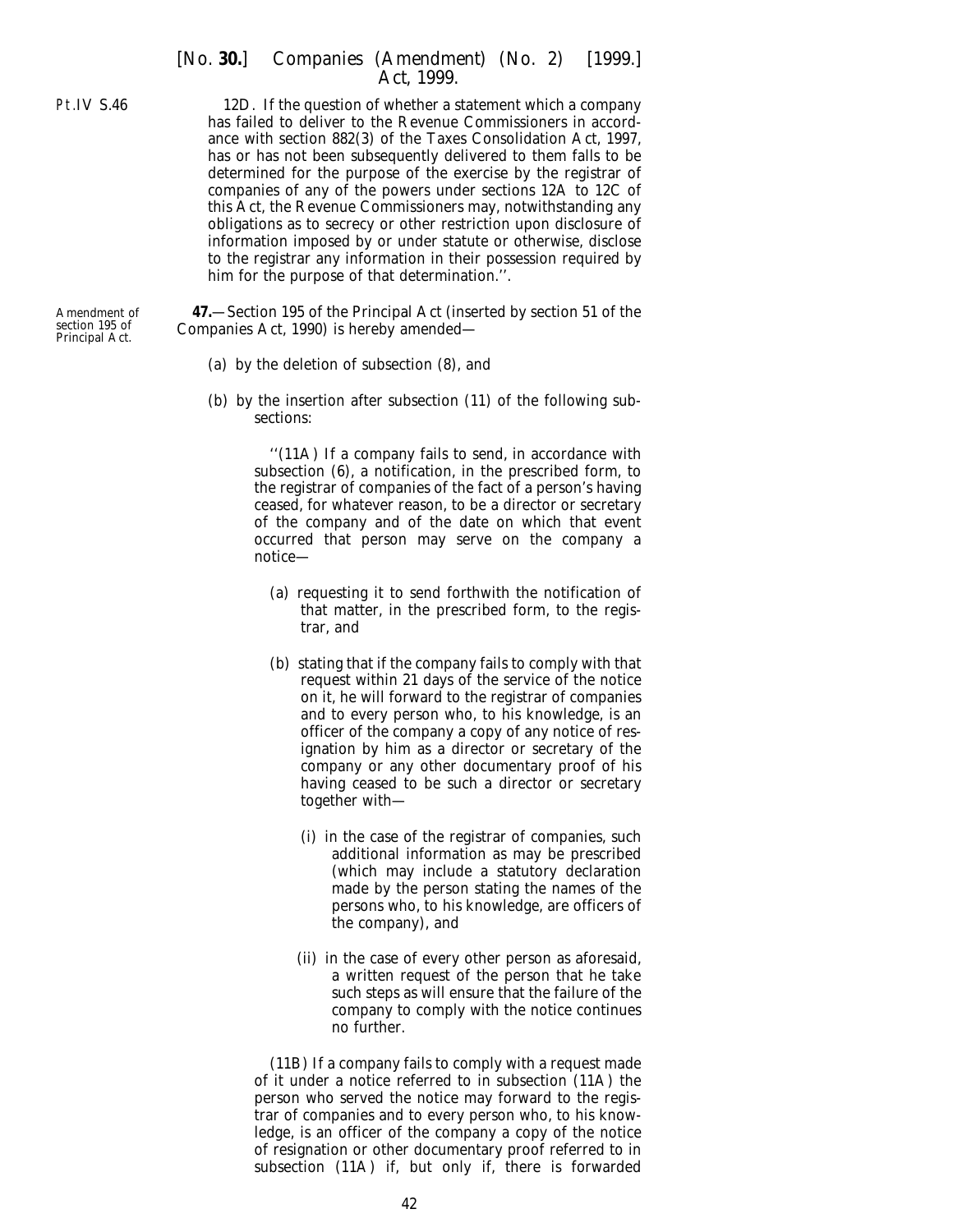<span id="page-42-0"></span>together with that notice or proof, in the case of the regis-Pt.IV S.47 trar, the additional information referred to in that subsection and, in the case of every other person as aforesaid, the written request referred to in that subsection.

(11C) No notice of resignation or other documentary proof of a person's having ceased to be a director or secretary of a company which is forwarded to the registrar of companies by that person (other than such a notice or other proof which is forwarded by him under and in accordance with subsections (11A) and (11B), or *section 43(9)* of the *Companies (Amendment) (No. 2) Act, 1999*) shall be considered by the registrar.

(11D) No additional information referred to in subsection  $(11A)(b)(i)$  that is included in a notice of resignation or other documentary proof referred to in this section which is forwarded, under and in accordance with the foregoing provisions, to the registrar of companies shall, of itself, be regarded as constituting defamatory matter.

(11E) Any person may give notice (accompanied by such proof of the matter concerned as may be prescribed) to the registrar of companies of the fact that a person holding the office of director or secretary of a particular company has died.''.

**48**—The fact that, for the time being, in consequence of the for-Exercise of power warding to the registrar, under and in accordance with subsections to strike company (11A) and (11B) of section 195 of the Principal Act, of a copy of a is not carrying on notice of resignation or other documentary proof of a person's hav-business. ing ceased to be a director of the company concerned, there are no persons recorded in the office of the registrar of companies as being directors of a particular company shall, for the purposes of section 311 of the Principal Act, afford the registrar of companies good grounds for believing that the company is not carrying on business, and for so believing with the cause requisite for the exercise by him or her of the powers conferred by subsection (1) of that section 311 in relation to the company.

off register where it

**49.**—Section 311 of the Principal Act is hereby amended—

- (*a*) in subsection (8), by the substitution for ''as if the name of the company had not been struck off.'' of ''as if the name of the company had not been struck off or make such other order as seems just (and such other order is referred to in subsection (8A) as an 'alternative order').'', and
- (*b*) by the insertion after subsection (8) of the following subsection:

''(8A) An alternative order may, if the court considers it appropriate that it should do so, include a provision that, as respects a debt or liability incurred by, or on behalf of, the company during the period when it stood struck off the register, the officers of the company or such one or more of them as is or are specified in the order shall be liable for the whole or part (as the court thinks just) of the debt or liability.''.

Amendment of section 311 of Principal Act.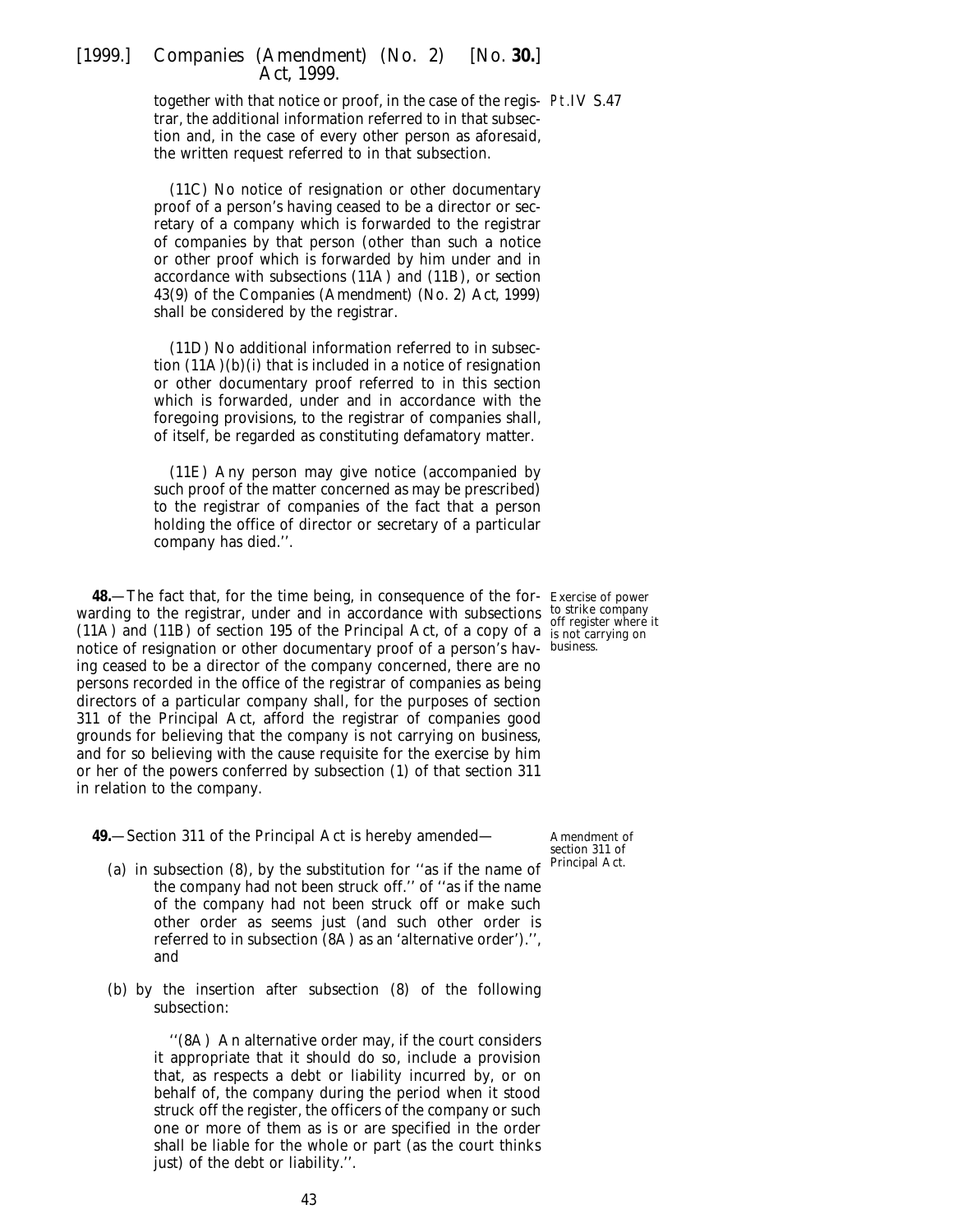#### <span id="page-43-0"></span>Pt.IV

Amendment of section 311A of Principal Act.

Amendment of section 8 of **Companies** (Amendment) Act, 1983.

Performance of duties of registrar of companies.

# [*No.* **30.**] *Companies (Amendment) (No. 2)* [1999.] *Act,* 1999.

**50.**—Section 311A (inserted by the Companies Act, 1990) of the Principal Act is hereby amended by the substitution in subsection (1) for ''Without prejudice to the provisions of section 311(8) of this Act and section 12(6) of the Companies (Amendment) Act, 1982,'' of ''Without prejudice to the provisions of section 311(8) of this Act or subsection (3) or (7) of section 12B, or subsection (1) of section 12C, of the Companies (Amendment) Act, 1982,''.

**51.**—Section 8 of the Companies (Amendment) Act, 1983, is hereby amended in subsection (3) by the substitution for "(7) and (8)'' of ''(7), (8) and (8A)''.

**52.**—(1) Any act referred to in subsection (4) of section 368 of the Principal Act which, before the commencement of this section, was done to or by—

- (*a*) an assistant registrar appointed under subsection (2) of that section, or
- (*b*) any other person employed in the office of the registrar of companies to perform generally duties under any enactment referred to in that subsection,

shall be valid and be deemed always to have been valid as if the Minister had directed under that subsection (4) that such an act was to be done to or by such an assistant registrar or other such person (including in cases where the existing registrar of joint stock companies (or his or her successor) was not absent).

(2) On and from the commencement of this section, any act required or authorised by the *Companies Acts, 1963 to 1999*, the Registration of Business Names Act, 1963, or the Limited Partnerships Act, 1907, to be done to or by the registrar of companies, the registrar of joint stock companies or, as the case may be, a person referred to in the enactment concerned as ''the registrar'' may be done to or by a registrar or assistant registrar appointed under section 368(2) of the Principal Act or any other person authorised in that behalf by the Minister.

(3) Subsection (4) of section 368 of the Principal Act shall cease to have effect.

Amendment of sections 20 and 21 of Companies Act, 1990.

**53.**—(1) Section 20 of the Companies Act, 1990, is hereby amended by the substitution in subsection (3) for ''any such criminal proceedings as are mentioned in section  $21(1)(a)$  or  $(1)(b)$ " of "any proceedings for an offence mentioned in section 21(1)(*a*)''.

(2) Section 21 of the Companies Act, 1990, is hereby amended by the substitution for subsection (1) of the following subsection:

> ''(1) No information, book or document relating to a body which has been obtained under section 19 or 20 shall, without the previous consent in writing of that body, be published or disclosed, except to a competent authority, unless the publication or disclosure is, in the opinion of the Minister, required—

- (*a*) with a view to the investigation or prosecution of any offence, being an offence—
	- (i) under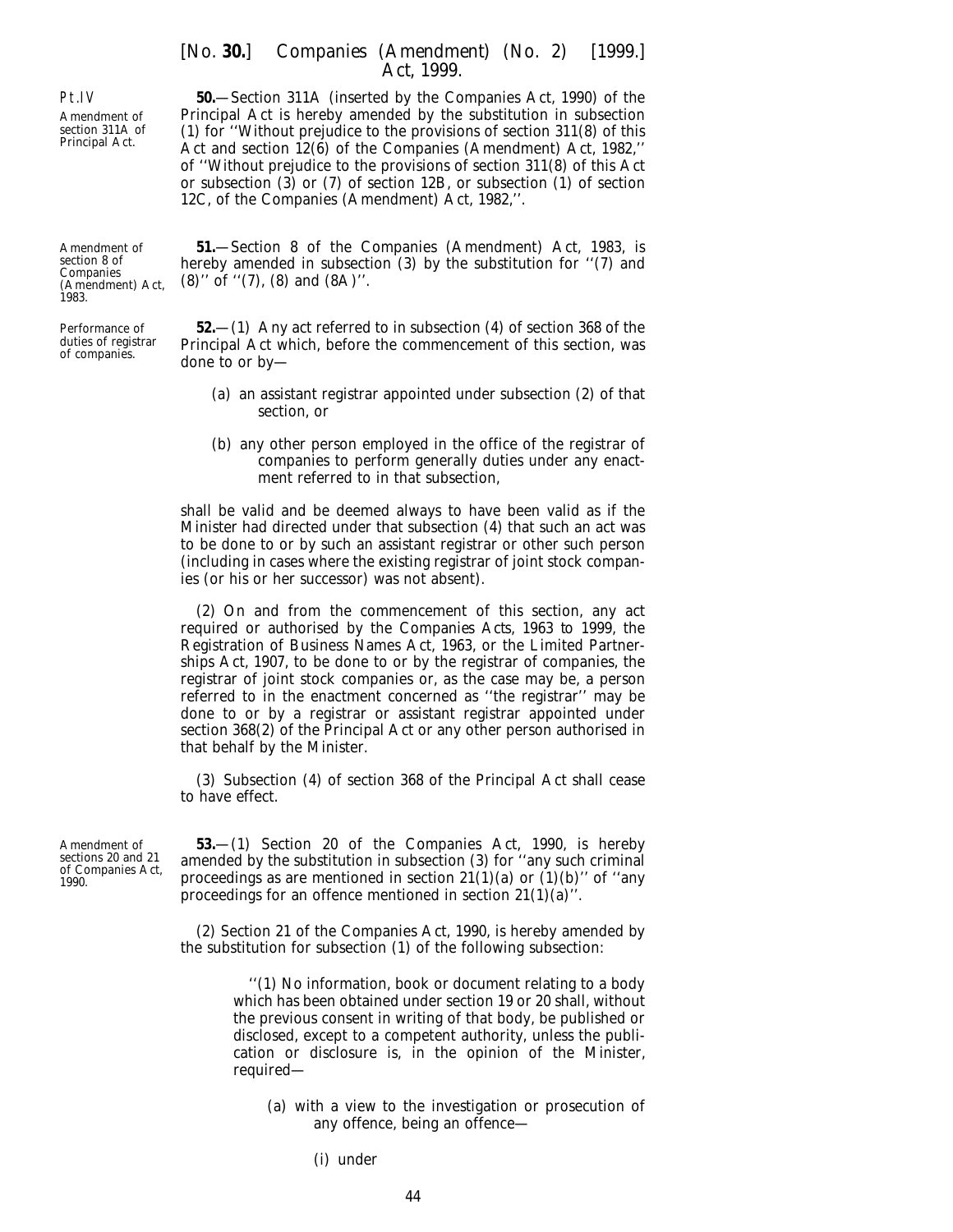(I) the Companies Acts;

- (II) the Central Bank Acts, 1942 to 1998;
- (III) the Exchange Control Acts, 1954 to 1986;
- (IV) the Insurance Acts, 1909 to 1990;
- (V) the Taxes Consolidation Act, 1997; or
- (VI) regulations relating to insurance made under the European Communities Act, 1972;
	- or
- (ii) entailing misconduct in connection with the management of the body's affairs or misapplication or wrongful retainer of its property;
- (*b*) for the purpose of assessing the liability of a person in respect of a tax or duty or other payment owed or payable to the State, a local authority (within the meaning of the Local Government Act, 1941) or a health board or for the purpose of collecting an amount due in respect of such a tax or duty or other payment;
- (*c*) for the purpose of the performance by a tribunal (to which the Tribunals of Inquiry (Evidence) Acts, 1921 to 1998, apply) of any of its functions;
- (*d*) for the purpose of assisting or facilitating the performance by any Minister of the Government of any of his functions;
- (*e*) for the purpose of assisting or facilitating any accountancy or other professional organisation in the performance of its disciplinary functions with respect to any of its members;
- (*f*) for the purpose of the performance by the Irish Takeover Panel or any stock exchange established in the State of any of its functions in relation to the body or any other person who, in its opinion, is connected with the body;
- (*g*) for the purposes of complying with the requirements of procedural fairness, to be made to—
	- (i) any company in relation to which an inspector has been appointed under section 14 or any person required by the Minister to give any information under section 15, or
	- (ii) any body in relation to which a person has been authorised under section 19 to exercise the powers conferred by that section or any person named in a report prepared by a person so authorised;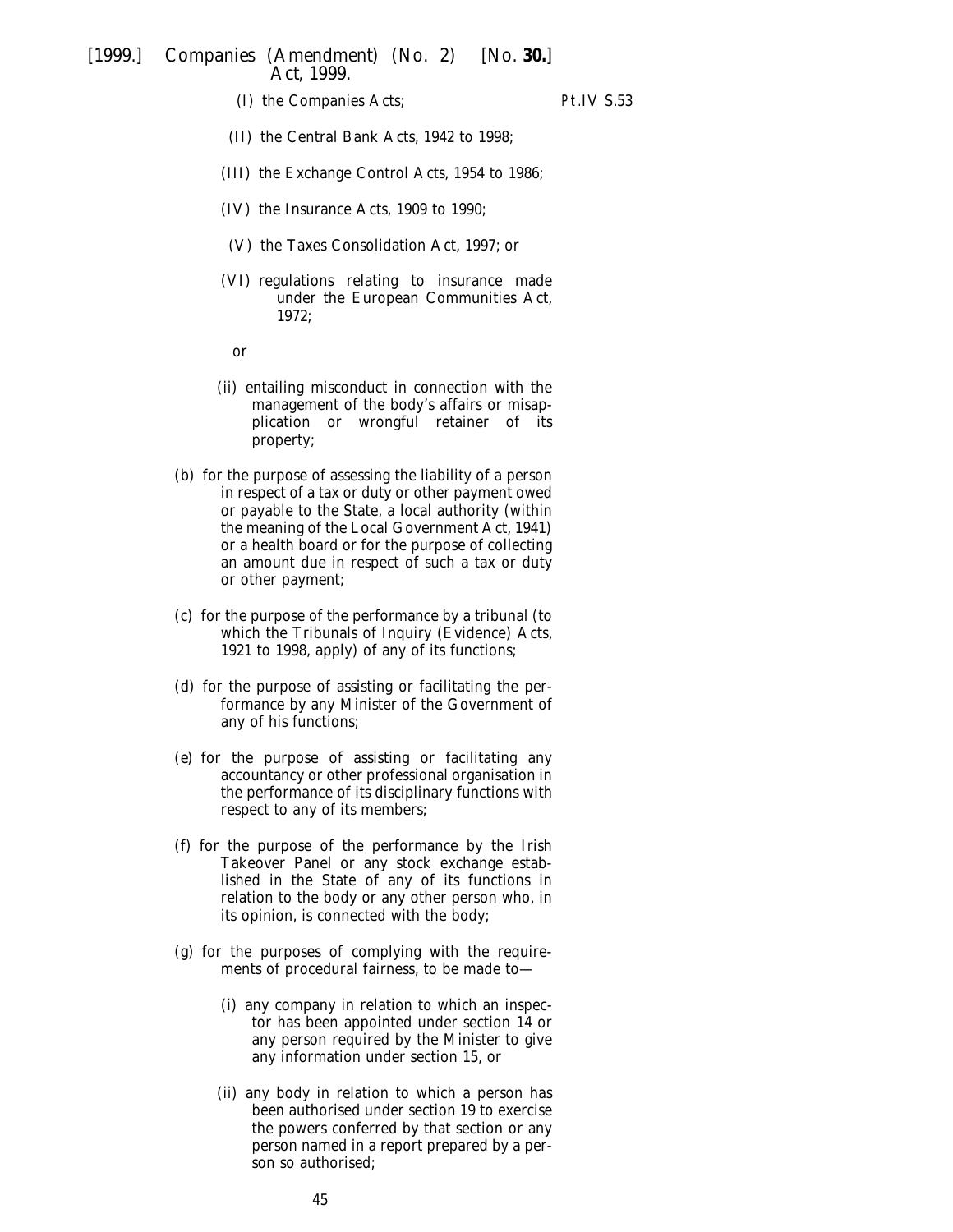- (*h*) for the purpose of complying with any requirement, or exercising any power, imposed or conferred by this Part with respect to reports made by inspectors appointed thereunder by the court or the Minister;
- (*i*) with a view to the institution by the Minister of proceedings for the winding-up under the Principal Act of the body or otherwise for the purposes of proceedings instituted by him for that purpose;
- (*j*) for the purposes of proceedings under section 20 or  $160.$

(3) Section 21(3) of the Companies Act, 1990, is hereby amended—

- (*a*) by the deletion in paragraph (*g*) of ''and'', and
- (*b*) by the substitution for paragraph (*h*) of the following paragraphs:
	- ''(*h*) the Central Bank, and
		- (*i*) any authority established outside the State in which there are vested—
			- (i) functions of investigating or prosecuting an offence similar to an offence referred to in paragraph (*a*) of subsection (1),
			- (ii) functions of assessing the liability of a person in respect of a tax or duty or other payment owed or payable to the state in which it is established or any other authority established in that state or of collecting an amount due in respect of such a tax or duty or other payment, or
			- (iii) functions which are similar to the functions referred to in paragraph (*c*), (*d*), (*e*) or (*f*) of subsection  $(1)$ .".

(4) The amendments effected by this section shall apply in relation to the publication or disclosure, after its commencement, of information, books or documents which have been obtained under section 19 or 20 of the Companies Act, 1990, whether before or after that commencement.

Amendment of Part XIII (Investment Companies) of Companies Act, 1990. **54.**—(1) Section 253 of the Companies Act, 1990, is hereby amended—

(*a*) in subsection  $(1)$ —

- (i) by the deletion in paragraph (*a*) of ''and'',
- (ii) by the insertion in paragraph (*b*), after ''nominal value thereto,'' of ''and'', and

<span id="page-45-0"></span>Pt.IV S.53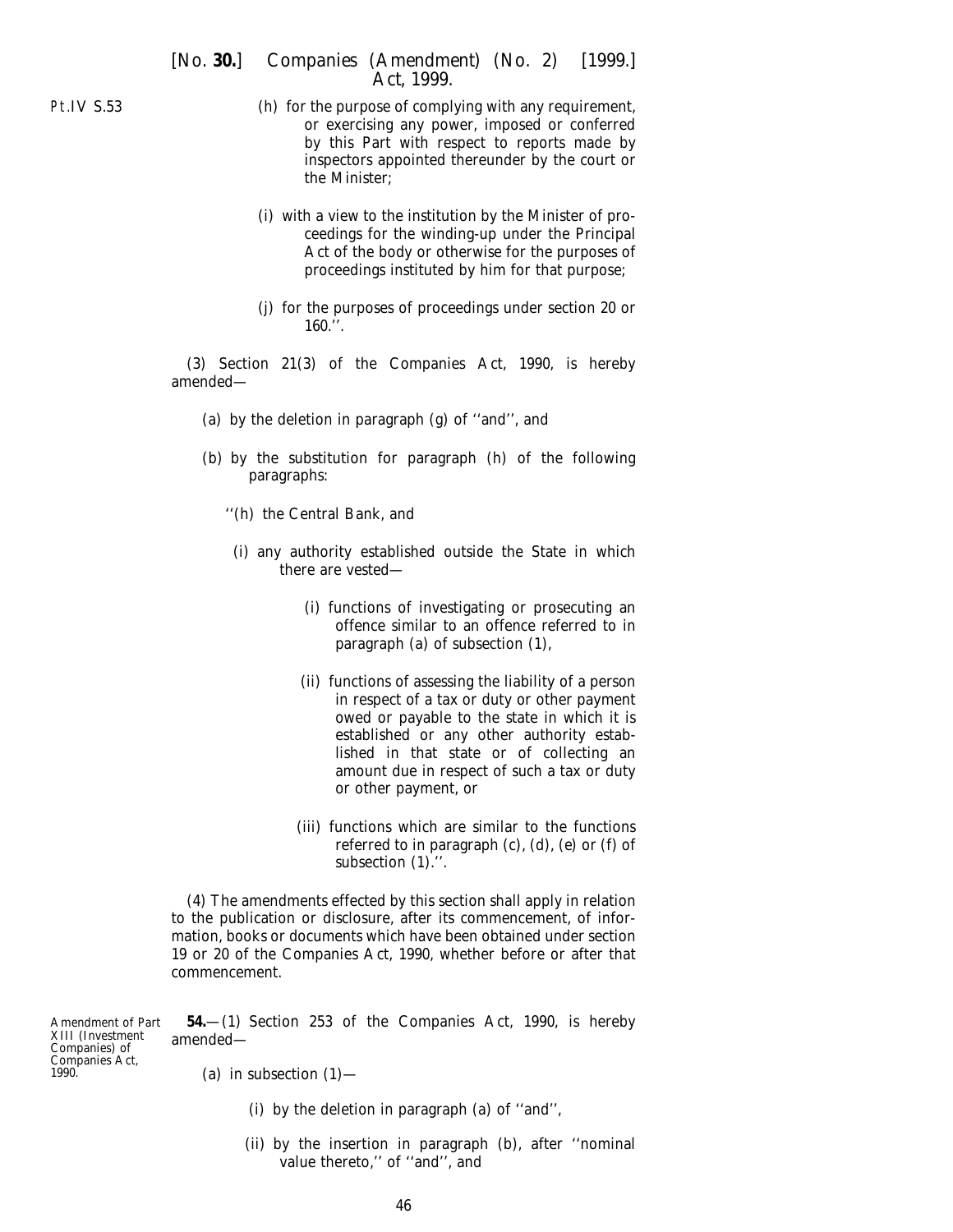- (iii) by the addition of the following paragraph after para-Pt.IV S.54graph (*b*):
	- ''(*c*) that the issued share capital of the company for the time being shall not be less than a minimum amount nor more than a maximum amount specified in the memorandum,'',

and

- (*b*) in subsection (2A) (inserted by the Investment Intermediaries Act, 1995), by the deletion of paragraph (*b*).
- (2) Section 256 of the Companies Act, 1990, is hereby amended—
	- (*a*) in subsections (5) and (7), by the substitution for ''by promoting the sale of its shares to the public'', in each place where it occurs, of ''by providing facilities for the direct or indirect participation by the public in the profits and income of the company'',
	- (*b*) in subsection (6), by the substitution for ''promote the sale of its shares to the public'' of ''provide facilities for the direct or indirect participation by the public in the profits and income of the company'', and
	- (*c*) by the deletion of subsection (9).

(3) The following section is hereby substituted for section 260 of the Companies Act, 1990:

"Amendment and 260.—(1) The following provisions of the Prin-<br>restriction of certain cipal Act, namely sections 5(1), 36, 213(*d*) and<br>provisions of 215(*a*)(i), are hereby amended by the insertion<br>after 'private company' occurs in those provisions, of 'or an investment company (within the meaning of Part XIII of the Companies Act, 1990)'.

> (2) None of the following provisions of the Principal Act shall apply to an investment company, namely sections 53, 56, 58, 60, 69, 70, 72, 119 and 125.

> (3) None of the following provisions of the Companies (Amendment) Act, 1983, shall apply to an investment company, namely sections 5(2), 6 and 19, subsections (3) and (4) of section 20, sections 22, 23 to 25, 30 to 33, 40, 41 and Part IV.

> (4) Section 14 of the Companies (Amendment) Act, 1986, shall not apply to an investment company.

> (5) None of the following provisions of this Act shall apply to an investment company, namely, Chapters 2 to 4 of Part IV, section 140 (whether as regards a case in which the investment company is being wound up or a case in which it is a related company (within the meaning of that section)) and Part XI."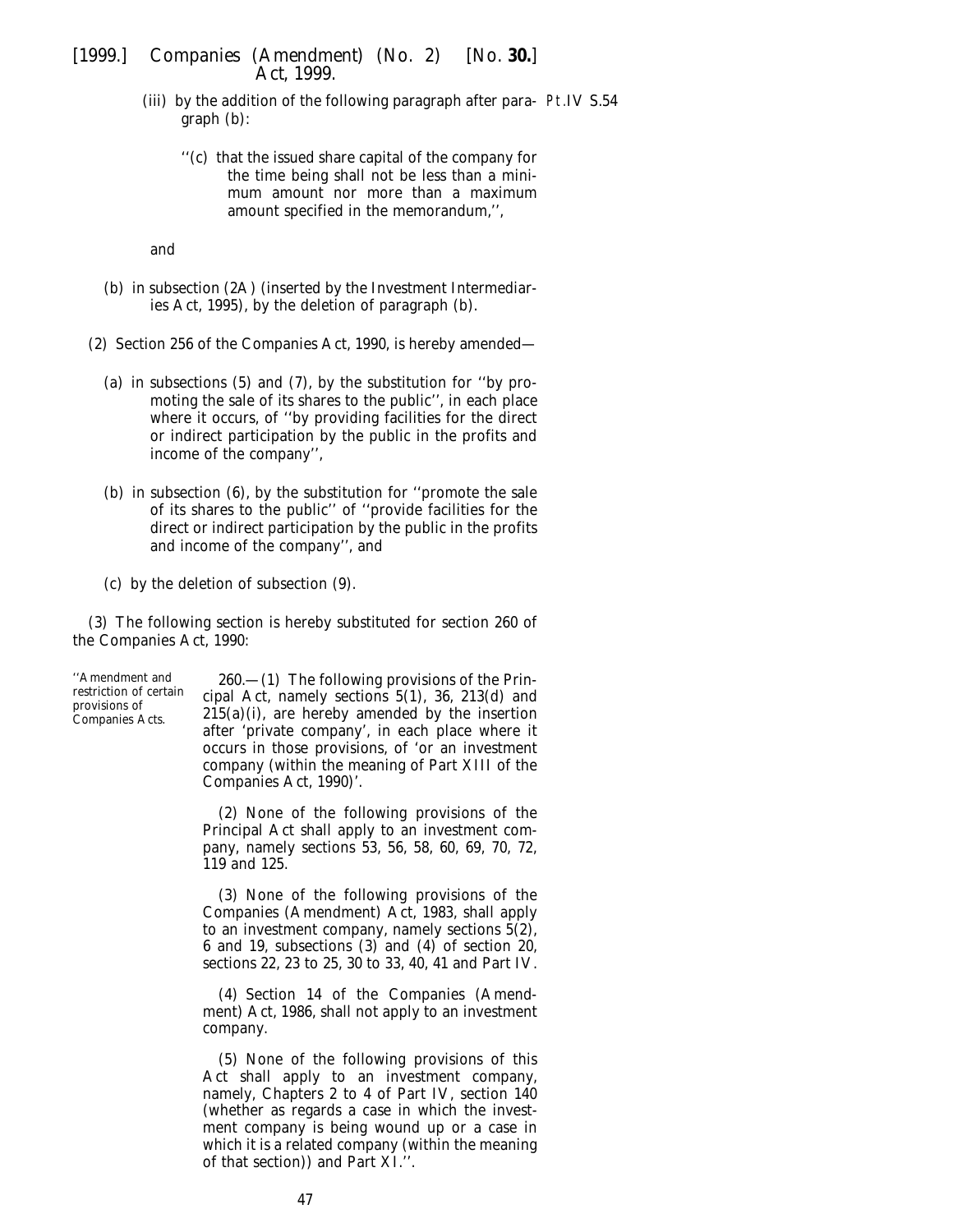# FIRST SCHEDULE

Specific Provisions from which Company is Exempted under Part *III*

- 1. Sections 157 and 159 of the Principal Act in so far as they relate to an auditor's report.
- 2. Section 160(2) of the Principal Act.
- 3. Paragraphs (*b*), (*c*) and (*d*) of subsection (3), and subsection (4), of section 49 of the Companies (Amendment) Act, 1983.
- 4. Section 7 of the Companies (Amendment) Act, 1986, in so far as it relates to an auditor's report.
- 5. Section 15 and subsections (3), (4) and (5) of section 18 of the Companies (Amendment) Act, 1986.
- 6. Section 19 of the Companies (Amendment) Act, 1986, in so far as it relates to an auditor's report.
- 7. Sections 46 and 193 of the Companies Act, 1990.

*Sections 6, 32 and 45.*

#### SECOND SCHEDULE

List of Companies for Purposes of Section 3(2)(*c*) of Act of 1990 and Sections *32* and *45*

- 1. A company that is a member firm within the meaning of the Stock Exchange Act, 1995.
- 2. A company that is a stock exchange within the meaning of the Stock Exchange Act, 1995.
- 3. A company that is an associated undertaking or a related undertaking of a member firm or stock exchange within the meaning of the Stock Exchange Act, 1995.
- 4. A company that is an investment business firm within the meaning of the Investment Intermediaries Act, 1995.
- 5. A company that is an associated undertaking or a related undertaking of an investment business firm within the meaning of the Investment Intermediaries Act, 1995.
- 6. A company to which Chapter VII, VIII or IX of Part II of the Central Bank Act, 1989, applies.
- 7. A company that is engaged in the business of accepting deposits or other repayable funds or granting credit for its own account.
- 8. A company that is an associated body of a building society within the meaning of the Building Societies Act, 1989.
- 9. A company that is an associated enterprise of a credit institution within the meaning of the European Communities (Consolidated Supervision of Credit Institutions) Regulations, 1992 (S.I. No. 396 of 1992).
- 10. An investment company within the meaning of Part XIII of the Companies Act, 1990.
- 11. A company that is a management company or trustee within the meaning of Part XIII of the Companies Act, 1990.
- 12. A company that is an undertaking for collective investment in transferable securities within the meaning of the European

48

<span id="page-47-0"></span>*Section 32.*